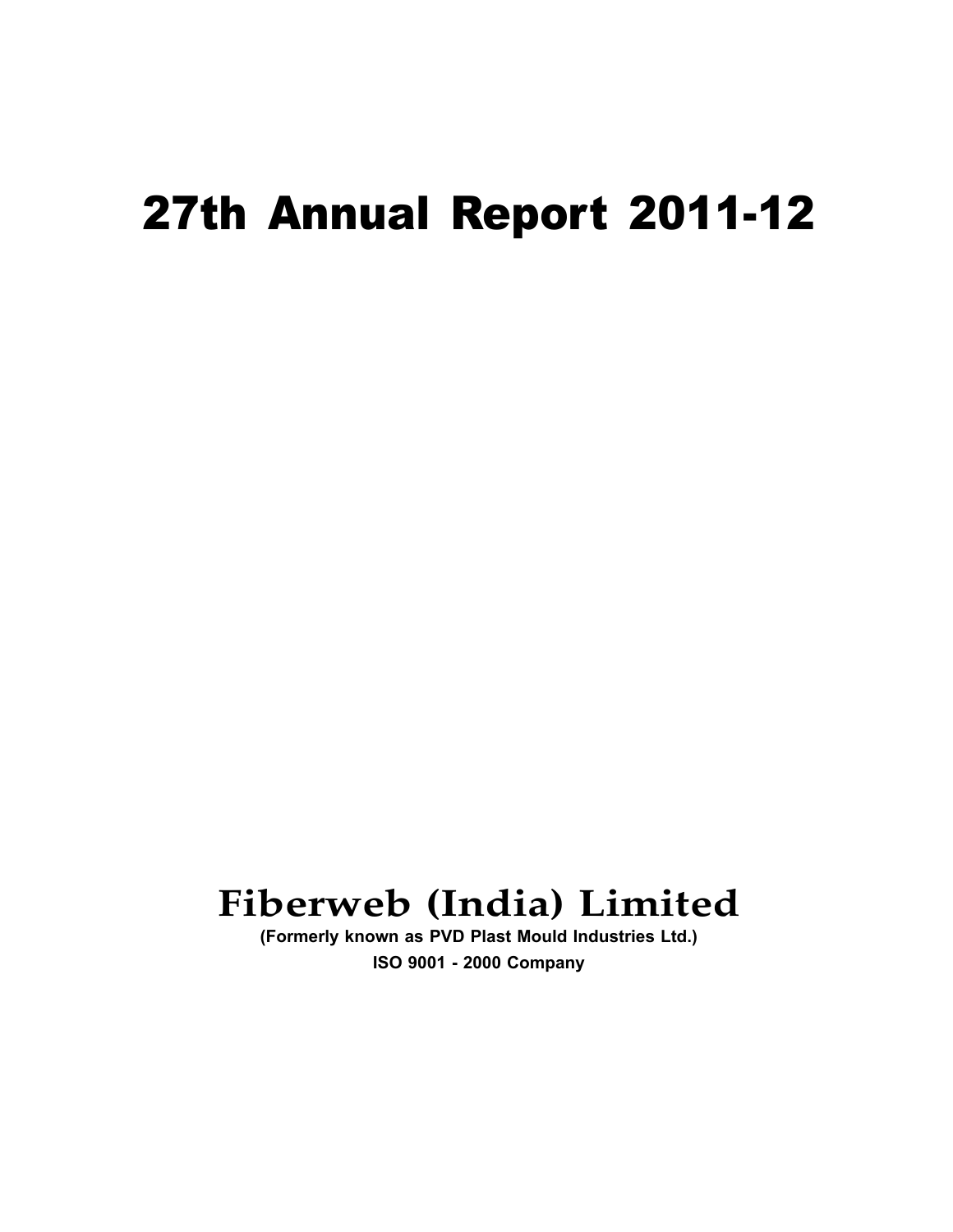

 $\overline{\phantom{a}}$ 

| <b>BOARD OF DIRECTORS</b>                         | Mr. PRAVIN V. SHETH - Chairman & Managing Director<br>Mr. P.S. KRISHNAN - Executive Director<br>Mr. G. RAVINDRAN - Executive Director<br>Mr. BHAVESH P. SHETH<br>Mr. BHADRESH H. SHAH<br>Mr. DILEEP V. NAIK<br>Mr. GOPALJI M. RANA<br>Mr. C.A. REGE<br>Mr. K.I. JOS |
|---------------------------------------------------|---------------------------------------------------------------------------------------------------------------------------------------------------------------------------------------------------------------------------------------------------------------------|
| <b>COMPANY SECRETARY</b>                          | Ms. SUNITA AGARWAL                                                                                                                                                                                                                                                  |
| <b>AUDITORS</b>                                   | P.M. TURAKHIA & ASSOCIATES<br>Chartered Accountants, Mumbai                                                                                                                                                                                                         |
| <b>SOLICITORS</b>                                 | LITTLE & CO., MUMBAI<br>DIVYAKANT MEHTA & ASSOCIATES, MUMBAI                                                                                                                                                                                                        |
| <b>REGISTERED OFFICE</b>                          | Airport Road, Kadaiya,<br>Nani Daman,<br>Daman (U.T.) 396 210.<br>Email - fiberweb@vsnl.net<br>Website-www.fiberwebindia.com                                                                                                                                        |
| <b>BANKERS</b>                                    | DENA BANK, Industrial Finance Branch, Mumbai<br>BANK OF BARODA, Matunga, Mumbai<br>ICICI BANK, Dadar, Mumbai                                                                                                                                                        |
| <b>WORKS</b>                                      | Plot No. 92/93B, 100' Coastal Highway, Nani Daman,<br>Daman (U.T.) 396 210.                                                                                                                                                                                         |
| <b>STOCK EXCHANGE LISTING</b>                     | MUMBAI and AHMEDABAD                                                                                                                                                                                                                                                |
| <b>REGISTRARS &amp;</b><br><b>TRANSFER AGENTS</b> | SHAREX DYNAMIC (INDIA) PVT. LTD.,<br>Unit No.1, Luthra Industrial Premises, 1st Floor,<br>Andheri-Kurla Road, Safed Pool, Andheri (East),<br>Mumbai - 400 072.                                                                                                      |

**1**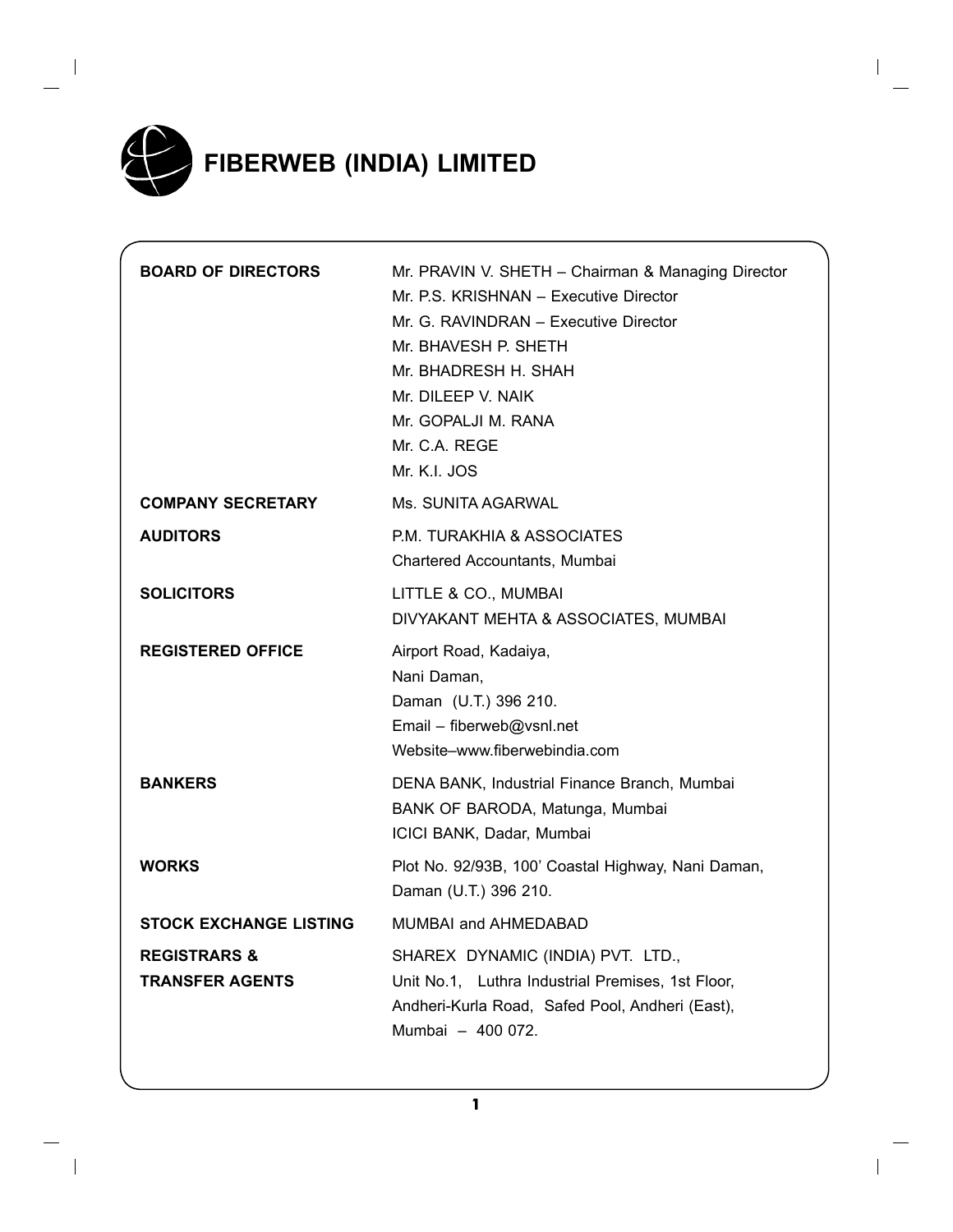#### **Notice**

Notice is hereby given that the 27th Annual General Meeting of the Shareholders of the Company will be held on Friday, the 28th day September, 2012, at 10.00 a.m. at the Registered office of the company at Air Port Road, Kadaiya, Nani Daman (U.T.) 396210 to transact the following business:

#### **ORDINARY BUSINESS:**

- 1. To receive, consider and adopt the Audited Balance Sheet as at 31st March, 2012 and the Profit and Loss Account for the year ended on that date and Reports of the Directors and Auditors thereon.
- 2. To appoint a Director in place of Mr.Bhavesh P. Sheth who retires from office by rotation, but eligible, offers himself for re-appointment.
- 3. To appoint a Director in place of Mr. Dileep V. Naik who retires from office by rotation but eligible, offers himself for reappointment.
- 4. To appoint Auditors to hold office from the conclusion of this Meeting until the conclusion of the next Annual General Meeting of the company and to fix their remuneration.

#### **SPECIAL BUSINESS**

5 To consider and if thought fit, to pass with or without modification the following Resolution as an Ordinary Resolution

> "RESOLVED THAT Mr. Jos Kunampilly Iyappen who was appointed as an additional Director of the Company on 31st October 2011 under article 86 of the Articles of Association of the Company and who holds office upto the date of this Annual General Meeting by reason of the Section 260 of the Companies Act, 1956 but being eligible offers himself for the reappointment and in respect of whom the Company has received a notice in writing from a shareholder proposing his candidature for the office of Director, be and is hereby appointed as a Director of the Company, liable to retire by rotation".

6 To consider and if thought fit to pass with or without modification the following resolution as a Special Resolution "Resolved that consent of the company be and is hereby accorded for reappointment of Mr. Pravin V. Sheth, Chairman of the company, as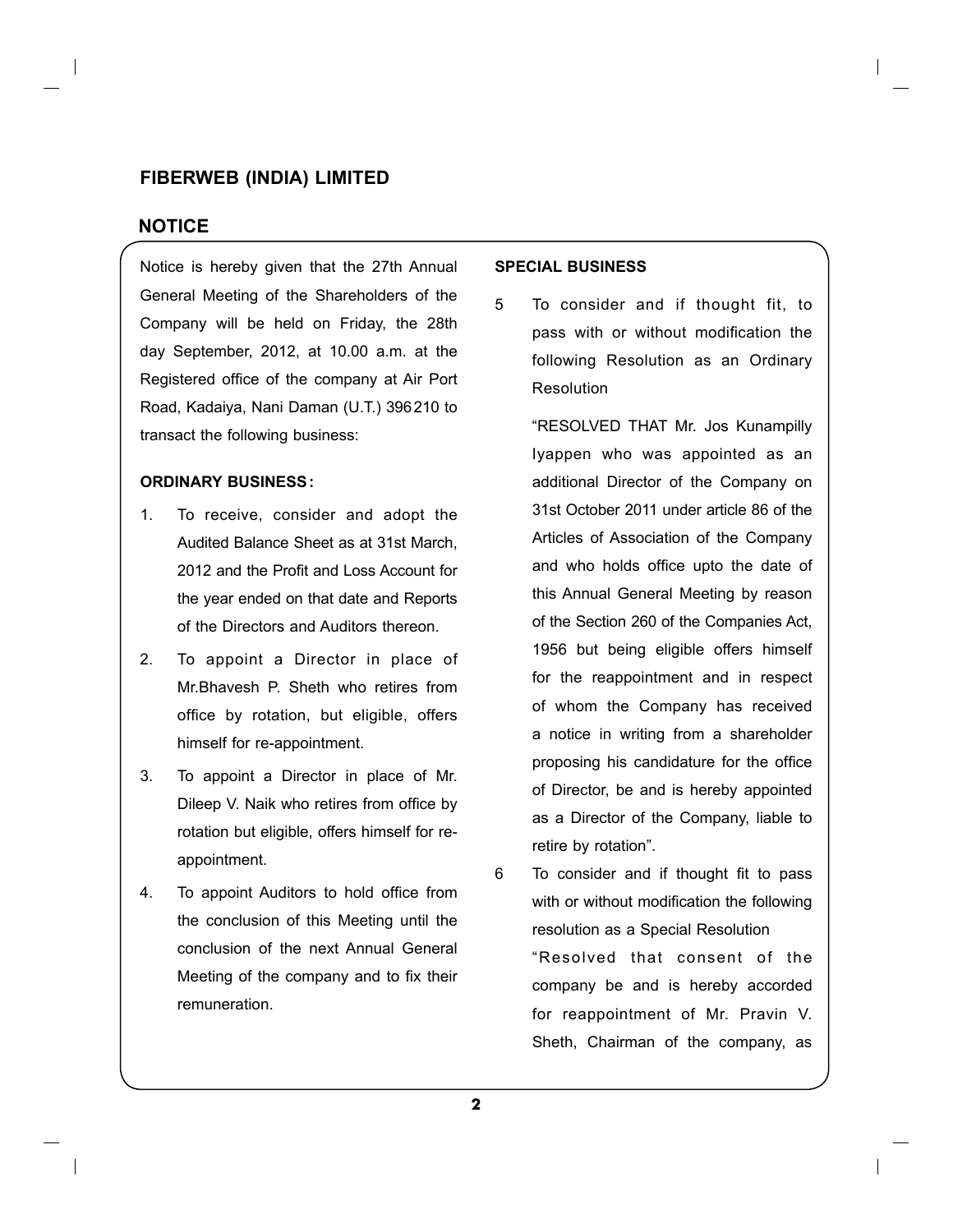a Managing Director of the company for a period of 3 years with effect from 1st August 2012 to 31st July 2015 by the Board of Directors in their meeting held on 30tht July 2012 pursuant to the provisions of Section 269,309,310,311 and Schedule XIII of the Companies Act, 1956 and other applicable provisions of the Companies Act, 1956 as amended from time to time to discharge the duties as may be entrusted to him by the Board of Directors as a Managing Director of the Company from time to time on the following terms and conditions:

- I. Salary of Rs.2,00,000/- per month including dearness allowance, with an annual increase of Rs.10,000/-.
- II. A commission  $@$  1% of the net profits of the Company subject to the ceiling prescribed under part II of Clause I Schedule XIII(as amended)of the Companies Act, 1956.
- III. The Company's contribution towards Provident Fund as per the Company's Rules but not exceeding 12% of the salary as

laid down in the Income Tax Rules, 1962.

- IV. Privilege Leave on full pay and allowance as per the Rules of the Company but not exceeding 1 month's leave for every 11 months of service completed.
- V. The Chairman & Managing Director shall not be entitled to any sitting fees for attending the meeting of the Board of Director or any Committee thereof.
- VI. Gratuity not exceeding half month's salary for each completed year of service.

#### **PERQUISITES :**

Mr. Pravin V. Sheth shall be entitled to the following perquisites as Managing Director of the Company. However, the perquisites shall be counted for fulfilling the conditions mentioned in clause I of Part II of Schedule XIII of the Companies Act, 1956.

a. Reimbursement of medical expenses actually incurred for self and family subject to a ceiling of one month's salary in any year or three month's salary in a block of three years.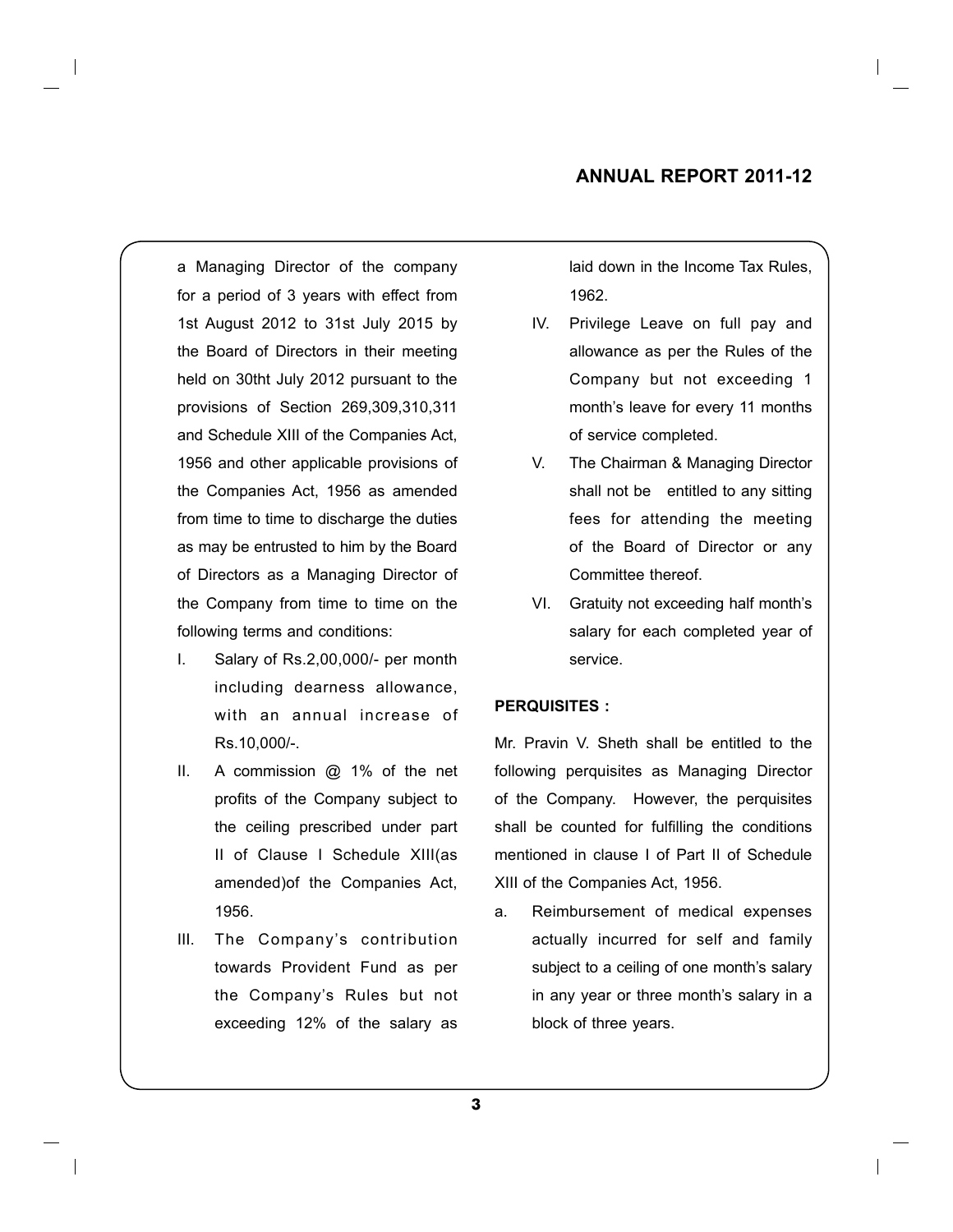- b. Leave Travel Concession for self and family once in a year in accordance with the Rules of the Company.
- c. Fees of clubs and credit/debit card for official use only.
- d. Personal accident and travel insurance, premium whereof shall not exceed Rs.10,000/- per annum.
- e. For the purpose of computing the aforesaid ceiling, perquisites would be valued as per the Income Tax Rules, 1962, wherever applicable. Provision for use of Company's car for official duties and cellular phone and telephone at residence (including payment for local calls and long distance official calls) shall not be included in the computation of perquisities for the purpose of computing the aforesaid ceiling.

RESOLVED FURTHER THAT the terms and conditions of the appointment of Mr. Pravin V. Sheth, Chairman & Managing Director of the Company may be altered and/or varied so as not to exceed the limits specified in Schedule XIII to the amendments and/or modifications that may hereafter to be made thereto by the Central Government in that Companies Act,1956 including any statutory modifications or re-enactment thereof, for the time being in force or any behalf from time to time or any amendments thereto as may be agreed to between the Board of Directors and Mr.Pravin V. Sheth or as may be varied by the General Body Meeting.

RESOLVED FURTHER THAT Mr. P.S. Krishnan – Executive Director and/or Mr. Bhadresh H. Shah, Director be and are hereby severally authorized to take necessary action to give effect to the resolution.

7. To consider and if thought fit, to pass with or without modifications, the following resolution as a Special Resolution

> "RESOLVED that consent of the Company be and is hereby accorded for the reappointment of Mr. P.S. Krishnan as an Executive Director of the Company for the period of 3 years from 1st August, 2012 to 31st July, 2015 and that he will work under the guidance of the Board Directors of the Company.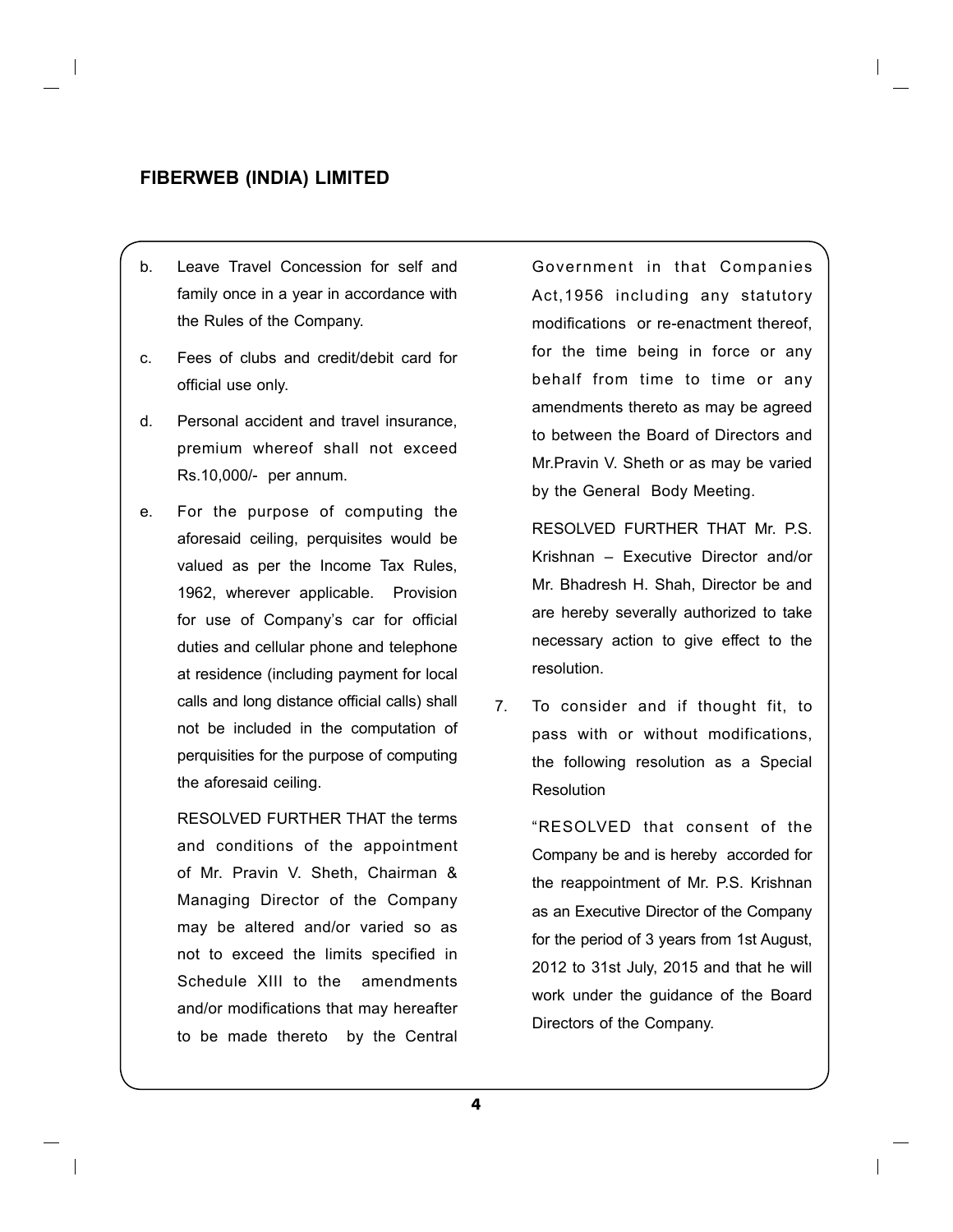#### **Annual Report 2011-12**

"RESOLVED FURTHER PURSUANT TO sections 198, 269, 309, 310, 311 read with Schedule XIII and other applicable provisions, if any of the Companies Act 1956,

 (including any statutory modifications or re-enactment thereof for the time being in force) and subject to the approval of the members at the General Meeting, the Board be and is hereby accorded to there-appointment of Mr. P.S. Krishnan as an Executive Director (Whole Time) OF THE Company for a period of 3 years w.e.f.1st August,2012 to 31st July 2015 to discharge the duties as may be entrusted to him as Executive Director of the Company from time to time on the following terms and conditions:

- I. Salary of Rs. 90,000/- per month including dearness allowance, with an annual increase of Rs.6,000/-.
- II. The Company's contribution towards Provident Fund as per the Company's Rules but not exceeding 12% of the salary as laid down in the Income Tax Rules, 1962.
- III. Privilege Leave on full pay and allowance as per the Rules of the Company but not exceeding 1 month's leave for every 11 months of service completed.
- IV. The Executive Director shall not be entitled to any sitting fees for attending the meeting of the Board of Director or any Committee thereof.
- V. Gratuity not exceeding half month's salary for each completed year of service.

#### **PERQUISITES :**

Mr. P.S. Krishnan shall be entitled to the following perquisites as Executive Director of the Company. However, the perquisites shall be counted for fulfilling the conditions mentioned in clause I of Part II of Schedule XIII of the Companies Act, 1956.

- a. Reimbursement of medical expenses actually incurred for self and family subject to a ceiling of one month's salary in any year or three month's salary in a block of three years.
- b. Leave Travel Concession for self and family once in a year in accordance with the Rules of the Company.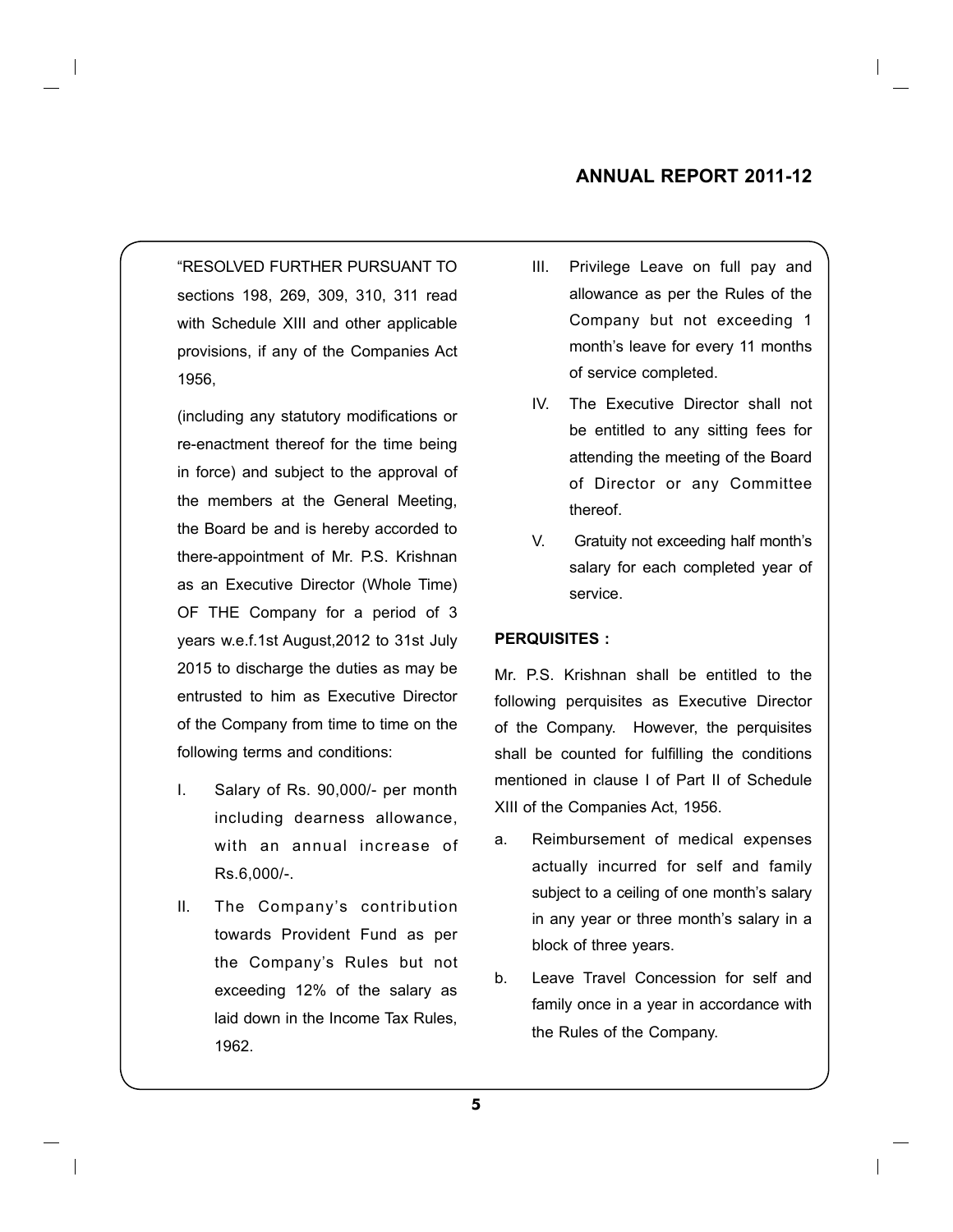- c. Fees of clubs and credit/debit card for official use only.
- d. Personal accident insurance, premium whereof shall not exceed Rs.10,000/- per annum.
- e. For the purpose of computing the aforesaid ceiling, Perquisites would be valued as per the Income Tax Rules, 1962, wherever applicable. Provision for use of the Company's car for official duties and cellular phone and telephone at residence (including payment for local calls and long distance official calls) shall not be included in the computation of perquisities for the purpose of computing the aforesaid ceiling.

RESOLVED FURTHER THAT the terms and conditions of the appointment of Mr. P.S. Krishnan, Executive Director of the Company may be altered and/ or varied so as not to exceed the limits specified in Schedule XIII to the Companies Act, 1956 including any statutory modifications or re-enactments thereof, for the time being in force or any amendments and/or modifications that may hereafter to be made thereto by the Central Government in that behalf from time to time or any amendments thereto as may be agreed to between the Board of Directors and Mr. P.S. Krishnan or as may be varied by the General Body Meeting.

RESOLVED FURTHER THAT Mr. Pravin V. Sheth – Chairman & Managing Director and/or Mr. Bhadresh H. Shah, Director be and are hereby severally authorized to take necessary action to give effect to the resolution.

> By order of the Board For **FIBERWEB (INDIA) LIMITED**

> > **Sunita Agarwal** Company Secretary

Place: Daman Date: 30th July, 2012

*Registered Office:* Air Port Road, Kadaiya, Nani Daman Daman (U.T.) 396 210.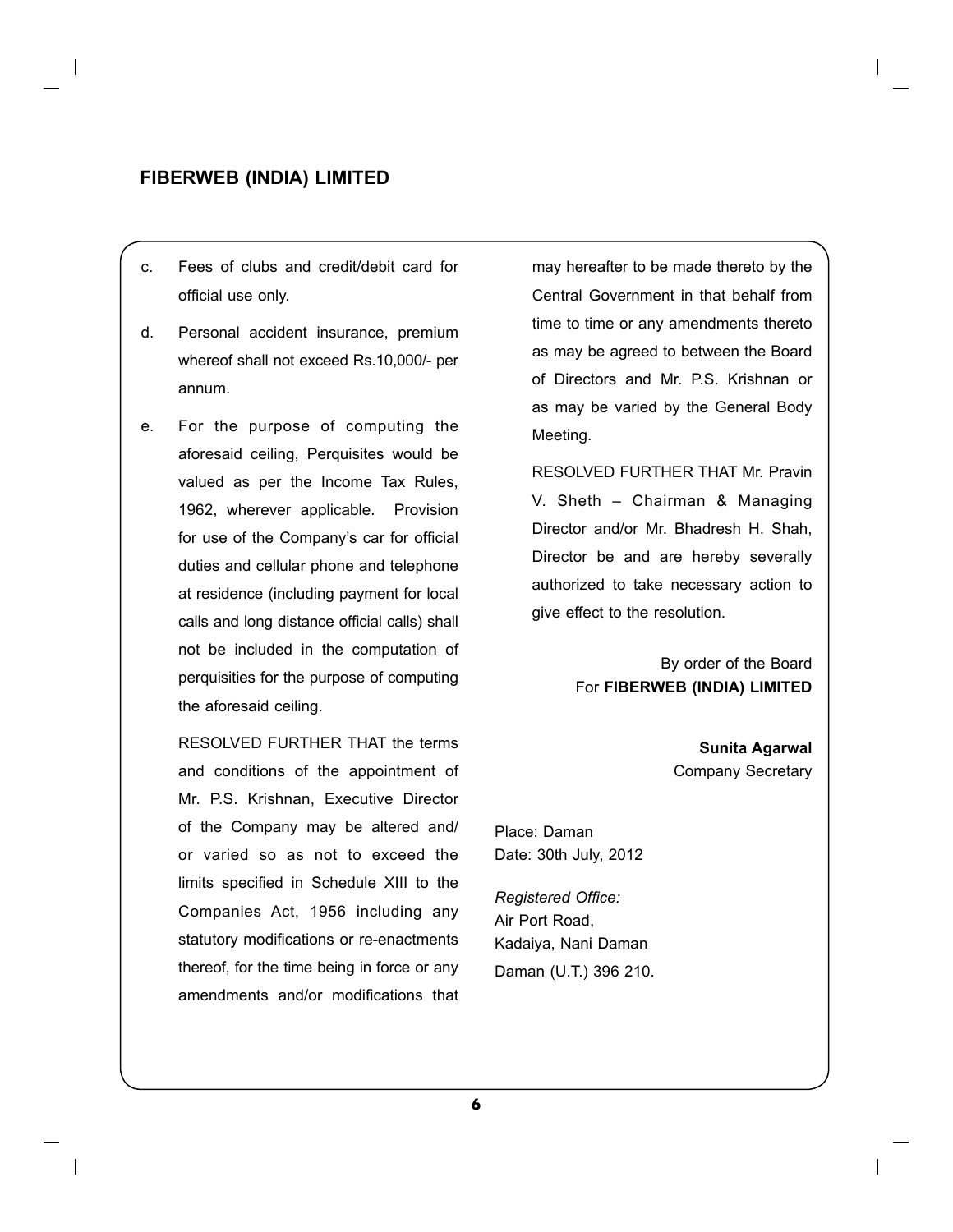#### **NOTES:**

- 1. A MEMBER ENTITLED TO ATTEND AND VOTE AT THE MEETING IS ENTITLED TO APPOINT A PROXY TO ATTEND AND VOTE INSTEAD OF HIMSELF AND A PROXY NEED NOT BE A MEMBER OF THE COMPANY. THE PROXY FORM, IN ORDER TO BE EFFCTIVE, MUST BE DEPOSITED AT THE REGISTERED OFFICE OF THE COMPANY NOT LESS THAN 48 HOURS BEFORE COMMENCEMENT OF THE MEETING.
- 2. Members who hold shares in dematerialised form are requested to bring their CLIENT ID AND DP ID numbers for easy identification of attendance at the meeting.
- 3. Members holding shares in dematerialised form are requested to intimate any change in their address, bank details etc. to their respective DPs and those holding shares in physical form are to intimate the above said changes to the Secretarial Department at the Registered Office of the Company.
- 4. Members who holds shares in physical form can nominate a person in respect of all the shares held by them singly or jointly. Members who hold shares in single name are advised, in their own interest to avail the nomination facility by filing Form 2B. Blank forms will be supplied by Company's Registrar & Transfer Agent on request. Members

holding shares in the dematerialised form may contact their Depository Participant for recording nomination in respect of their shares.

- 5. The Share Transfer Books and the Register of Members of the Company will remain closed from 21st September 2012 to 28th September 2012 (both days inclusive).
- 6. The documents referred to above in any of the items of the Notice are available for inspection at the Registered Office of the Company on any working day during the business hours of the Company.
- 7. Members seeking any information with regard to accounts of the Company are requested to send their queries so as to reach the registered office at least 10 days before the meeting to enable the management to keep the information ready for clarification.
- 8. As a measure of economy, copies of the Annual Report shall not be distributed at the meeting and therefore, Member are requested to bring their copies of Annual Report to the Meeting.
- 9. The Ministry of Corporate Affairs (vide circular nos. 17/2011 and 18/2011 dated April 21 and April 29, 2011 respectively), has undertaken a Green Initiative in Corporate Governance and allowed companies to serve documents on its shareholders through electronic mode. Members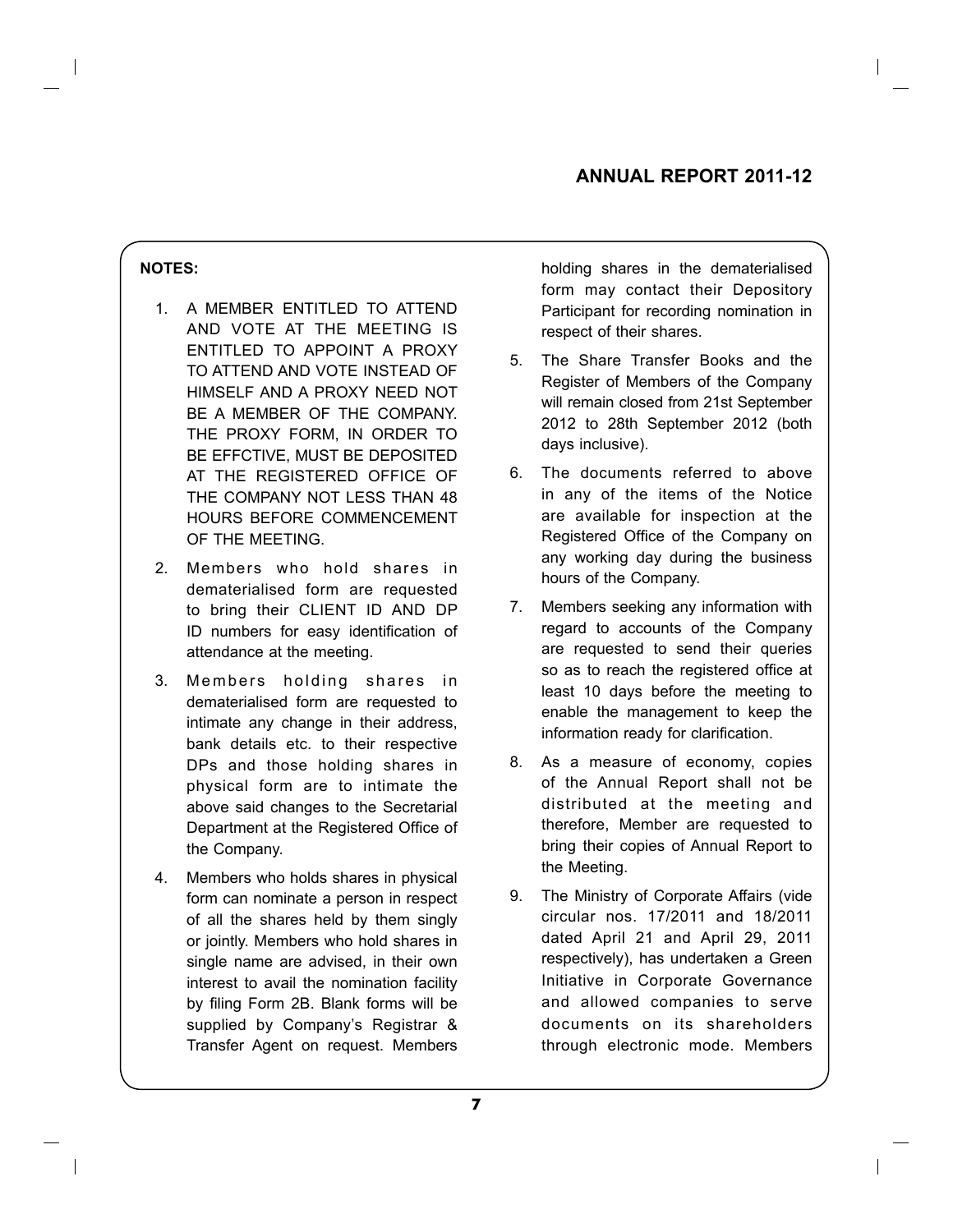are requested to support this green initiative by registering/updating their e-mail address, in respect of shares held in dematerialized from with their respective Depository Participants and in respect of shares held in physical form with company/its Share Transfer Agents.

- 10. The Equity Shares of the Company are listed at the following stock exchanges:
	- (1) The Ahmedabad Stock Exchange Ltd., Ahmedabad, Kamdhenu Complex, Opp. Sahajanand College, Panjara Pole, Ahemdabad - 380 015.
	- (2) The Bombay Stock Exchange Ltd., Mumbai, Rotunda Building, Phiroze Jeebhoy Towers, Dalal Street, Mumbai - 400 001.

 The listing fees to the above exchanges have been paid.

- 11. AS REQUIRED IN TERMS OF PARAGRAPH VI(IA) OF CLAUSE 49 OF THE LISTING AGREEMENT, THE DETAILS OF THE DIRECTORS RETIRING BY ROTATION AND ELIGIBLE FOR REAPPOINTMENT ARE FURNISHED BELOW:
	- (I) Name: Mr. Bhavesh P. Sheth Age: 49 years, Qualification: C.A, Financial Systems & other Software Development and implementation experience, Business development an

organization strategy experience. Nature of expertise: Business process, Re-engineering, Management consulting and project management. Name of the Companies in which he also holds Directorship: None. Name of the Companies in which he also hold Membership/ Chairmanship: None.

 It will be in the interest of the Company that Mr.Bhavesh P. Sheth continues as Director of the Company.

(II) Name: Mr. Dileep V. Naik Age: 64 years. Qualification: B.E. Mechanical. Nature of expertise: Well versed in computerized industrial engineering, material planning & inventory control products costing. Achieved reduction in direct cost & developed special frame prototype worked with state of the art plant & machinery for SBPP Nonwoven since 1994 till 2007 with our company. Name of the Companies in which he also holds Directorship: None. Name of the Companies in which he also hold Membership/Chairmanship: None.

It will be in the interest of the Company that Mr. Dileep V. Naik continues as Director of the Company.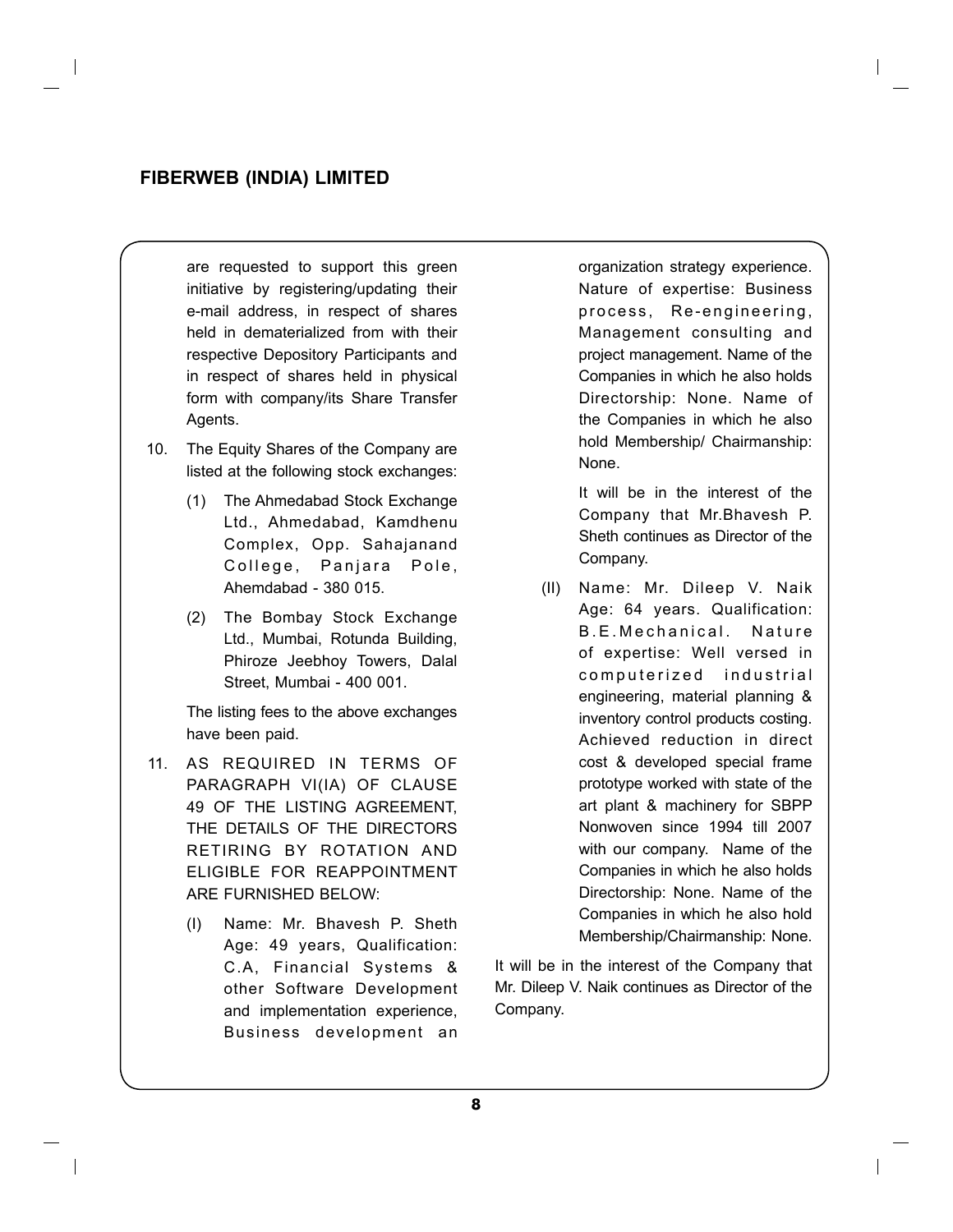#### **Annual Report 2011-12**

#### **EXPLANATORY STATEMENT**

(Pursuant to Section 173(2) of the Companies Act, 1956) Item No.5 – SPECIAL BUSINESS

At the Meeting of the Board of Directors held on 31st October, 2011 Mr. Jos K.I. was appointed as an additional director of the company pursuant to Section 260 of the companies Act, 1956 read with Article 86 of the Articles of Association of the company. Mr. Jos K. I. holds office only up to the forthcoming Annual General Meeting.

Notice in writing has been received from a shareholder of the company, pursuant to section 257 of the companies Act, 1956, signifying his intention to propose Mr. Jos K.I. as candidate for the office of Director. As required by the said section 257, the shareholder giving notice has deposited as sum of Rs.500/- with company, which shall be refunded to him if Mr. Jos K.I. is elected as director.

Mr. Jos K. I., Ex. CEO of Johnson & Johnson India Ltd., a multinational company. He had been there for more than 30 years and has recently retired. His experience and ability will be an assets to the company.

#### **Item No.6**

The Board of Directors unanimously reappointed Mr. Pravin V. Sheth as the Managing Director of the company for the period of 3 years from 01-08-2012 to 31-07- 2015, subject to the approval of the general meeting and on the terms and conditions mentioned in the resolution.

The Board recommends passing of this resolution for smooth and efficient conduct of the affairs of the company.

Except Mr. Pravin V. Sheth and Mr. Bhavesh P. Sheth none of the Directors of the company is interested in the said resolution.

#### **Item No.7**

The Board of Directors unanimously reappointed Mr. P. S. Krishnan as an Executive Director of the company for a period of 3 years from 01-08-2012 to 31-07-2015, subject to the approval of the general meeting and on the terms and conditions mentioned in the resolution.

The Board recommends passing of this resolution for smooth and efficient conduct of the affairs of the company.

Except Mr. P. S Krishnan none of the directors is interested in the resolution.

> By Order of the Board of Directors For **Fiberweb (India) Limited**

> > **Sunita Agarwal** Company Secretary

Place: Daman Date: 30th July, 2012

Registered Office: Air Port Road, Kadaiya, Nani Daman, Daman (U.T.) 396 210,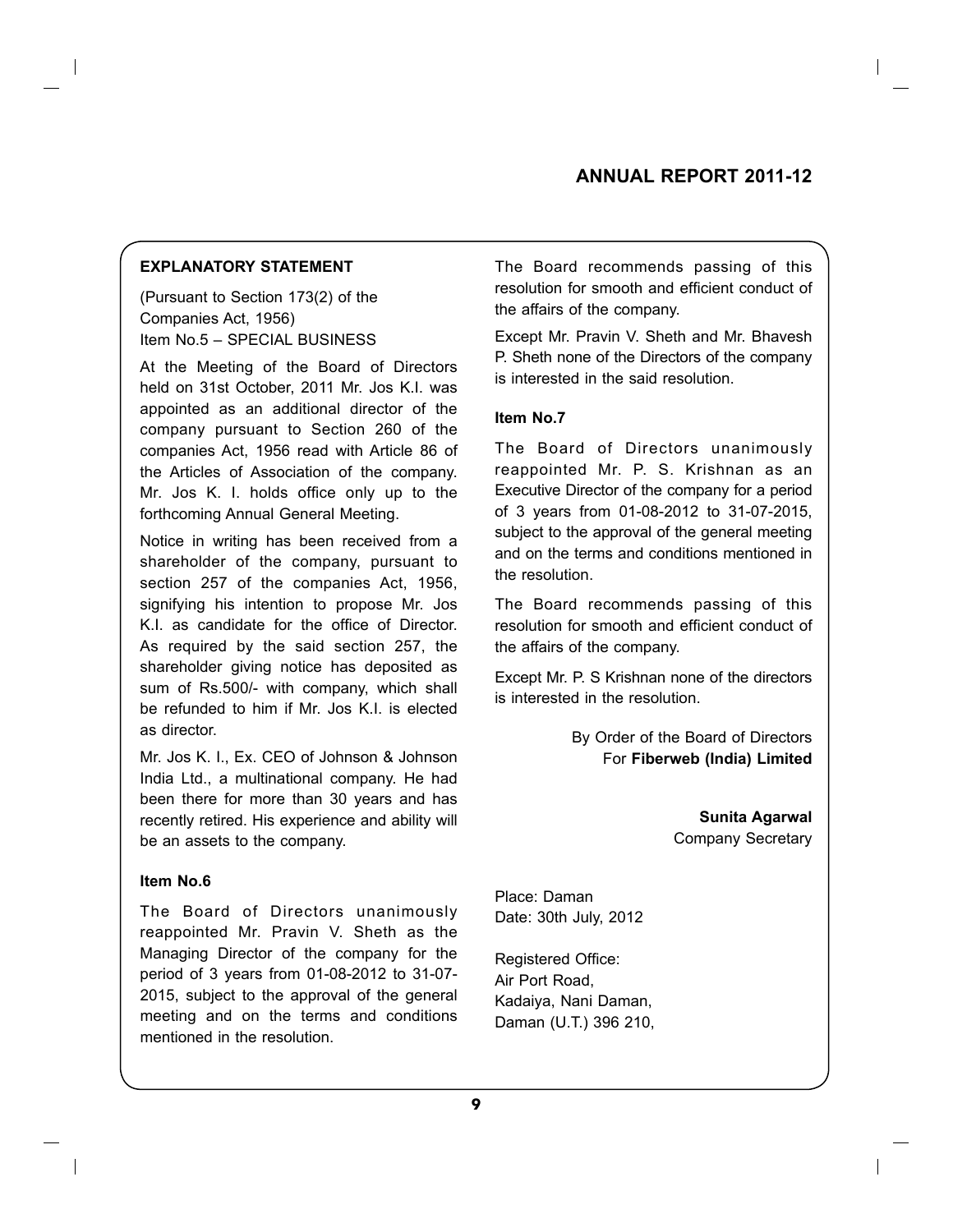#### **DIRECTORS' REPORT**

#### Dear Shareholders,

Your Directors have pleasure in presenting the 27th Annual Report and Audited Accounts of the Company for the 12 months period ended 31st March 2012(01.04.2011 to 31.03.2012). The summarized financial results are given below:

#### **01. SUMMARISED FINANCIAL RESULTS:**

|                                              |            | (Rs. In Lakhs) |
|----------------------------------------------|------------|----------------|
|                                              | 2011-12    | 2010-11        |
| Sales and other Receipts                     | 4665.31    | 4682.48        |
| Gross Profit / (Loss) before<br>depreciation | 371.46     | 203.77         |
| Less: Depreciation                           | 123.09     | 135.05         |
| <b>Profit from regular Activities</b>        | 248.37     | 6872           |
| Extra ordinary items (Net)                   | 6.88       | (3952.34)      |
| Profit/ (Loss) before and<br>after taxation  | 255.25     | (3883.62)      |
| Balance carried from<br>earlier year         | (10231.08) | (6347.46)      |
| Profit available for appropriation           | 0          | ŋ              |
| Balance carried forward<br>to next year      | (9975.83)  | (10231.08)     |

#### **02. OPERATIONS:**

During the 12 months period, April 2011 to March 2012 under review, your Company recorded a turnover of Rs 46.65 crores compared to Rs 46.82 crores during the previous period of 12 months. The last 12 months period witnessed economic recession in all the countries especially in the developed countries where our products are widely exported. The regular activities of the Company during this period resulted in a

profit of Rs 248.37 lacs as against profit of Rs 68.72 lacs last year. Your company is 100% EOU facing various constraints like wide fluctuation in polymer (our R.M.) prices, steep increase in ocean freight at regular intervals, RBI policy etc. There is no support from Govt. for increasing exports. Inspite of all odds the working result of your company is quite encouraging. The downward trend of the effects of economic recession has slowed down and it is expected that the economies of the affected countries will improve in the next six months and the activities of the Company will be profitable, your company is not having banking facilities which also restricts flexibility.

### **03. REFERENCE UNDER SICK INDUSTRIAL COMPANIES (SPECIAL PROVISIONS) ACT 1985:-**

 Pursuant to an Order dated 18/1/2007 of the Hon'ble Bench of BIFR, the Company was declared as a sick industry and IDBI was appointed as the Operating Agency. A draft Rehabilitation Scheme has been prepared and submitted. Under the Scheme One Time Settlement of Dues with financial institutions and bankers have been envisaged. Accordingly the Company has settled and paid 98% of its total dues including the dues of IDBI, Corporation Bank and BOI Mutual Fund and the Administrator of the specified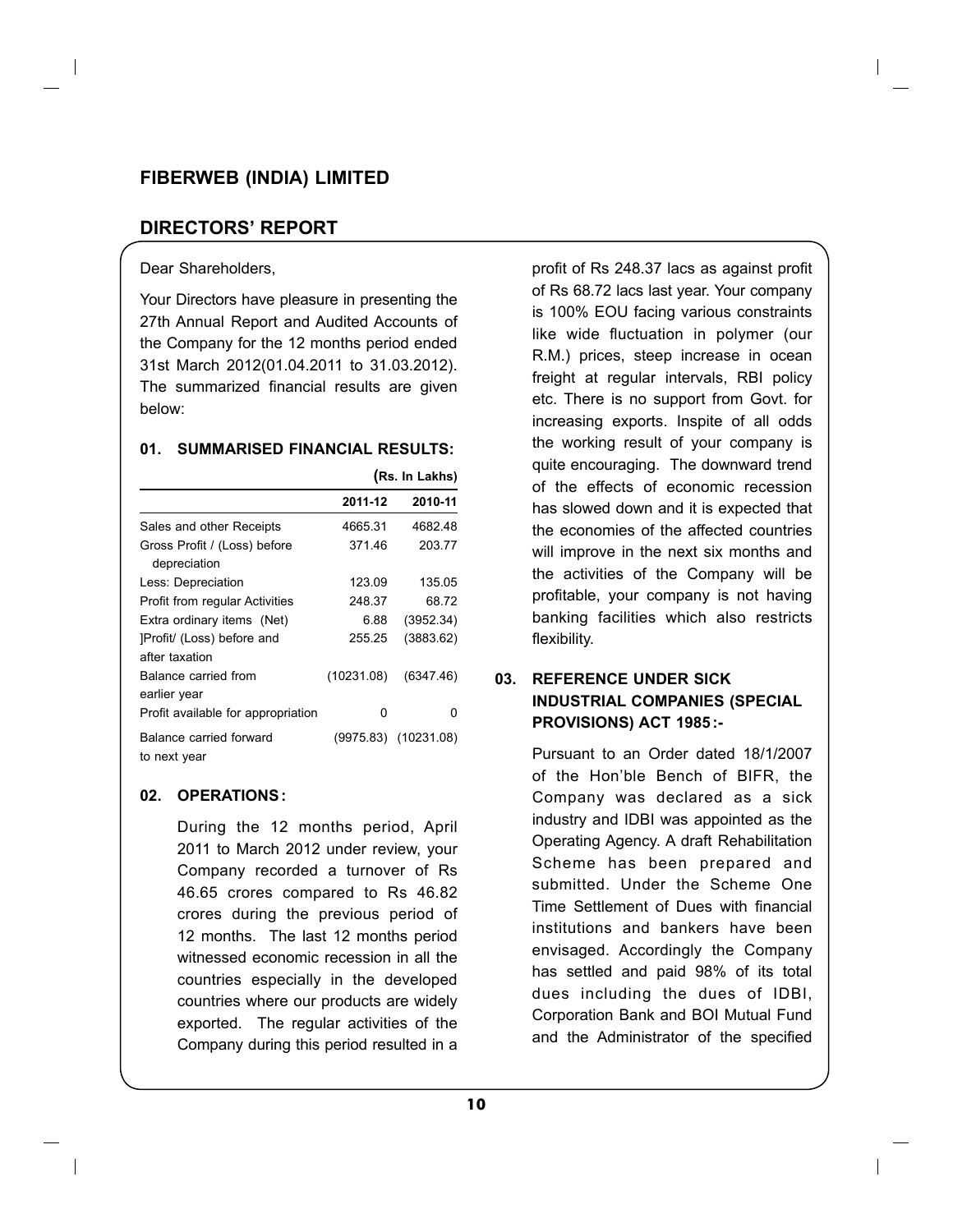undertaking of UTI, the BHF Bank and UTI (MF). Only one unsecured creditor of 2%of Debts, Canara Bank, has to fall in line with other creditors as advised by BIFR. The Company is hopeful that Draft Rehabilitation Scheme will be approved by the BIFR soon, which when implemented will result in profitable revival of the Company.

#### **04. DIVIDEND :**

 Owing to huge carried forward loss, your Directors do not recommend any dividend.

#### **05. FIXED DEPOSITS:**

The Company has not accepted any deposits from the Public within the meaning of Section 58 A of the Companies Act, 1956 during the period under review.

### **06. CONSERVATION OF ENERGY, TECHNOLOGY ABSORPTION, FOREIGN EXCHANGE EARNINGS AND OUTGO :**

The Company constantly takes effective steps to attain energy conservation.

The Company does not employ any foreign technology which needs absorption or adaptation.

The Company is the leading manufacturer and exporter of Spun Bond Polypropylene Nonwoven Fabrics & products thereof. The Company has earned foreign exchange of Rs.267.03 lacs during the year, and incurred expenditure of Rs.171.99 lacs in foreign exchange.

### **07. SEGMENT REPORTING UNDER ACCOUNTING STANDARDS 17:**

Your Company's main business is "Polymer Processing" and all other activities of the company revolve around this main business. As such there are no separate reportable segments within the Company and hence, the segment wise reporting as defined in Accounting Standards 17 is not applicable to the Company.

#### **08. CORPORATE GOVERNANCE :**

 Your Company has always been conducting its business with due compliance of laws, rules, regulations and with sound internal control systems and procedures.

The Company has obtained a Certificate from the Auditors of the Company regarding compliance of conditions of Corporate Governance as stipulated in the Listing Agreement with the Stock Exchanges. This is annexed to the Directors Report.

#### **09. DIRECTORATE :**

Mr. Bhavesh P. Sheth and Mr. Dileep V. Naik retire by rotation and being eligible offer themselves for reappointment.Your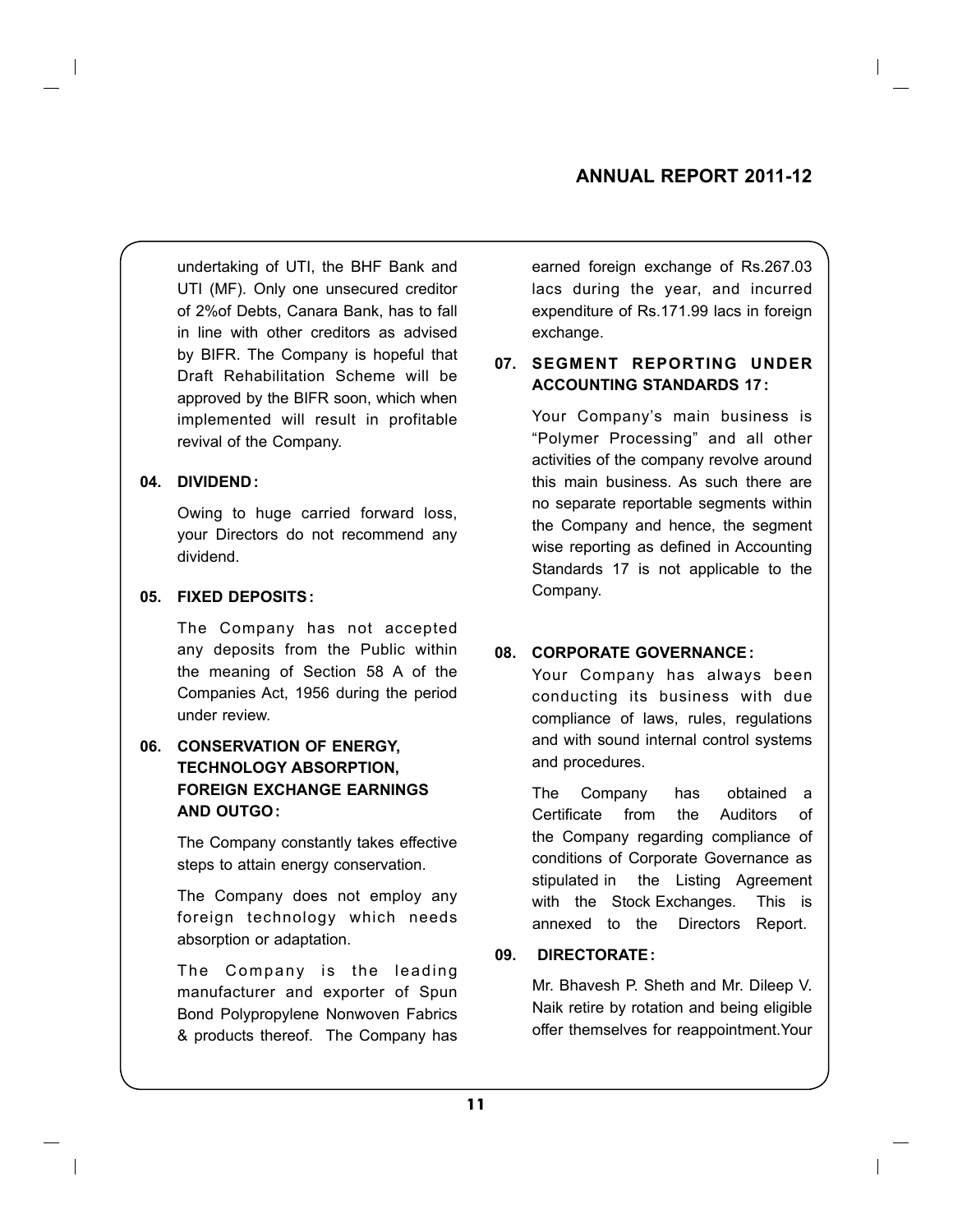Directors recommend that re-election of Mr. Bhavesh P. Sheth and Mr. Dileep V. Naik will be in the interest of the Company.

 Mr. Jos K. I. was appointed as an additional Director of the company on 31-10-2011 and he hold office till the date of this Annual General Meeting and being eligible offers himself for reelection and your Directors recommend that he should be appointed as Director in the interest of the company.

#### 10. **DIRECTORS' RESPONSIBILITY STATEMENT :**

 Pursuant to the requirement under Section 217(2AA) of the Companies Act, 1956, with respect to Directors' Responsibility Statement, it is hereby confirmed:

- That in the preparation of the accounts for the financial period ended 31st March, 2012, the applicable accounting standards have been followed along with proper explanation relating to material departures ;
- That the Directors have selected such accounting policies and applied them consistently and made judgments and estimates that were reasonable and prudent so as to give a true and fair view of the state of affairs of the Company at the end

of the financial period and of the profit or loss of the Company for the period under review;

- That the Directors have taken proper and sufficient care for the maintenance of adequate accounting records in accordance with provisions of the Companies Act, 1956 for safeguarding the assets of the Company and for preventing and detecting fraud and other irregularities;
- $\div$  That the Directors have prepared the annual accounts for the financial period ended 31st March, 2012 on a 'going concern' basis.

#### **11. DEPOSITORY SYSTEM :**

Electronic trading of the Company's Equity Shares has been made compulsory by the Securities & Exchange Board of India (SEBI) from 30th October, 2000. As on 31st March, 2012, about 85.92 % share holding representing 9445188 Equity Shares of the Company have been dematerialized. Your Company has executed agreements with both NSDL and CDSL for demat of its shares.

#### **12. ENVIRONMENTAL PROTECTION & INSURANCE :**

Top priority continues to be given to environmental protection for all the units of the Company by keeping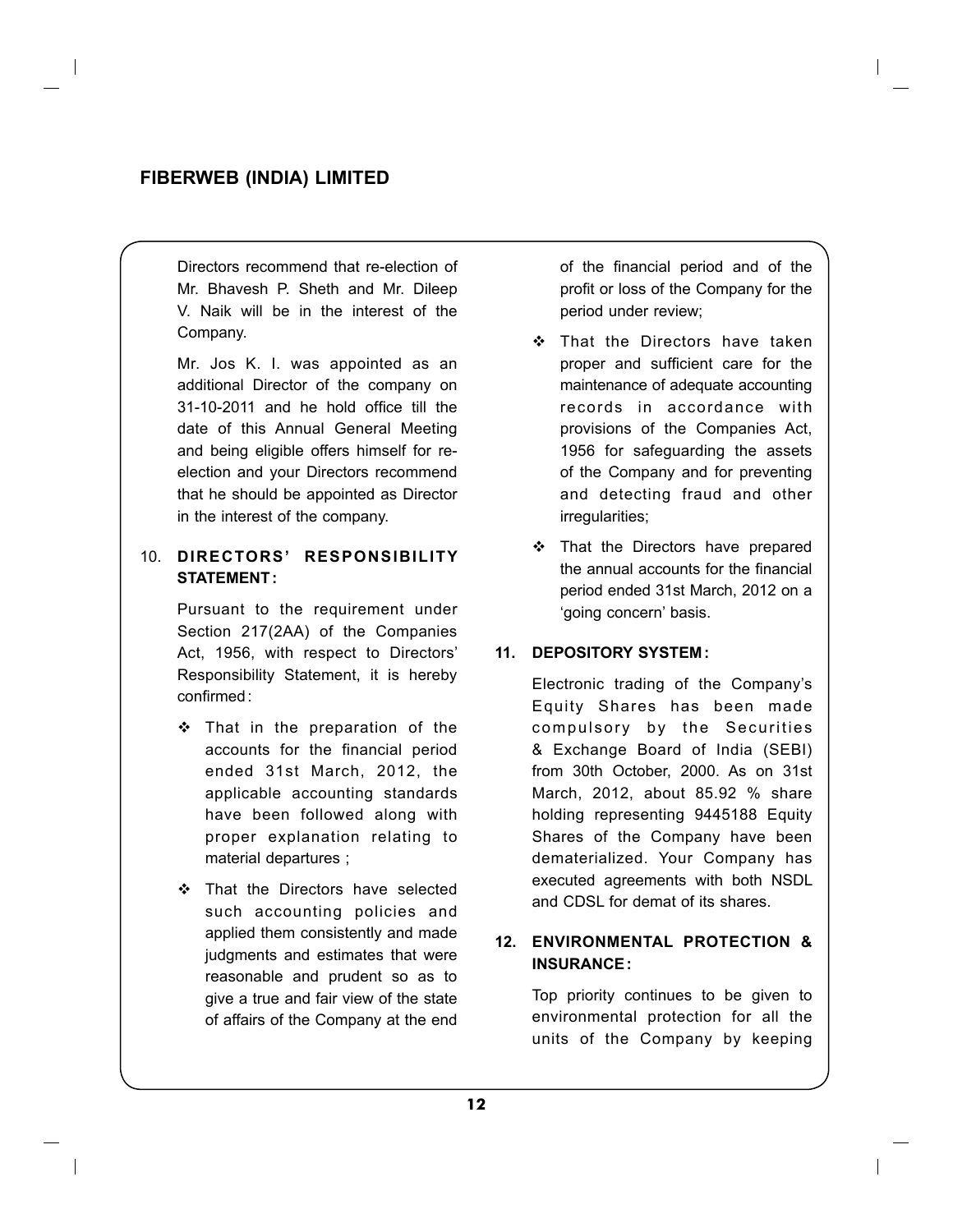emission levels to the minimum possible. Adequate Insurance cover has been taken for properties of the Company including Buildings, Plant & Machineries, Stocks and other assets.

#### **13. AUDITORS:**

The retiring Auditors, M/s P.M. Turakhia & Associates, Chartered Accountants, Mumbai, are eligible for re-appointment and have indicated their willingness to act as such. In terms of Section 224A of the Companies Act, 1956, their appointment needs to be confirmed and their remuneration has to be fixed.

#### **14. AUDITORS' REPORT :**

The notes to the Accounts referred to in the Auditors' Report are self explanatory and therefore do not call for any further explanation under Section 217(3) of the Companies Act, 1956.

#### **15. AUDIT COMMITTEE :**

 As required by the provisions of Section 292 A of the Companies Act, 1956, and as a consequence of the ceasation of Directorship of Mr. J. B. Patel the Board of Directors of the Company at their meeting held on 30th January 2012 had reconstituted an Audit Committee comprising of three Non-Executive Directors viz. Mr. Bhadresh H. Shah, Mr. C. A. Rege and Mr. K. I. Jos.

#### **16. PARTICULARS OF EMPLOYEES:**

None of the Company's employees were covered by the disclosure requirement pursuant to provisions of Section 217(2A) of the Companies Act, 1956 and rules framed there under.

#### **17. REGULATORY STATEMENT :**

 In conformity with the provisions of clause 32 of the Listing Agreement/(s) the Cash Flow Statement for the year ended 31.03.2012 is annexed to the Accounts.

#### **18. ACKNOWLEDGEMENT :**

Yours Directors place on record their deep appreciation of the continued support received from shareholders and bankers.

> On behalf of the Board **PRAVIN V. SHETH** Chairman & Managing Director

Place: Daman Date: 30th July, 2012

Registered Office: Air Port Road, Kadaiya, Nani Daman, Daman (U.T.) 396 210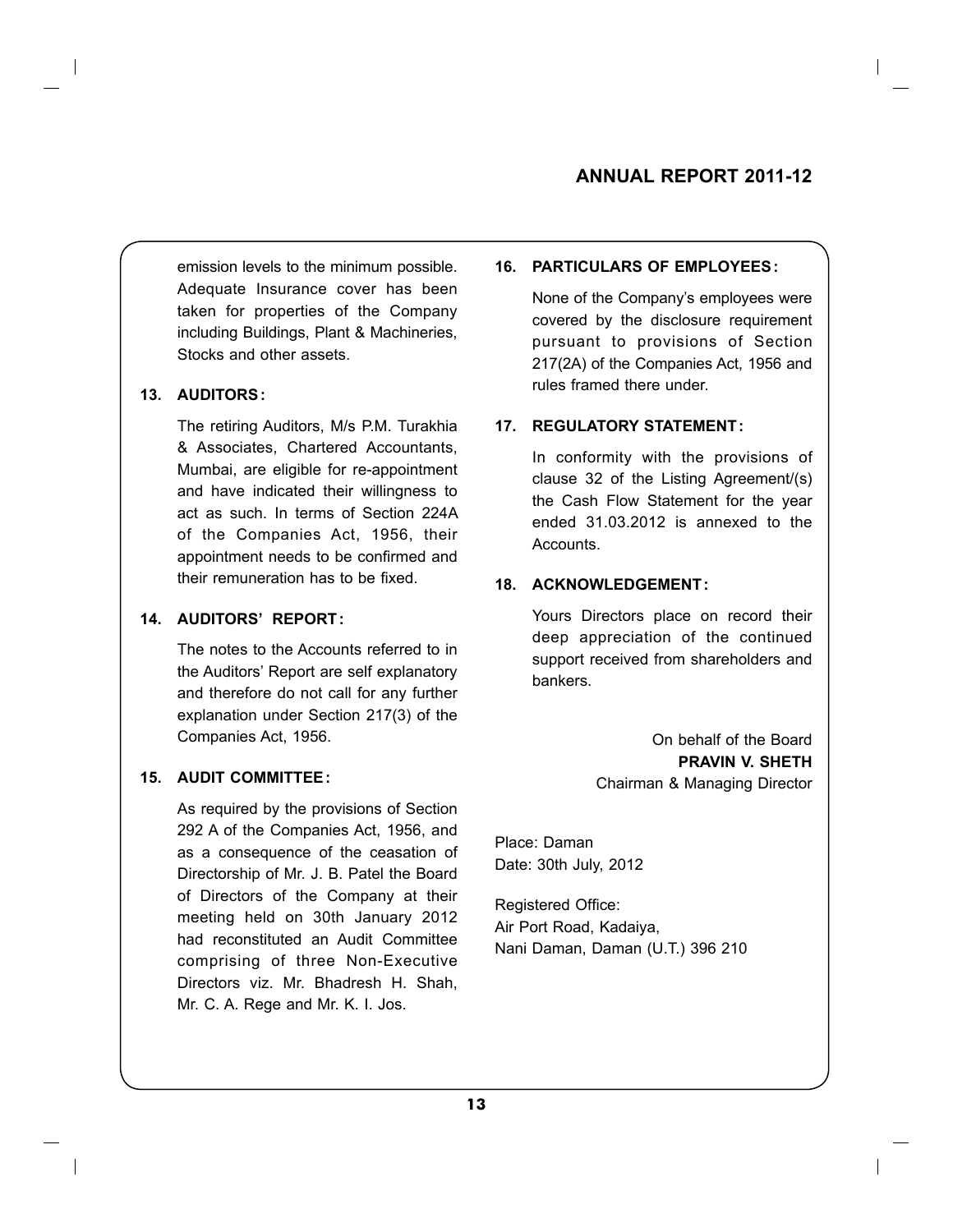#### **MANAGEMENT'S DISCUSSION AND ANALYSIS**

### **INDUSTRY-STRUCTURE AND DEVELOPMENT :**

As you are aware, your Company has been providing innovative and application focused products to enhance value of its customers globally. The customers are from Textile, Furnishing, Agriculture, Hygiene and personal care industries. The Company markets several value added products, which are steadily gaining strength in the overseas market through a net work of dealers and customers. We continue to develop new and innovative products for various applications. The demand for the products of the Company is dependent on the global market and economic growth.

The year 2011-12 continued to be a year of high raw material prices, as was the case for all petroleum based raw materials. The Company was not able to pass on the burden of increase to the customers due to intense competition from China.

#### **BUSINESS OUTLOOK:**

The Company sees several opportunities for profitable growth in the areas of value added products, and a growing demand both in the international and domestic markets. The threats that the Company sees are from the Chinese competition in the markets. However, strong quality product development and marketing efforts have enabled the Company to stay ahead. The Company has also improved its geographic presence by enlarging its position in Europe and the America

#### **OPPORTUNITIES AND RISKS:**

The Company's products depend on the growth of the Global economy and rise in the purchasing power of the population. The spread of the Company's business across the continents has enabled it to cater to a steady demand base, thereby minimizing the dependence on any particular market.

Lack of Govt. backing, frequent policy change, constrains increase in ocean freight and PP prices are major constrains and did adversely affected the profitability'

In view of the anticipated growth in the demand for the products of the company in the years to come opportunities for the company to improve its performance is bright. The Company has also decided to improve its manufacturing efficiency by incorporating various balancing equipments and also by placing emphasis on efficient and professional management of the available resources of the company. However, the changing International developments affecting the production and distribution of the essential petrochemical products and raw materials are likely to have it s effect in our activities.

The plant and machinery of the Company are of the state of the art technology. The products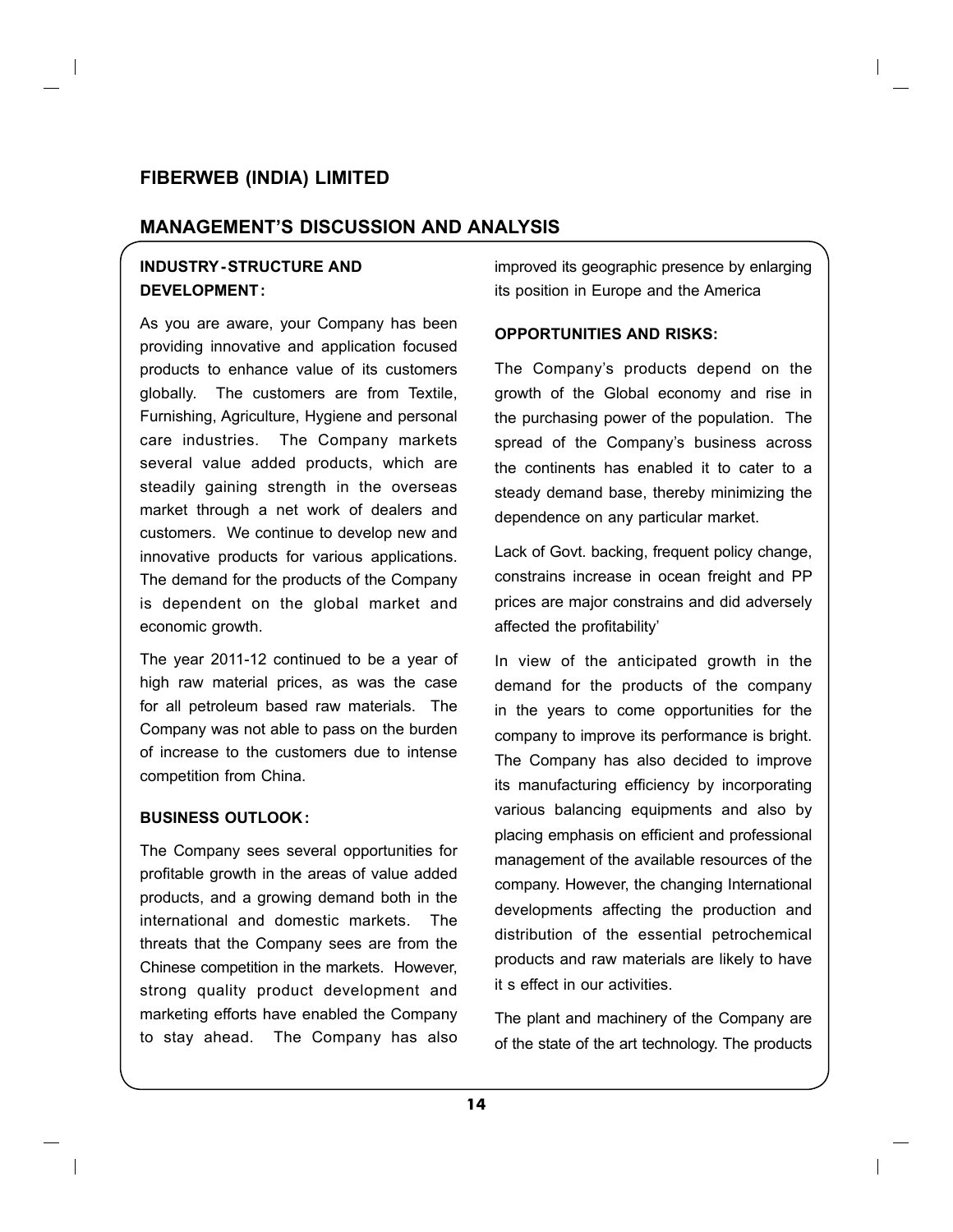of the company are of best quality and have been accepted by well-known end-users in many advanced countries like U.S.A, U.K. etc.

#### **HUMAN/INDUSTRIAL RELATIONS:**

Since the very inception of the company, the industrial relation aspect of the company has been very cordial at all locations of the company. The Company believes that manpower is the most valuable primary resource for the growth of the organization. Therefore the company has recruited competent managerial personnel and taken steps for strengthening their efficiency and competency, through their involvement in the company's development and by installation of effective system for improving productivity.

## **INTERNAL CONTROL SYSTEM AND THEIR ADEQUACY:**

The company maintains adequate internal control systems, which provide among other things, reasonable assurance of recording the transaction of it operations in all material transaction of its operations in all material respects and of providing protection against significant misuse or loss of Company's assets.

#### **CAUTIONARY STATEMENT :**

Statement in this report on management Discussion and Analysis describing the

company's objectives, projections, estimates, expectations or predictions may be forward looking statements within the meaning of applicable security laws or regulations. These statements are based on certain assumptions and expectation of future events. Actual results could however differ materially from those expressed or implied. Important factors that could make a difference to the company's operations include global and domestic demand and supply conditions, finished goods prices, raw material costs and availability, change in Government regulations and tax structure, economic developments within India and the countries with which the company has business contacts and other factors such as litigation and industrial relations.

The Company assumes no responsibility in respect of forward looking statements which may be amended or modified in future on the basis of subsequent developments, information or events.

> On behalf of the Board **PRAVIN V. SHETH** Chairman & Managing Director

Place: Daman Date: 30th July, 2012

Registered Office: Air Port Road, Kadaiya, Nani Daman, Daman (U.T.) 396 210.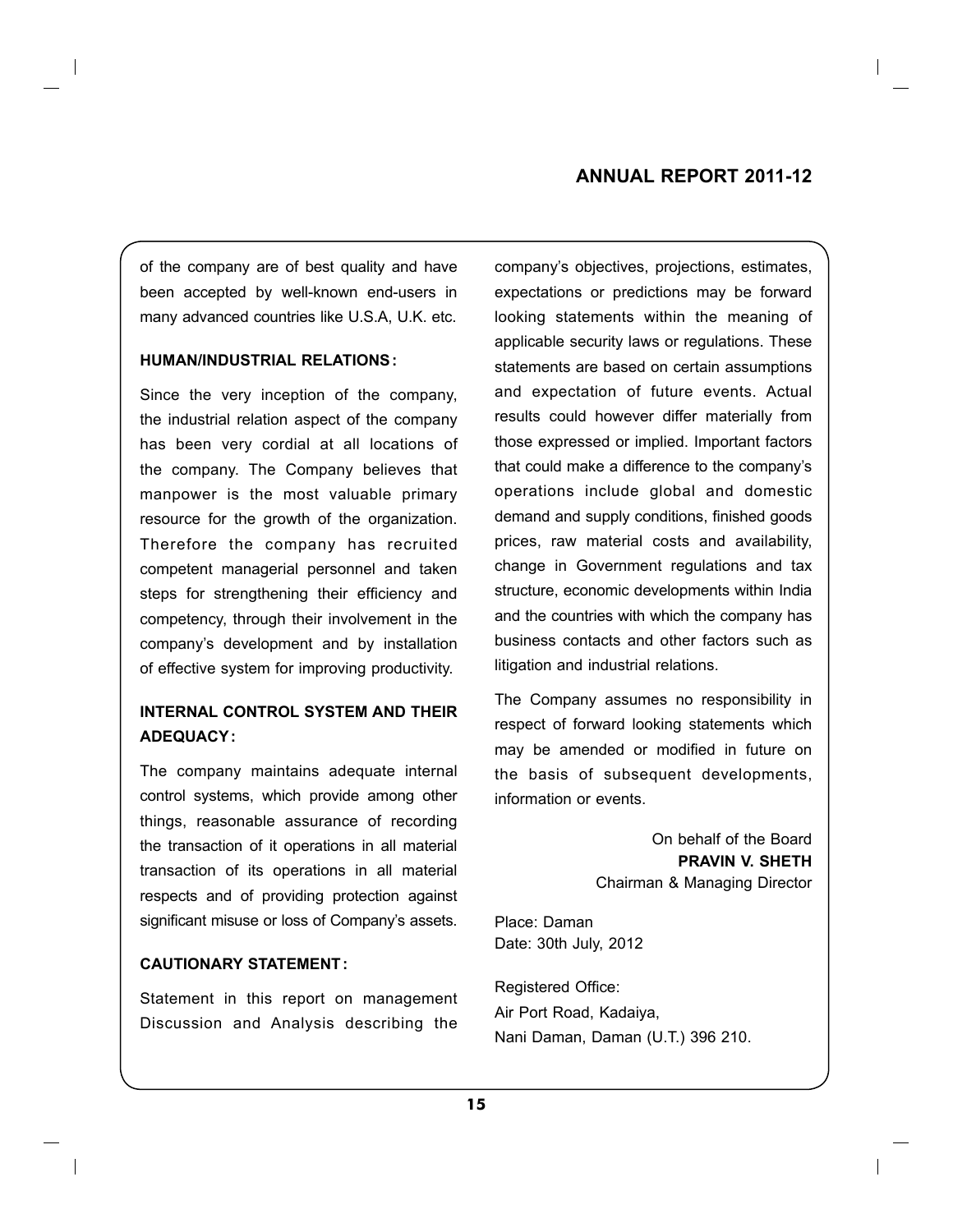## **REPORT ON CORPORATE GOVERNANCE**

**This report on** Corporate Governance forms part of the Directors Report. This section besides being in compliance of the mandatory listing agreement requirement gives an insight into the process of functioning of the Company.

#### **Company's Philosophy on Code of Corporate Governance**

- $\div$  To adopt internal and external measures to increase the level of transparency and accountability.
- \* To demonstrate to stakeholders that the Company is following right governance practices.
- \* To lead the Company towards high growth path of higher profits and revenue.
- $\cdot \cdot$  To respect the laws of the land and rights of stakeholders and to get respect from all concerned.
- $\div$  To uphold at all times fundamental values of accountability, probity and transparency in all areas of its operations and business practices.

#### **Board of Directors**

**►** Composition of Board of Directors

The Board of Directors comprises of nine members, consisting of six Non-Executive Directors as per the listing agreement. The Board of Directors of the Company consists of eminent persons with considerable professional experience and expertise in respective fields. The composition is as under:-

| Name of the Director | <b>Designation</b>           | Category      | <b>Status</b>   |
|----------------------|------------------------------|---------------|-----------------|
| Mr. Pravin V. Sheth  | Chairman & Managing Director | Executive     | Non-Independent |
| Mr. Bhavesh P. Sheth | Director                     | Non Executive | Non-Independent |
| Mr. B.H. Shah        | Director                     | Non-Executive | Independent     |
| Mr. G.M. Rana        | Director (N.R.I.)            | Non-Executive | Independent     |
| Mr. P.S. Krishnan    | <b>Whole-Time Director</b>   | Executive     | Non-independent |
| Mr. G. Ravindran     | Whole-Time Director          | Executive     | Non-independent |
| Mr. Dileep V. Naik   | <b>Director</b>              | Non-Executive | Independent     |
| Mr. C.A. Rege        | Director                     | Non-Executive | Independent.    |
| Mr. Jos K.I.         | Director                     | Non-Executive | Independent     |

None of the Directors is a member in more than ten Committees or acts as a Chairman in more than five committees across all companies in which he is a Director.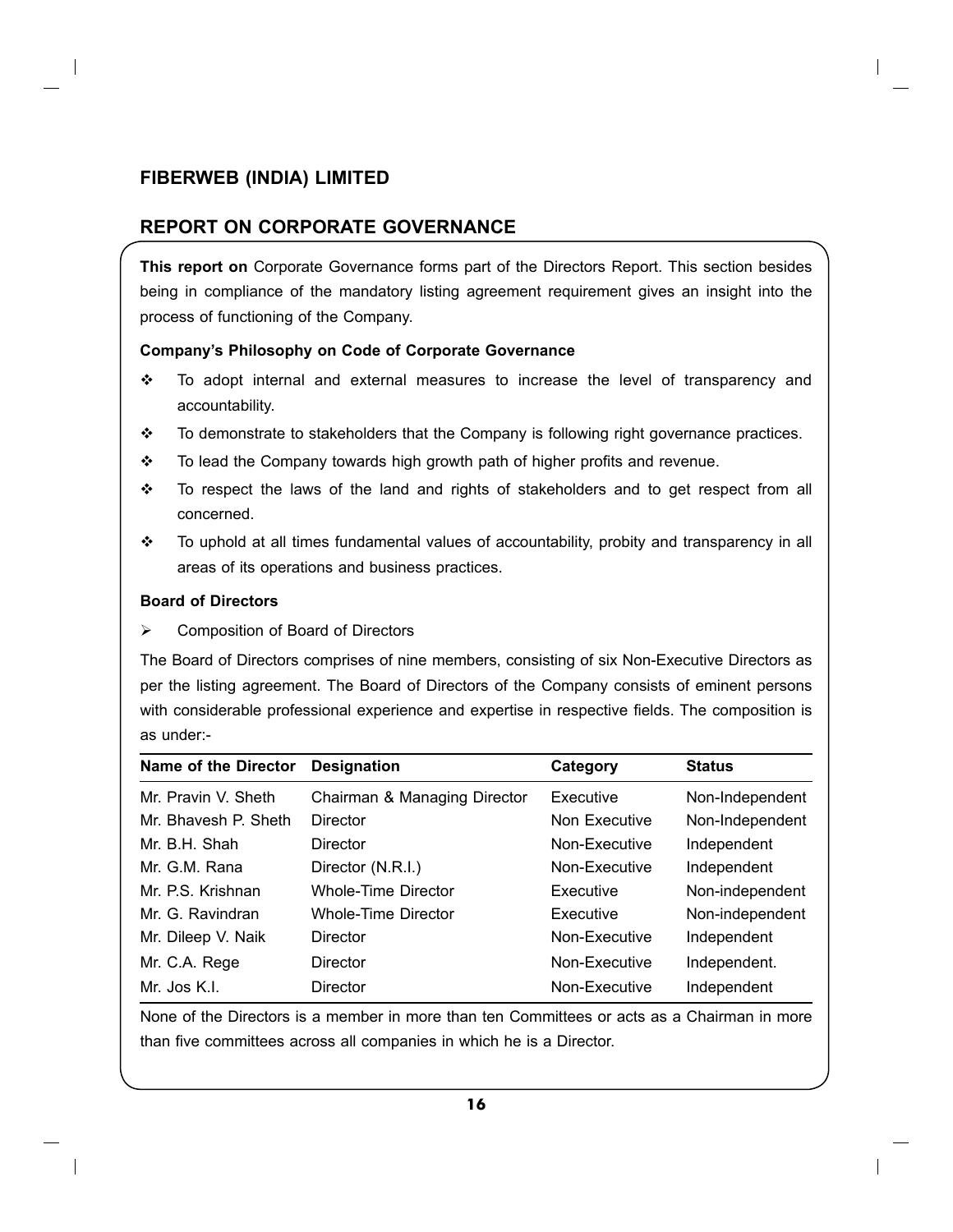## **Annual Report 2011-12**

| ≻ | (i)  | Board Meetings and attendance record of each Director<br>Five Meetings of the Board of Directors were held during the year ended 31st March,<br>$2012$ , these were held on: - |                                                                                                                                                                     |                                  |  |  |
|---|------|--------------------------------------------------------------------------------------------------------------------------------------------------------------------------------|---------------------------------------------------------------------------------------------------------------------------------------------------------------------|----------------------------------|--|--|
|   |      | 30th April, 2011 2.<br>1.<br>30th January, 2012<br>4.                                                                                                                          | 28th July, 2011 3.                                                                                                                                                  | 31st October, 2011               |  |  |
|   | (ii) |                                                                                                                                                                                | The attendance record of each of the Directors at the Board Meetings during the year<br>ended 31st March, 2012 and of the last Annual General Meeting is as under:- |                                  |  |  |
|   |      | <b>Directors</b>                                                                                                                                                               | No. of Board<br><b>Meeting attended</b>                                                                                                                             | Attendance at<br><b>Last AGM</b> |  |  |
|   |      |                                                                                                                                                                                |                                                                                                                                                                     |                                  |  |  |
|   |      | Mr. Pravin V. Sheth                                                                                                                                                            | 4                                                                                                                                                                   | Yes                              |  |  |
|   |      | Mr. Bhadresh H. Shah                                                                                                                                                           | 4                                                                                                                                                                   | Yes                              |  |  |
|   |      | Mr. G.M. Rana $(N.R.I.)$                                                                                                                                                       | Nil                                                                                                                                                                 | No.                              |  |  |
|   |      | Mr. Bhavesh P. Sheth                                                                                                                                                           | 1                                                                                                                                                                   | No.                              |  |  |
|   |      | Mr. P.S. Krishnan                                                                                                                                                              | 4                                                                                                                                                                   | Yes                              |  |  |
|   |      | Mr. G. Ravindran                                                                                                                                                               | 4                                                                                                                                                                   | Yes                              |  |  |
|   |      | Mr. Janak R.Patel                                                                                                                                                              | 2                                                                                                                                                                   | No.                              |  |  |
|   |      | Mr. Dileep V. Naik                                                                                                                                                             | Nil                                                                                                                                                                 | No.                              |  |  |
|   |      | Mr. C.A. Rege                                                                                                                                                                  | 4                                                                                                                                                                   | Yes                              |  |  |

#### **Audit Committee**

In terms of the provisions of Section 292A of the Companies Act, 1956 and in order to comply with the corporate governance code and as consequence of the ceasation of Directorship of Mr. J. B. Patel the Board of Directors at its meeting held on 30th January 2012 reconstituted an Audit Committee comprising of Mr. Bhadresh H. Shah, Mr. C.A. Rege and Mr. K.I. Jos.

Four Audit Committee Meetings were held on 19th April, 2011, 20th July, 2011 , 20th October, 2011 and 20th January, 2012 The Composition of Audit Committee and attendance of each Committee member is as under: -

| Name of the Audit<br><b>Committee Member</b> | <b>Designation</b> | No. of<br>meeting attended |
|----------------------------------------------|--------------------|----------------------------|
| Mr. B.H. Shah                                | Chairman           | 4                          |
| Mr. J.B. Patel                               | Member             |                            |
| Mr. C.A.Rege                                 | Member             | 4                          |

At the invitation of the Company, Statutory Auditors, Accounts Manager also attended the meeting to answer and clarify queries raised at the Committee meetings.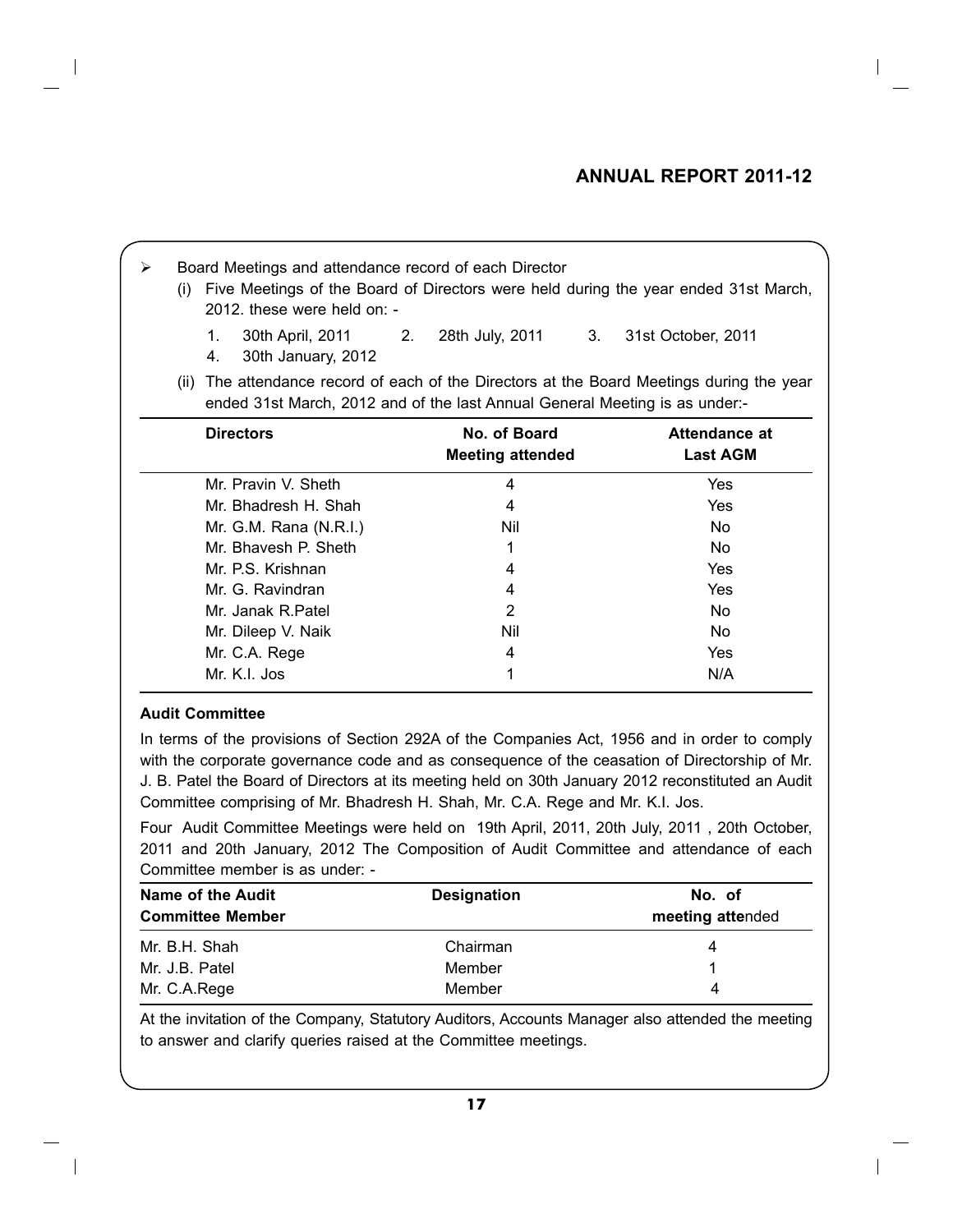#### **Remuneration Policy and Details of Remuneration paid**

The Company has on May 10, 2012 reconstituted the Remuneration Committee of Directors, consisting of Mr. Bhadresh H. Shah Chairman, Mr. C.A. Rege and Mr. K.I. Jos .

The terms of remuneration Committee include review and recommendation to the Board of Directors of the remuneration paid to the Directors. The Committee had a Meeting on 20-01-2012 which was attended by Mr. Bhadresh H. Shah and Mr. C.A. Rege.

Details of remuneration paid/payable to the Directors for the year ended on 31st March, 2012 (from 01-04-2011 to 31-3-2012) is as follows :

| Name              | Position held<br>During the year<br>Remuneration | Salary &<br>Allowances | Perquisites  | Total         |
|-------------------|--------------------------------------------------|------------------------|--------------|---------------|
| Mr. P.V. Sheth    | Chairman &<br><b>Managing Director</b>           | Rs 1504300             | Rs 804000    | Rs 2308300    |
| Mr. P.S. Krishnan | Whole-time<br><b>Executive Director</b>          | Rs. 1105580            | Rs. 00       | Rs 1105580    |
| Mr. G. Ravindran  | Whole-time<br><b>Executive Director</b>          | 893900<br>Rs.          | 42866<br>Rs. | 936766<br>Rs. |

No remuneration was paid to non-executive directors other than the sitting fees aggregating to Rs. 12000/- paid during the year for attending the Board Meetings.

#### **Board Procedures**

The members of the Board have been provided with the requisite information mentioned in the listing agreement well before the Board Meetings and the same were dealt with appropriately. All the directors who are on various committees are within permissible limits of the listing agreement.

#### **Shareholders/Investors Grievances and Share Transfer Committee**

As a measure of good corporate governance and to focus on the shareholders' grievances and towards strengthening investors relations and to expedite the transfer process in the physical segment. The Company has constituted a Share Transfer and Shareholders/Investors Grievances Committee consisting of directors of which Shri Bhadresh H. Shah is the Chairman. The Company Secretary, Ms. Sunita Agarwal has been disignated as the Compliance Officer. During the year ended 31st March, 2012,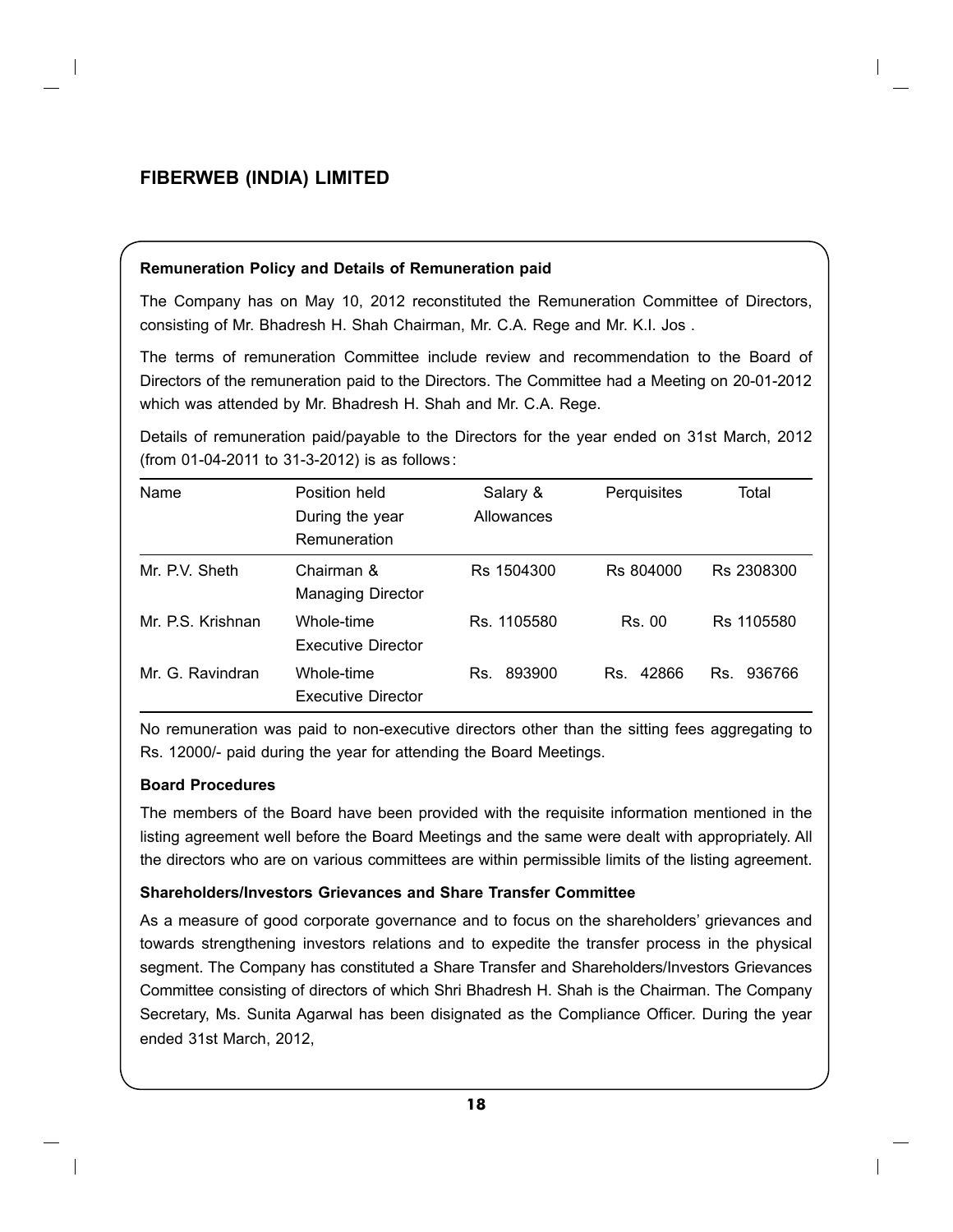## **Annual Report 2011-12**

Three investors complaints were received and as of 31st March, 2012 there were no complaints pending reply. There were no share transfers pending for registration for more than 30 days as on the said date. The Committee met 11 times during the year.

#### **Compliance Certificate**

Compliance Certificate for corporate governance from Auditors of the Company is annexed herewith.

#### **General Body Meetings**

| <b>AGM</b>       | Dav       | <b>Date</b> | Time       | <b>Venue</b>                                             |  |
|------------------|-----------|-------------|------------|----------------------------------------------------------|--|
| 24th             | Wednesday | 30-09-2009  | 10.0 a.m.  | Fortune Hotel Galaxy, Vapi                               |  |
| 25 <sub>th</sub> | Wednesday | 29-09-2010  | 10.00 a.m. | Fortune Hotel Galaxy, Vapi                               |  |
| 26th             | Fridav    | 30-09-2011  | 10.00 a.m. | Air-port Road, Kadiya, Nani<br>Daman, Daman(U.T.)396 210 |  |

 The details of Annual General Meetings held in last three year are as follows:-

 $\cdot \cdot$  Whether special resolutions were put through postal ballot last year? No

 Are special resolutions proposed to be put through postal ballot this year? No.

## **General Shareholders Informations**

The required information is provided in "Shareholders information" Section.

Means of Communication

 $\div$  The Board takes on record the unaudited quarterly financial results in the prescribed proforma of the stock exchanges within one month of close of the quarter and announces forthwith the results to all the stock exchanges where the shares of the Company are listed. The quarterly unaudited financial results are also published in Asli Azadi and Svera India Times within 48 hours of the conclusion of the meeting of the Board in which it is approved, same were posted within the stipulated time on the website of SEBI, EDIFAR as per the terms of Listing agreements with Stock Exchanges.

- $\div$  Half yearly results/reports is not being sent to each household of shareholders as shareholders are intimated through press.
- Management Discussion and Analysis Report forms part of this Annual Report.

## **Disclosure**

- $\div$  There have been no transactions of material nature between the Company and its promoters, directors, management, their subsidiaries or relatives etc.
- No penalties or strictures have been imposed on the Company by Stock Exchanges or SEBI or any statutory authority on any matter related to capital markets during the last three years.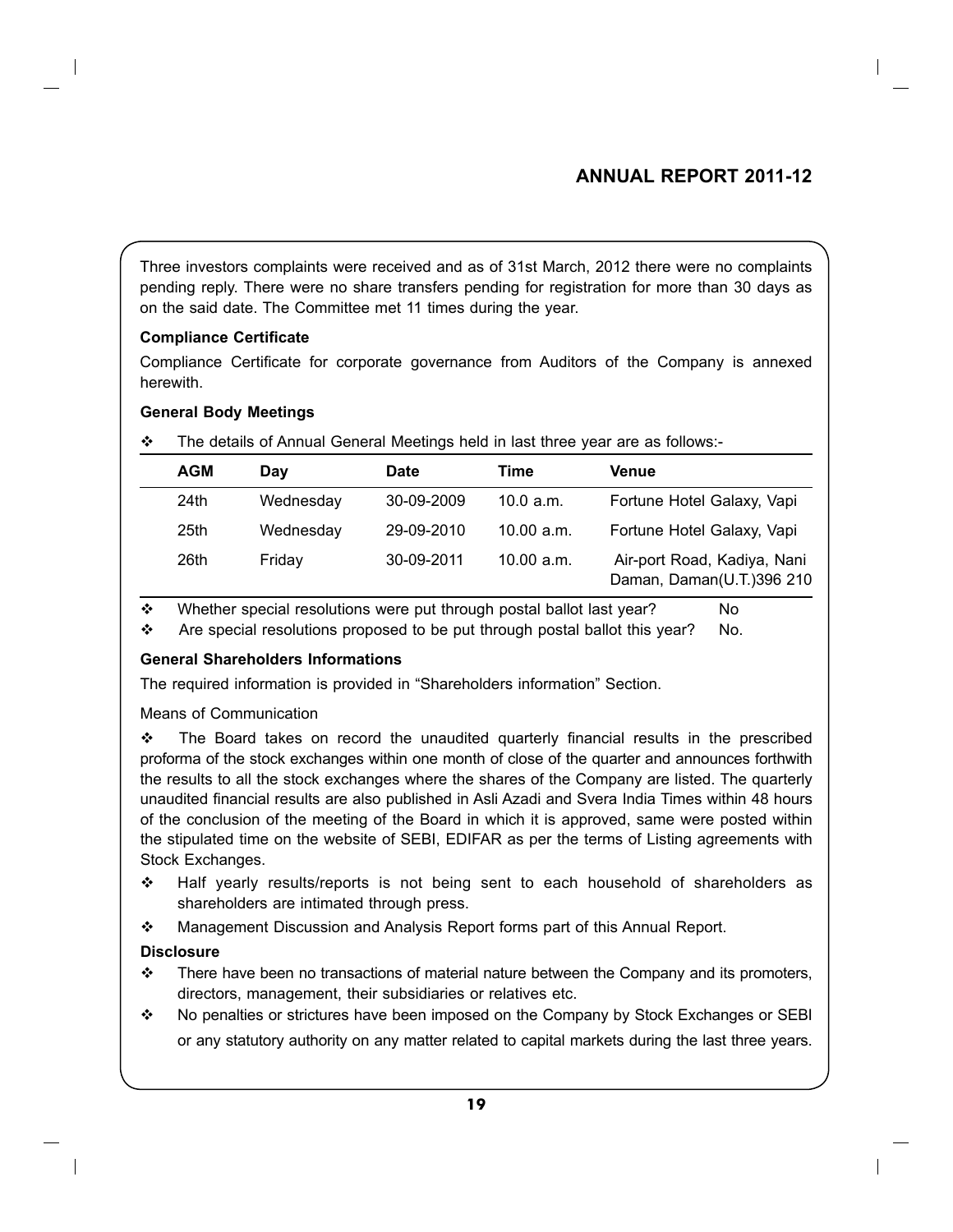$\overline{\phantom{a}}$ 

| Date, time and venue of 26th AGM             | $\mathbf{L}$ | Friday 28th September, 2012 at 10a.m.<br>At M/s.Fiberweb (India) Ltd.                                                                                                                                                                                     |
|----------------------------------------------|--------------|-----------------------------------------------------------------------------------------------------------------------------------------------------------------------------------------------------------------------------------------------------------|
|                                              |              | Air Port Road, Kadaiya,                                                                                                                                                                                                                                   |
|                                              |              | Nani Daman, Daman (U.T.) 396 210.                                                                                                                                                                                                                         |
| <b>Accounting Year End 2012</b>              |              | 31st March, 2012                                                                                                                                                                                                                                          |
| <b>Dates of Book Closure</b>                 |              | 21-09-2012 to 28-09-2012<br>(both days inclusive)                                                                                                                                                                                                         |
| <b>Listing on Stock Exchanges</b>            |              | The Ahmedabad Stock Exchange Ltd.<br>Ahmedabad<br>The Bombay Stock Exchange Ltd,<br>Mumbai                                                                                                                                                                |
| <b>Listing Fees</b>                          | ÷.           | Paid for all above stock exchanges as per the<br>listing agreement.                                                                                                                                                                                       |
| <b>Demat Arrangement</b>                     | ÷.           | With NSDL and CDSL                                                                                                                                                                                                                                        |
| <b>ISIN No.</b>                              |              | INE 296C01012                                                                                                                                                                                                                                             |
| <b>ASE and BSE Stock Code</b>                |              | 46910 and 507910                                                                                                                                                                                                                                          |
| <b>Registered Office</b>                     |              | Air Port Road, Kadaiya,<br>Nani Daman, Daman (U.T.) 396 210.<br>Tel No. 0260-2221458<br>Fax No. 0260-2220758                                                                                                                                              |
| <b>Company's E-Mail ID</b>                   |              | fiberweb@vsnl.net                                                                                                                                                                                                                                         |
| <b>Registrar &amp; Share Transfer Agents</b> | ÷.           | Sharex Dynamic (India) Pvt. Ltd.,<br>Unit No. 1, Luthra Industrial Premises,<br>1st Floor, Andheri-Kurla Road,"<br>Safed Pool, Andheri (E),<br>Mumbai - 400 072<br>Tel No.022- 2851 5606 /6544<br>Fax No.022-2851 2885<br>E-mail ID: sharexindia@vsnl.com |
| <b>Compliance Officer</b>                    |              | Ms. Sunita Agarwal.                                                                                                                                                                                                                                       |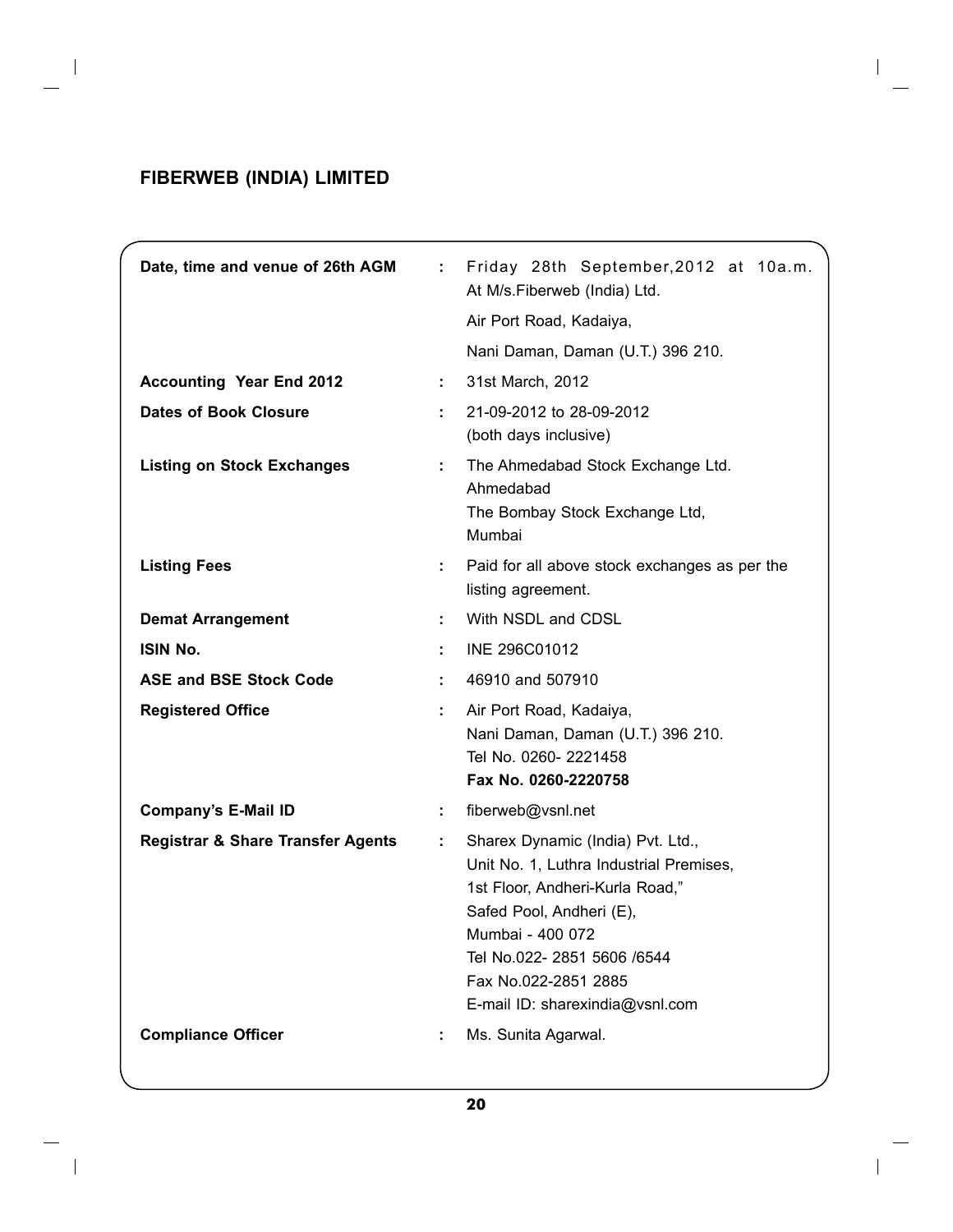|                                              |              | <b>Stock Market Data:</b>                            |                     |               |                     |  |
|----------------------------------------------|--------------|------------------------------------------------------|---------------------|---------------|---------------------|--|
| High and Low prices & Trading Volumes at BSE |              |                                                      |                     |               |                     |  |
| <b>MONTH</b>                                 |              |                                                      | High (Rs.)          |               | Low (Rs.)           |  |
| April                                        |              | 2011                                                 | 9.92                |               | 7.00                |  |
| May                                          |              | 2011                                                 | 9.35                |               | 6.61                |  |
| June                                         |              | 2011                                                 | 8.99                |               | 4.94                |  |
| July                                         |              | 2011                                                 | 6.69                |               | 5.32.               |  |
| August                                       |              | 2011                                                 | 7.79                |               | 5.46                |  |
| Sept                                         |              | 2011                                                 | 7.75                |               | 5.87                |  |
| October                                      |              | 2011                                                 | 7.00                |               | 4.65                |  |
| Nov.                                         |              | 2011                                                 | 6.86                |               | 5.20                |  |
|                                              |              | December 2011                                        | 5.78                |               | 4.27                |  |
| January                                      |              | 2012                                                 | 7.26                |               | 4.13                |  |
|                                              | February     | 2012                                                 | 7.20                |               | 6.09                |  |
| March                                        |              | 2012                                                 | 6.80                |               | 5.72                |  |
|                                              |              | Source: www.bseindia.com                             |                     |               |                     |  |
|                                              |              | Distribution of Shareholding as on 31st March, 2012: |                     |               |                     |  |
|                                              |              | <b>Category of Shareholder</b>                       | <b>Number of</b>    | Percentage of | <b>Total Number</b> |  |
|                                              |              |                                                      | <b>Shareholders</b> | $(A+B+C)$     | of shares held      |  |
| (A)                                          |              | Shareholding of Promoters &<br><b>Promoter Group</b> |                     |               |                     |  |
|                                              | $(1)$ Indian |                                                      | 9                   | 46.25         | 5084128             |  |
|                                              |              | (2) Foreign                                          | 0                   | 0.00          | 0                   |  |
|                                              |              | <b>Total shareholding of</b>                         |                     |               |                     |  |
|                                              |              | <b>Promoter &amp; Promoter Group</b>                 | 9                   | 46.25         | 5084128             |  |
| (B)                                          |              | <b>Public Shareholding</b>                           |                     |               |                     |  |
|                                              |              | (1) Institutions<br>(2) Non - Institutions.          | 20<br>8111          | 5.33<br>48.42 | 586191<br>5322774   |  |
|                                              |              |                                                      |                     |               |                     |  |
|                                              |              | <b>Total Public Shareholding</b>                     | 8131                | 53.75         | 5908965             |  |
| (C)                                          |              | Shares held by custodians                            |                     | 0.00          | 0                   |  |
|                                              |              | Total $(A)+(B)+(C)$                                  | 8140                | 100.00        | 10993093            |  |

 $\overline{\phantom{a}}$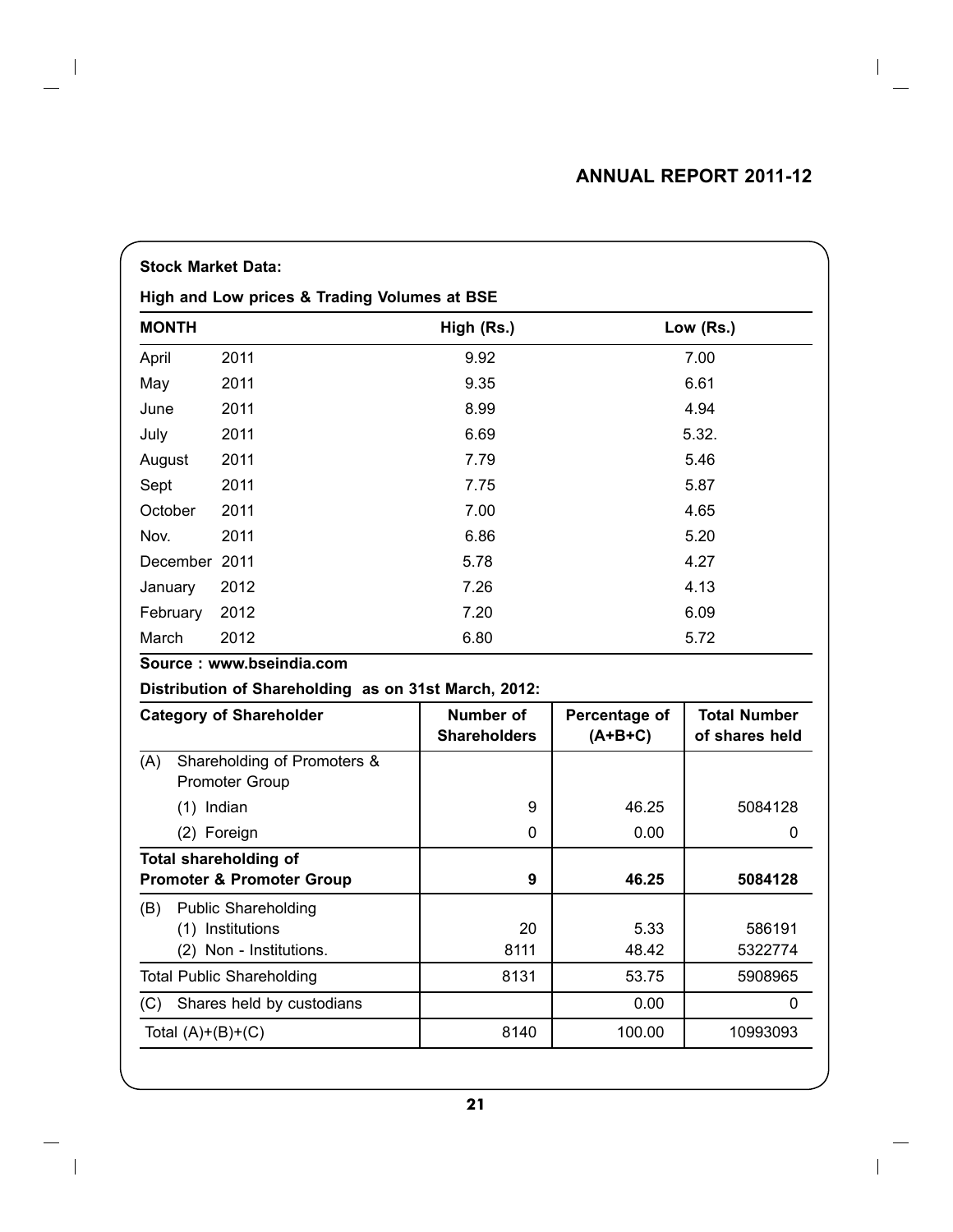| Shareholding Pattern by size as on 31st March, 2012 |                     |              |               |             |  |
|-----------------------------------------------------|---------------------|--------------|---------------|-------------|--|
| <b>No. of Equity Shares</b>                         | <b>Shareholders</b> |              | No. of Shares |             |  |
|                                                     | <b>Number</b>       | % of holders | <b>Number</b> | % of shares |  |
| $1 - 100$                                           | 2788                | 34.25        | 203979        | 1.86        |  |
| 101-200                                             | 1815                | 22.30        | 307859        | 2.80        |  |
| $201 - 500$                                         | 2283                | 28.05        | 764652        | 6.95        |  |
| 501-1000                                            | 715                 | 8.77         | 538751        | 4.90        |  |
| 1001-5000                                           | 432                 | 5.31         | 914810        | 8.32        |  |
| 5001-10000                                          | 46                  | 0.57         | 344712        | 3.14        |  |
| 10001-100000                                        | 51                  | 0.63         | 1713701       | 15.59       |  |
| 100001-and above                                    | 10                  | 0.12         | 6204629       | 56.44       |  |
| <b>Total</b>                                        | 8140                | 100.00       | 10993093      | 100.00      |  |

#### **Dematerialisation of equity shares**

The shares of the Company have been brought under compulsory demat mode with effect from 30th October, 2000. As on 31st March, 2012, about 85.92% share holding representing 9445188 Equity Shares of the Company have been converted into demat form. The Company has executed agreements with both the depositories namely NSDL and CDSL for demat of its shares.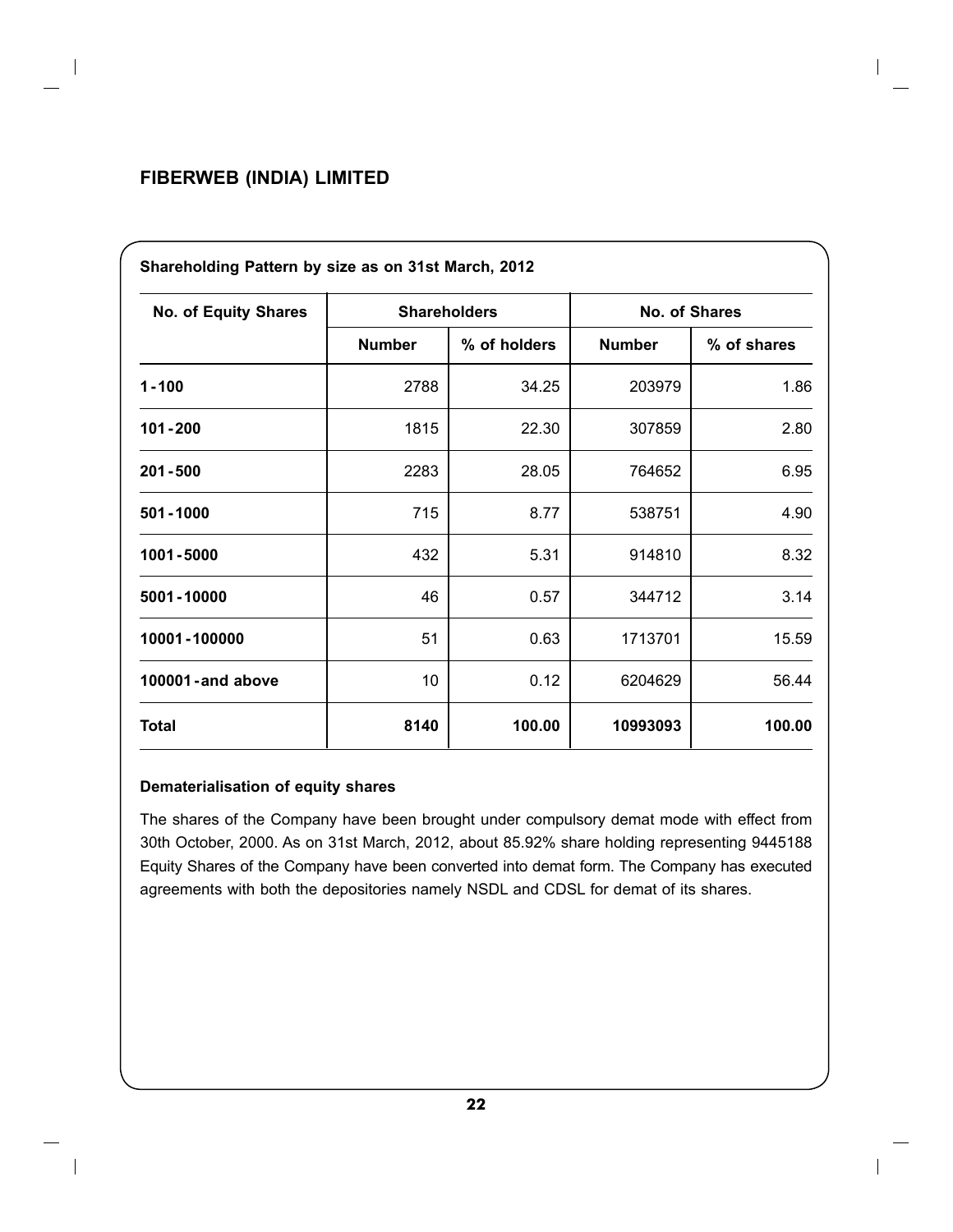## **Annual Report 2011-12**

#### **COMPLIANCE CERTIFICATE ON CORPORATE GOVERNANCE**

To the Members of Fiberweb (India) Limited (Formerly Known as PVD Plast Mould Industries Limited)

- 1. We have examined the Corporate Governance report of Fiberweb (India) Limited (Formerly known as PVD Plast Mould Industries Limited) for the year ended 31st March, 2012 with the relevant records and documents maintained & furnished to us by the Company and as approved by the Board of Directors.
- 2. The Compliance of conditions on Corporate Governance is the responsibility of the management. Our examination was limited to review of procedures and implementations thereof, adopted by the Company for ensuring the compliance of the conditions of the Corporate Governance. It is neither an audit nor an expression of opinion on the financial statements of the Company.
- 3. We further state that such compliance is neither an assurance as to the future viability of the Company nor the efficiency or effectiveness with which the management has conducted the affairs of the Company.
- 4. We state that no investor grievances is pending for a period exceeding one month against the Company as per records maintained by the Shareholders/Investors Grievance Committee.
- 5. On the basis of our review and according to information and explanations provided to us, we certify that the Company has complied with the mandatory conditions of Corporate Governance, as stipulated in Clause 49 of the Listing Agreement with the Stock Exchanges.

For P.M. Turakhia & Associates, Chartered Accountants

> **M. D. Turakhia Partner**

Place : Daman Date : 30th July, 2012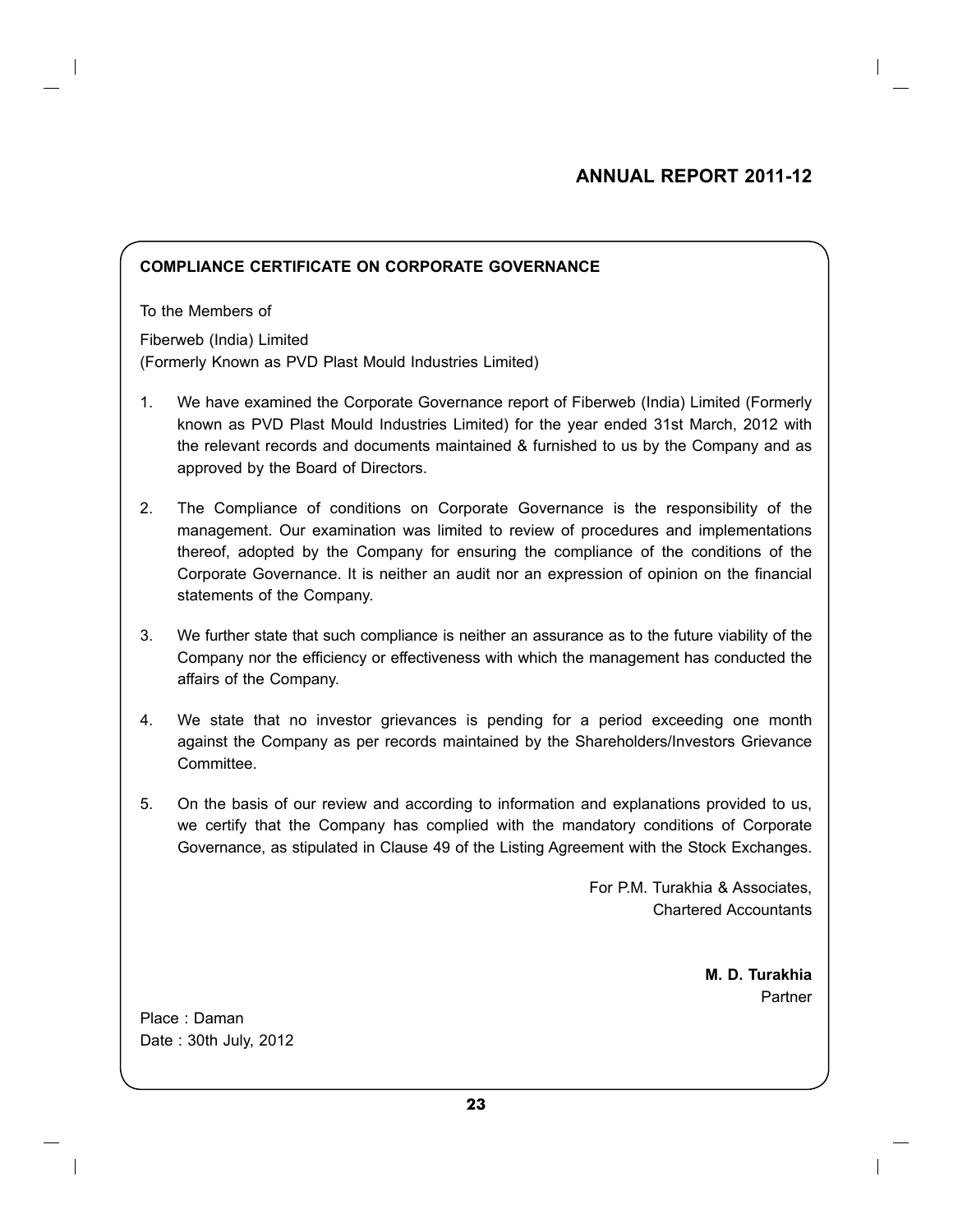## **AUDITORS' REPORT**

#### **AUDITORS' REPORT TO THE MEMBERS OF THE COMPANY**

#### The Members of

#### **FIBERWEB (INDIA) LIMITED**

- 1) We have audited the attached Balance Sheet of FIBERWEB (INDIA) LIMITED, (Formerly known as PVD Plast Mould Industries Limited) as at 31st March 2012 the Profit and Loss Account and also the Cash Flow Statement for the year ended on that date annexed thereto. These Financial Statements are the responsibility of the Company's Management. Our responsibility is to express an opinion on these Financial Statements based on our Audit.
- 2) We conducted our Audit in accordance with the Auditing Standards generally accepted in India. These Standards require that we plan and perform the audit to obtain reasonable assurance about whether the Financial Statements are free of material misstatement. An audit includes examining, on a test basis, evidence supporting the amounts and disclosures in the Financial Statements. An audit includes assessing the Accounting Principles used and significant estimates made by management, as well as evaluating the overall Financial Statements presentation. We believe that our audit provides a reasonable basis for our opinion.
- 3) As required by the companies (Auditors' Report) Order, 2003 issued by the Central Government of India in terms of Section 227 (4A) of the Companies Act, 1956 , we enclose in the Annexure a Statement on the matters specified in Paragraph 4 and 5 of the said Order.
- 4) Further to our comments, in the Annexure referred to above, we report that :
	- (i) We have obtained all the information and explanations, which to the best of our knowledge and belief, were necessary for the purposes of our audit;
	- (ii) In our opinion, proper Books of Account as required by law have been Kept by the Company, so far as appears from our examination of those books;
	- (iii) The Balance Sheet and Profit & Loss Account dealt with by this Report are in agreement with the Books of Account;
	- (iv) In our opinion, the Balance Sheet and Profit & Loss Account dealt with by this Report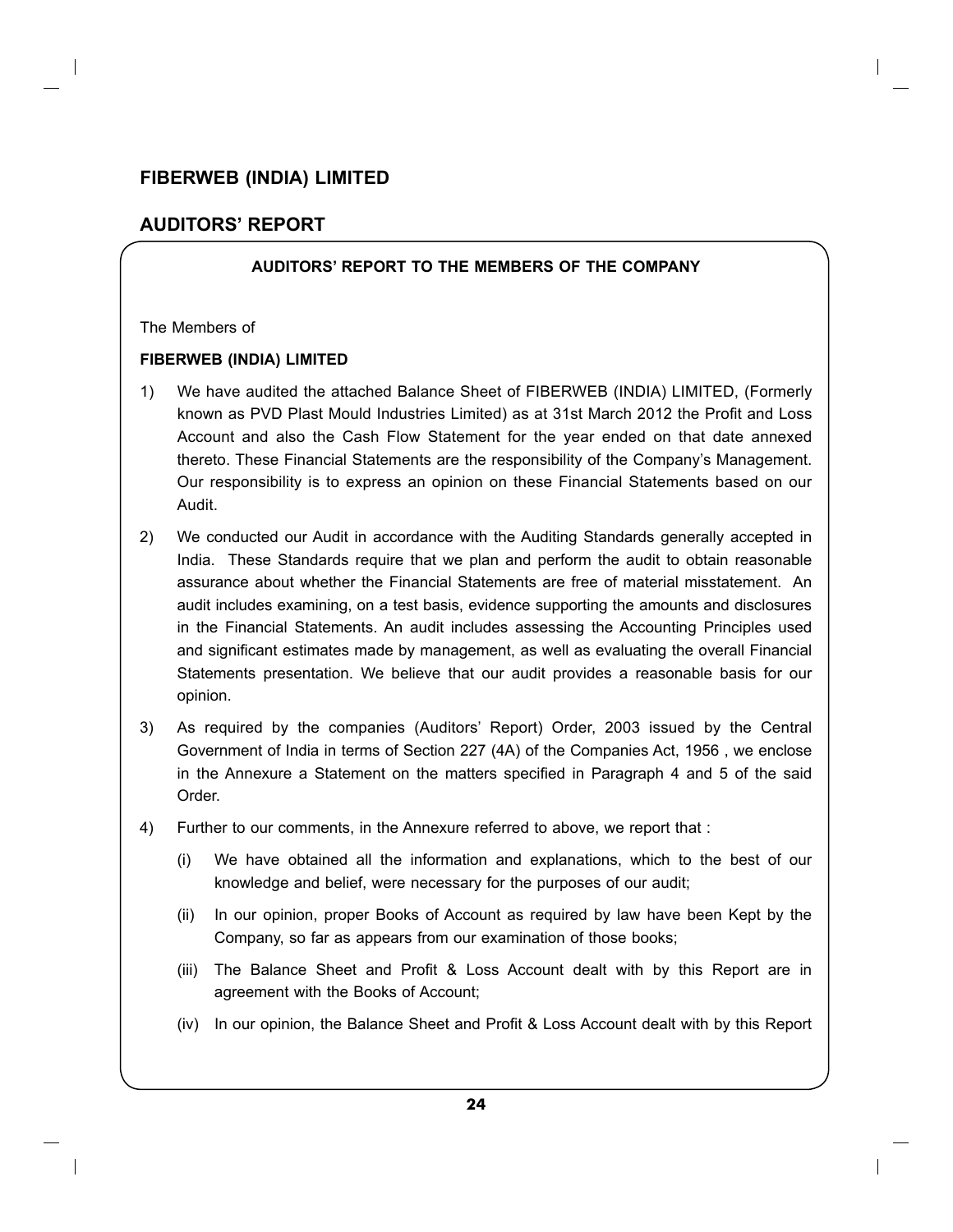## **Annual Report 2011-12**

comply with the Accounting Standards referred to in Section 211 (3C) of the Companies Act, 1956.

- (v) On the basis of the written representations received from the directors , as on 31st March, 2012 and taken on record by the Board of Directors, we report that none of the Directors is disqualified as on 31st March, 2012 from being appointed as a director in terms of Section 274 (1) (g) of the Companies Act, 1956.
- (vi) In our opinion and to the best of our information and according to the explanations given to us, the said Accounts give the information required by the Companies Act, 1956 in the manner so required and subject to notes on accounts in general and in particular Note B.2, B.3, B.4, B.5, B.6 & B.7 of Notes forming part of the accounts for the year ended 31.3.2012, give a True and Fair view in conformity with the generally accepted Accounting Principles in India;
	- a) In the case of the Balance Sheet, of the State of Affairs of the Company as at 31st March'2012;
	- b) In the case of the Profit and Loss Account, of the profit/loss for the year ended on that date; and

For P.M. Turakhia & Associates, Chartered Accountants

> **M. D. Turakhia** Partner

Place : Daman Date : 30th July, 2012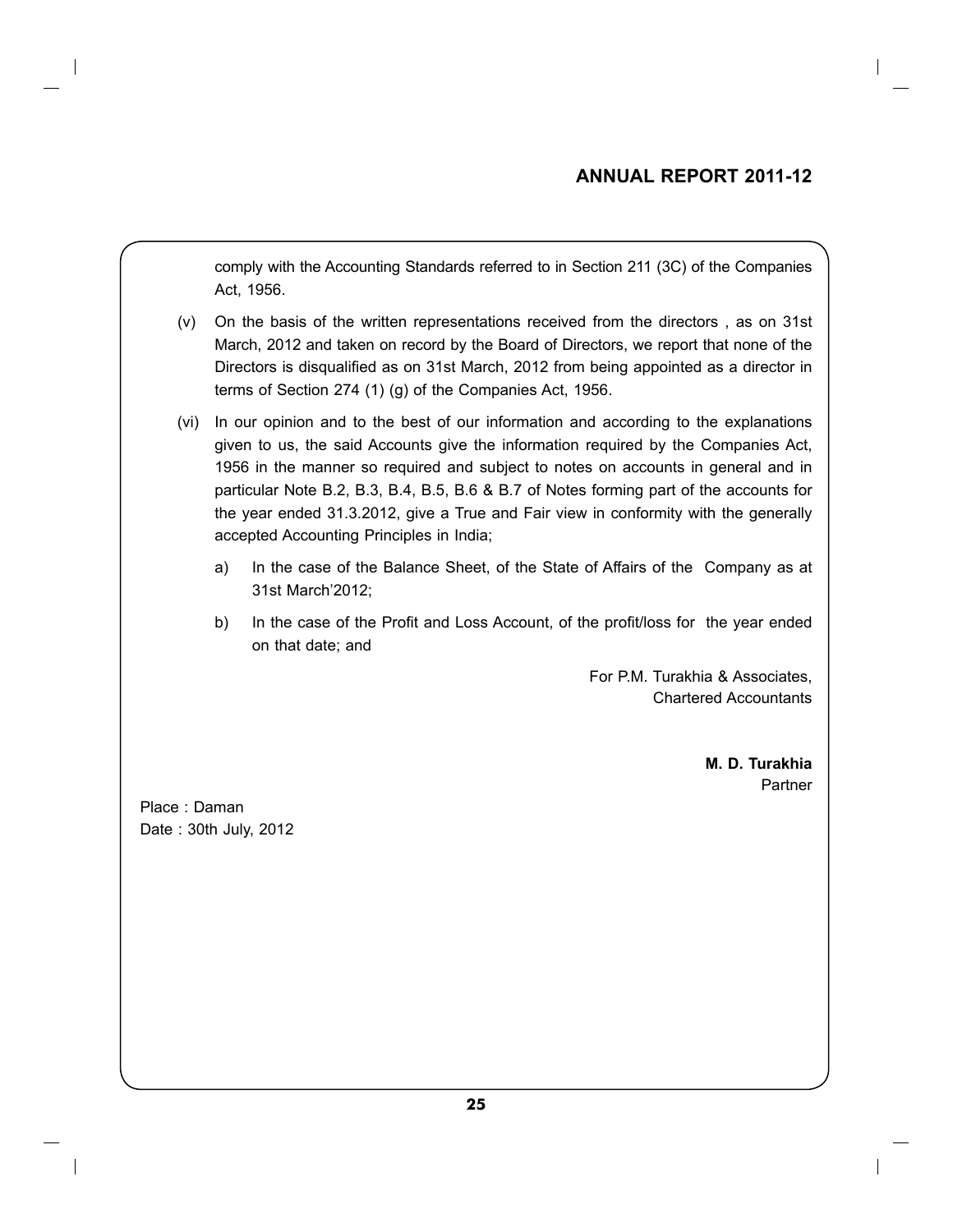**ANNEXURE REFERRED TO IN PARAGRAPH 3 OF AUDITORS' REPORT OF EVEN DATE TO THE MEMBERS OF "M/S FIBERWEB (INDIA) LIMITED." ON THE ACCOUNTS FOR THE YEAR ENDED 31ST MARCH'2012.**

On the basis of the presentations received from the management and according to the explanation given, information furnished to us and on the basis of scrutiny of books & records, we are of the opinion that: -

- i) (a) The Company has maintained proper records showing full particulars, including quantitative details & situation of fixed assets.
	- (b) All the Assets have not been physically verified by the Management during the year but there is a regular programme of verification which, in our opinion, is reasonable having regard to the size of the Company and the nature of its Fixed Assets. No material discrepancies were noticed on such verification.
	- (c) During the year, the Company has not disposed off a major or substantial part of fixed assets so as to affect the going concern status of the Company.
- ii) (a) The Inventory has been physically verified during the year by the Management. The frequency of verification is reasonable.
	- (b) The procedures of physical verification of inventory followed by the management are reasonable and adequate in relation to the size of the company and the nature of its business.
	- (c) The Company has maintained proper records of inventory. The material discrepancies noticed on physical verification have been properly dealt with in the books of accounts.
- iii) The Company had neither taken nor granted any loans, secured or unsecured from / to Companies, firms or other parties covered in the register maintained under section 301 of the Companies Act 1956.Hence, the question of reporting whether the rate of interest and other terms and conditions of such loans are prima facie prejudicial to the interest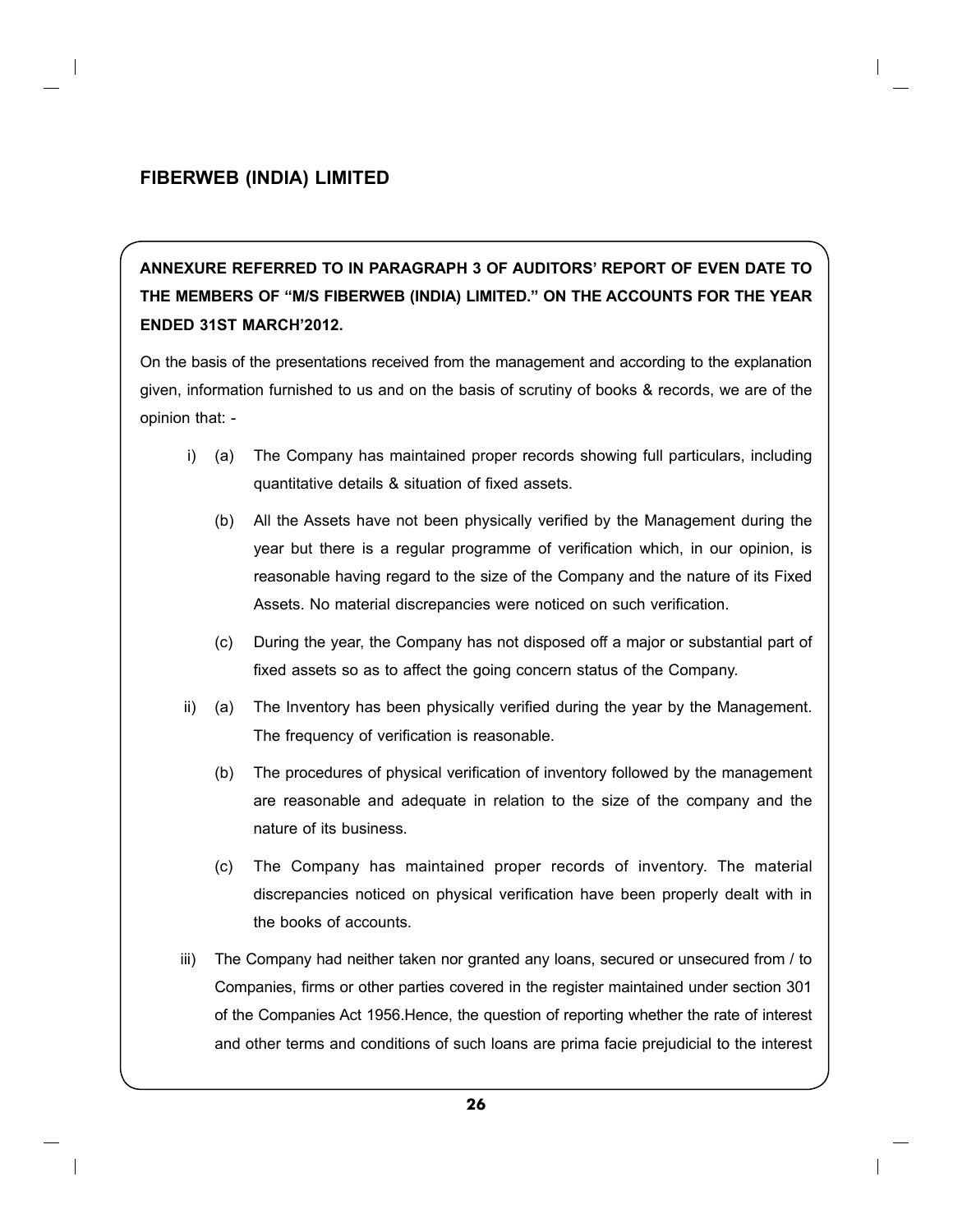#### **Annual Report 2011-12**

of the company, whether reasonable step for recovery / payment of the overdues of such loans are taken does not arise

- iv) There is adequate inventory control procedure commensurate with the size of the company and nature of its business, for the purchase of inventory and fixed assets and for the sale of goods and services. There is no continuing failure to correct major weaknesses in internal control.
- v) Based on the audit procedures applied by us and the information and explanations provided by the management, we are of the opinion that there were no transactions during the year that need to be entered in the register maintained under section 301 of the Companies Act, 1956.
- vi) Based on our scrutiny of the company's records and according to the information and explanations provided by the management, in our opinion, the company has not accepted any public deposits so far upto 31st March,2012.
- vii) The company has an internal audit system commensurate with the size of the company and nature of its business.
- viii) We are unable to offer any comment on the clause no. (viii) pertaining to maintenance of cost records as the cost auditor has not completed cost audit till date.
- ix) (a) The company is regular in depositing undisputed statutory dues including Provident Fund, Investor Education and Protection Fund, Employees State Insurance, Income Tax, Sales Tax Wealth Tax, Custom Duty, Excise Duty, and Cess any other material statutory dues applicable to it.
	- (b) No Un-disputed amounts payable in respect of Income Tax, Wealth Tax, Sales Tax, Service Tax, Custom Duty, Excise Duty and Cess were in arrears, as at 31st March'2012, for a period of more than six months from the date they became payable.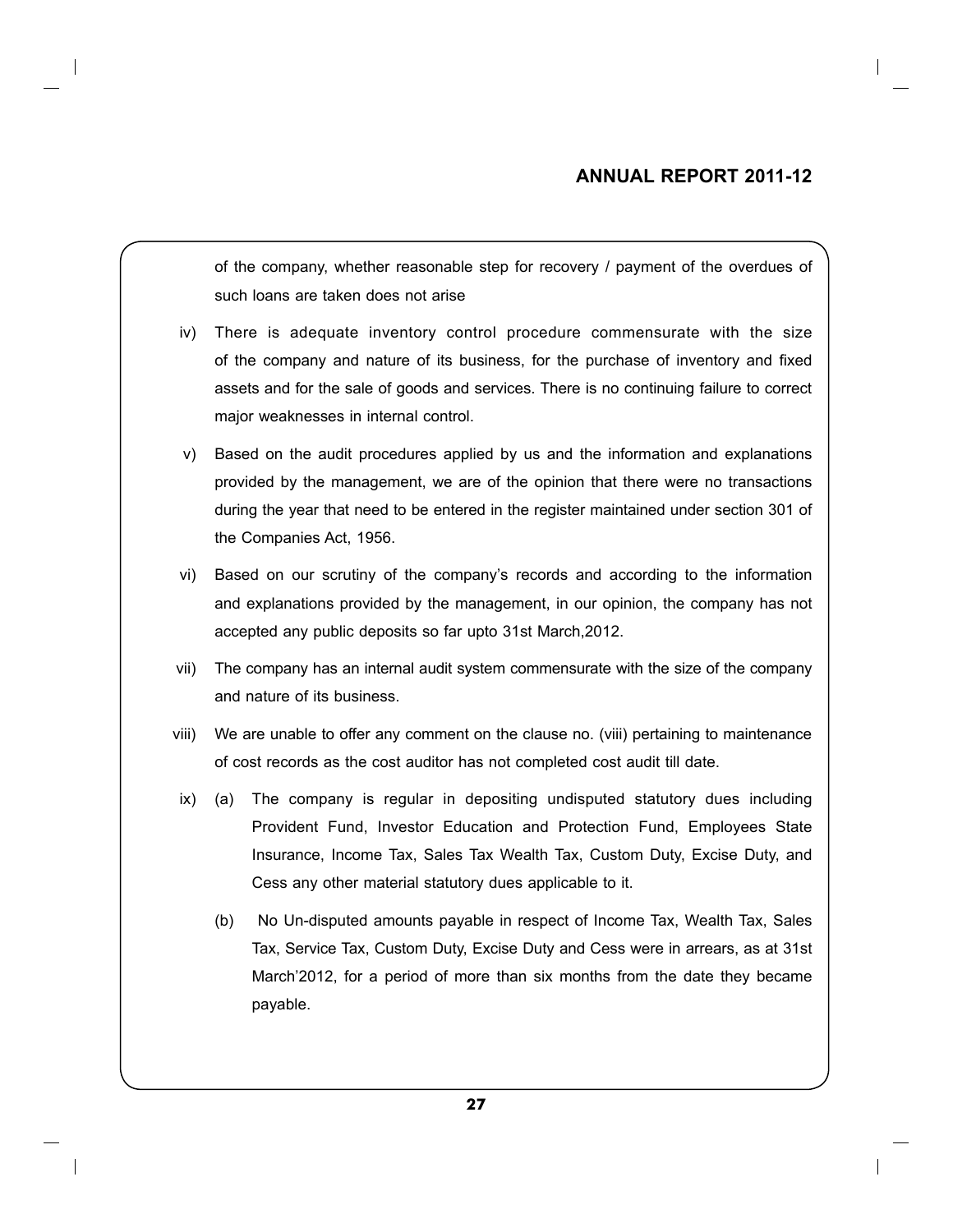- (c) There are no dues of sales tax , income tax, custom tax , wealth tax, service tax, excise duty and Cess which have not been deposited on account of any dispute.
- x) The accumulated losses of the company are more than 50% (Fifty Percent) of its Net Worth and hence the company has filed a reference with the BIFR, New Delhi Under the SICA 1985 which has been registered by the BIFR.the company registered under the Sick Unit vide BIFR's order dated 18.01.2007.The company has earned Cash Profit of Rs.3,06,93,828/- in the current financial year and of Rs.2,40,25,642/- in the immediate preceding financial year. In arriving at the accumulated loss and net worth, we have considered the qualifications which are quantifiable in the Audit Report of the year to which these losses pertain.
- xi) The company has defaulted in repayment of dues to the following financial institution/s and / or Banks and / or Debenture holders in respect of the following amount and the period mentioned there against: -

| Sr. | Name of the Financial       | <b>Principal</b> | <b>Interest</b> | <b>Period</b> |
|-----|-----------------------------|------------------|-----------------|---------------|
| No. | <b>Institution / Banks</b>  | Amount           | <b>Amount</b>   |               |
|     | Canara Bank - Lease Rentals | 1,73,07,490      |                 | 14 years      |

Since the company is declared as Sick Company by BIFR and rehabilitation scheme is submitted, the interest has not been provided since then and the dues stays suspended and therefore company cannot be considered as defaulter.

- xii) The Company has not granted any Loans & Advances on the basis of Security by way Pledge of Shares, Debentures and other securities. Hence, the provisions as to whether the adequate documents and records are maintained and to point out the deficiencies, if any in this regard are not applicable.
- xiii) The Company is not a Chit Fund or Nidhi / Mutual Benefit Fund/Society. Hence, the provisions of clause 4(xiii) of the Companies (Auditor's Report) Order, 2003 are not applicable to the Company.
- xiv) The Company is not dealing in or trading in Shares, Securities, Debentures and other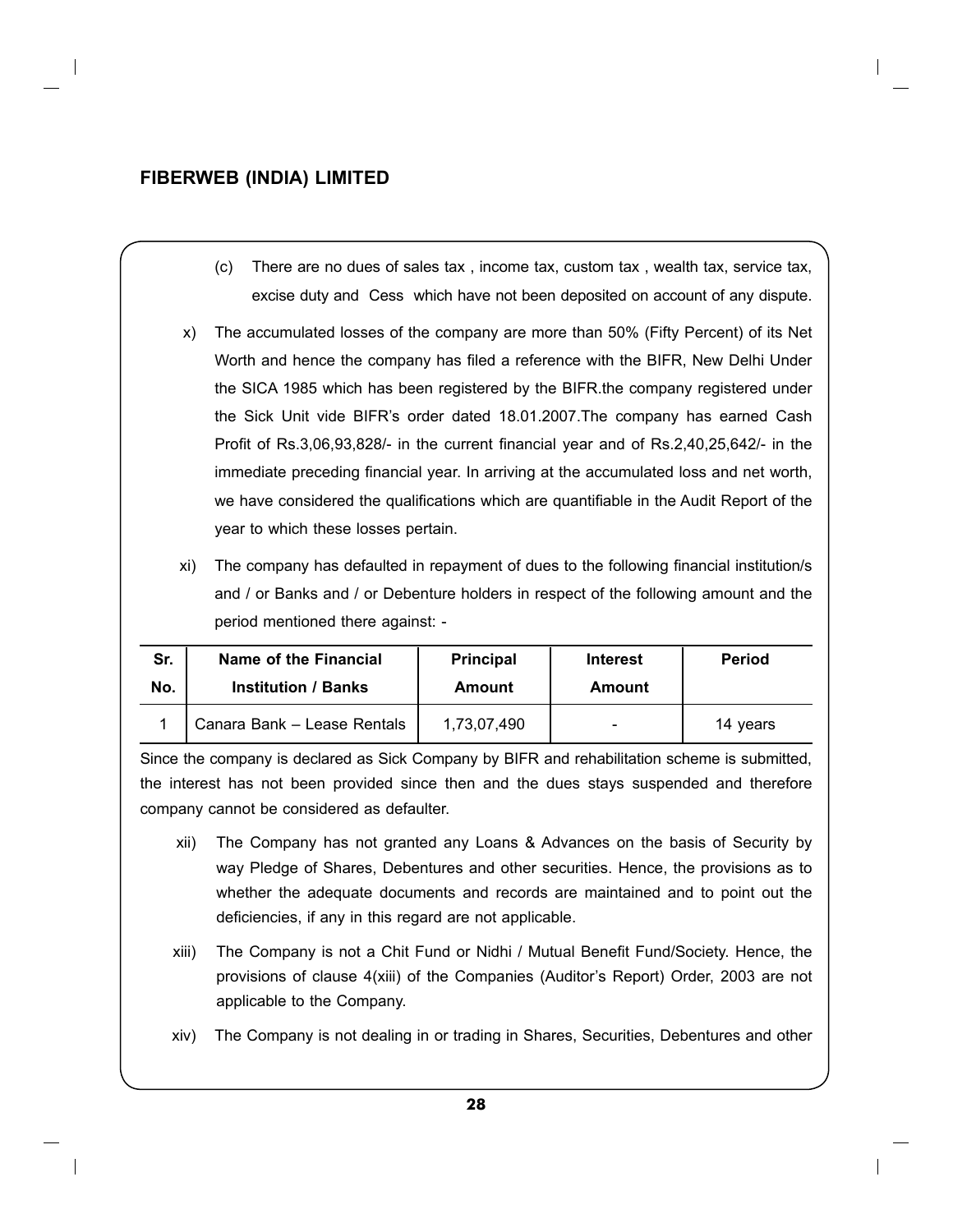investments. Hence, the provisions of Clause 4 (xiv) of the Companies (Auditor's Report) Order, 2003 are not applicable to the company.

- xv) The company has not given any guarantee for loans taken by others from Bank or Financial Institution. Accordingly, the provisions as to whether the terms & conditions in respect thereof are prejudicial to the interest of the Company are not applicable to the company.
- xvi) The company has no recorded, obtained any terms loans. Hence, comments under the clause are not called for the provisions as to whether the price at which shares have been issued is prejudicial to the interest of the company are not applicable.
- xvii) No funds raised on short term basis have been used for the long term investment by the company
- xviii) The company has not made any preferential allotment of shares to parties and Companies covered in the Register maintained under section 301 of the Companies Act.1956. Hence the provisions as to whether the price at which shares have been issued is prejudicial to the interest of the company are not applicable.
- xix) According to the records of the company, the company has not issued any Debentures.
- xx) The company has not raised any money by public issue. Hence the provisions as to whether the management has disclosed on the end use of money raised by public issue and the same has been verified are not applicable.
- xxi) No fraud on or by the company has been noticed or reported during the course of our Audit.

FOR **P. M. TURAKHIA & ASSOCIATES** CHARTERED ACCOUNTANTS

> (**M. D. TURAKHIA**) PARTNER

PLACE: MUMBAI DATE: 30.07.2012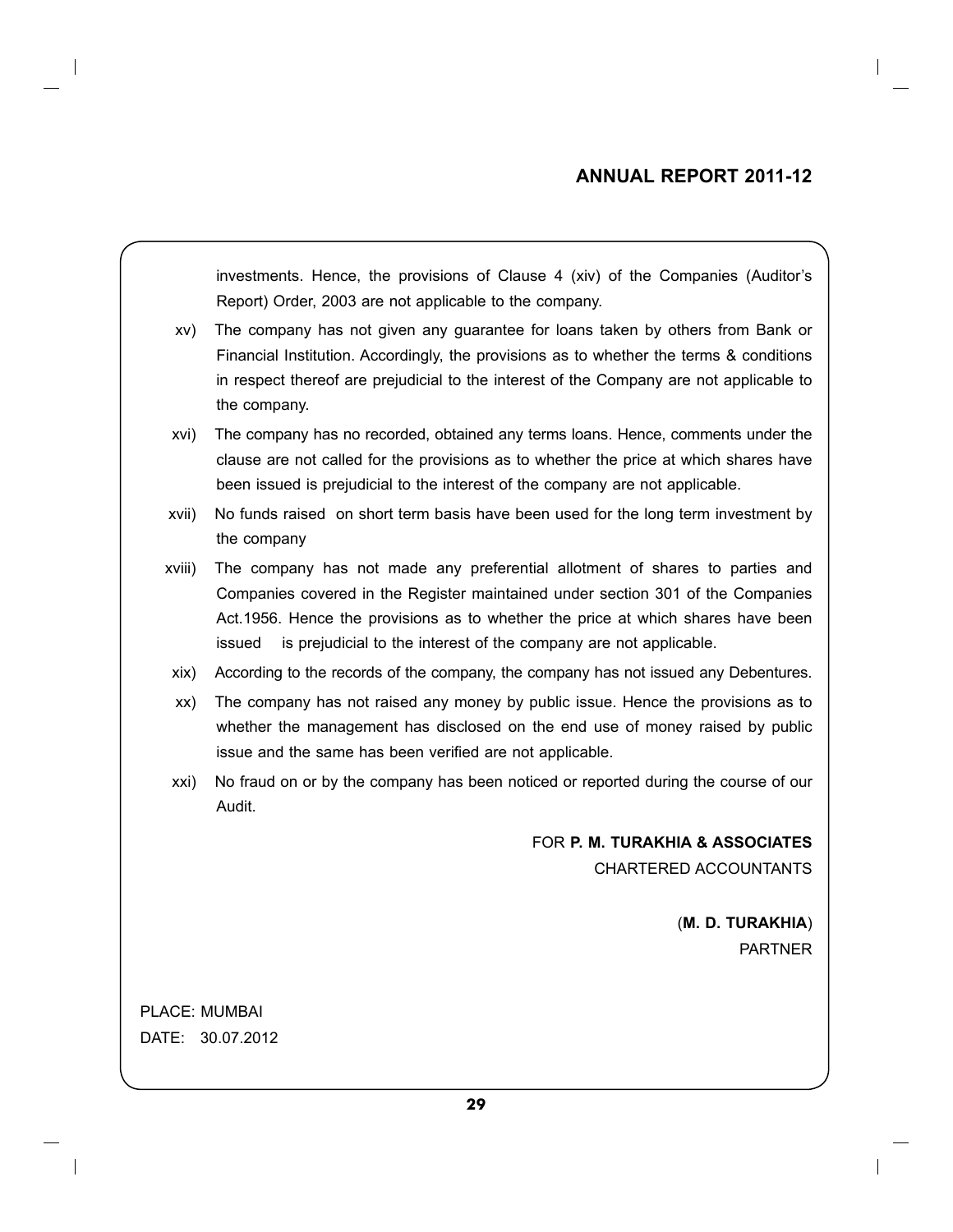## **BALANCE SHEET AS AT 31ST MARCH, 2012**

| A<br><b>EQUITY AND LIABILITIES</b><br>1<br>Shareholders' funds<br>Share capital<br>109,930,930<br>109,930,930<br>(a)<br>1<br>$\overline{c}$<br>(b)<br>Reserves and surplus<br>-689,535,774<br>-869,597,342<br>-579,604,844<br>-759,666,412<br>23<br>2<br>Share application money pending allotment<br>43,150,000<br>50,650,000<br>3<br><b>Non-current liabilities</b><br>3<br>(a) Long-term borrowings<br>1,306,149,825<br>1,306,149,825<br>1,306,149,825<br>1,306,149,825<br><b>Current liabilities</b><br>4<br>2,700,000<br>Short-term borrowings<br>4,311,250<br>(a)<br>4<br>Trade payables<br>5<br>10,851,952<br>11,388,286<br>(b)<br>6<br>(c)<br>Other current liabilities<br>795,586<br>137,137<br>7<br>(d)<br>Short-term provisions<br>2,854,117<br>3,587,526<br>17,201,655<br>19,424,199<br><b>TOTAL</b><br>786,896,635<br>616,557,612<br>в<br><b>ASSETS</b><br>1<br><b>Non-current assets</b><br><b>Fixed assets</b><br>(a)<br>8<br>(i) Tangible assets<br>573,411,378<br>428,068,787<br>573,411,378<br>428,068,787<br>Long-term loans and advances<br>9<br>79,640,526<br>79,425,526<br>(b)<br>79,640,526<br>79,425,526<br>2<br><b>Current assets</b><br><b>Current investments</b><br>10<br>10,700<br>10,700<br>(a)<br>80,961,492<br>Inventories<br>11<br>48,661,517<br>(b)<br>12<br>Trade receivables<br>5,748,238<br>(c)<br>32,267,634<br>13<br>Cash and cash equivalents<br>45,453,031<br>14,475,922<br>(d)<br>Short-term loans and advances<br>14<br>6,318,630<br>7,766,446<br>(e)<br>Other current assets<br>15<br>(f)<br>1,133,219<br>100,500<br>133,844,731<br>109,063,298<br><b>TOTAL</b><br>786,896,635<br>616,557,612<br>See accompanying notes forming part of the financial statements<br>-0<br>0<br>In terms of our report attached.<br>For FIBERWEB (INDIA) LIMITED<br>For P.M.TURAKHIA & NASSOCIATES<br>On hehalf of Board of Directors<br>Firm Registration NO 111086w<br>For P.M.TURAKHIA & ASSOCIATES<br><b>PRAVIN V SHETH</b><br>- Chairman & Mananging Director<br><b>CHARTERED ACCOUNTANTS</b><br>- Executive Director<br><b>P.S.KRISHNAN</b><br><b>G.RAVINDRAN</b><br>- Executive Director<br>(M.D.TURAKHIA)<br>Membership No. 017399<br><b>SUNITA AGARWAL - Company Secretary</b><br>PLACE: DAMAN<br>PLACE: DAMAN |  | <b>Particulars</b> | Note No. | AS AT<br>31-03-2012 | AS AT<br>31-03-2011 |
|----------------------------------------------------------------------------------------------------------------------------------------------------------------------------------------------------------------------------------------------------------------------------------------------------------------------------------------------------------------------------------------------------------------------------------------------------------------------------------------------------------------------------------------------------------------------------------------------------------------------------------------------------------------------------------------------------------------------------------------------------------------------------------------------------------------------------------------------------------------------------------------------------------------------------------------------------------------------------------------------------------------------------------------------------------------------------------------------------------------------------------------------------------------------------------------------------------------------------------------------------------------------------------------------------------------------------------------------------------------------------------------------------------------------------------------------------------------------------------------------------------------------------------------------------------------------------------------------------------------------------------------------------------------------------------------------------------------------------------------------------------------------------------------------------------------------------------------------------------------------------------------------------------------------------------------------------------------------------------------------------------------------------------------------------------------------------------------------------------------------------------------------------------------------------------------------------------------------------------------------------|--|--------------------|----------|---------------------|---------------------|
|                                                                                                                                                                                                                                                                                                                                                                                                                                                                                                                                                                                                                                                                                                                                                                                                                                                                                                                                                                                                                                                                                                                                                                                                                                                                                                                                                                                                                                                                                                                                                                                                                                                                                                                                                                                                                                                                                                                                                                                                                                                                                                                                                                                                                                                    |  |                    |          |                     |                     |
|                                                                                                                                                                                                                                                                                                                                                                                                                                                                                                                                                                                                                                                                                                                                                                                                                                                                                                                                                                                                                                                                                                                                                                                                                                                                                                                                                                                                                                                                                                                                                                                                                                                                                                                                                                                                                                                                                                                                                                                                                                                                                                                                                                                                                                                    |  |                    |          |                     |                     |
|                                                                                                                                                                                                                                                                                                                                                                                                                                                                                                                                                                                                                                                                                                                                                                                                                                                                                                                                                                                                                                                                                                                                                                                                                                                                                                                                                                                                                                                                                                                                                                                                                                                                                                                                                                                                                                                                                                                                                                                                                                                                                                                                                                                                                                                    |  |                    |          |                     |                     |
|                                                                                                                                                                                                                                                                                                                                                                                                                                                                                                                                                                                                                                                                                                                                                                                                                                                                                                                                                                                                                                                                                                                                                                                                                                                                                                                                                                                                                                                                                                                                                                                                                                                                                                                                                                                                                                                                                                                                                                                                                                                                                                                                                                                                                                                    |  |                    |          |                     |                     |
|                                                                                                                                                                                                                                                                                                                                                                                                                                                                                                                                                                                                                                                                                                                                                                                                                                                                                                                                                                                                                                                                                                                                                                                                                                                                                                                                                                                                                                                                                                                                                                                                                                                                                                                                                                                                                                                                                                                                                                                                                                                                                                                                                                                                                                                    |  |                    |          |                     |                     |
|                                                                                                                                                                                                                                                                                                                                                                                                                                                                                                                                                                                                                                                                                                                                                                                                                                                                                                                                                                                                                                                                                                                                                                                                                                                                                                                                                                                                                                                                                                                                                                                                                                                                                                                                                                                                                                                                                                                                                                                                                                                                                                                                                                                                                                                    |  |                    |          |                     |                     |
|                                                                                                                                                                                                                                                                                                                                                                                                                                                                                                                                                                                                                                                                                                                                                                                                                                                                                                                                                                                                                                                                                                                                                                                                                                                                                                                                                                                                                                                                                                                                                                                                                                                                                                                                                                                                                                                                                                                                                                                                                                                                                                                                                                                                                                                    |  |                    |          |                     |                     |
|                                                                                                                                                                                                                                                                                                                                                                                                                                                                                                                                                                                                                                                                                                                                                                                                                                                                                                                                                                                                                                                                                                                                                                                                                                                                                                                                                                                                                                                                                                                                                                                                                                                                                                                                                                                                                                                                                                                                                                                                                                                                                                                                                                                                                                                    |  |                    |          |                     |                     |
|                                                                                                                                                                                                                                                                                                                                                                                                                                                                                                                                                                                                                                                                                                                                                                                                                                                                                                                                                                                                                                                                                                                                                                                                                                                                                                                                                                                                                                                                                                                                                                                                                                                                                                                                                                                                                                                                                                                                                                                                                                                                                                                                                                                                                                                    |  |                    |          |                     |                     |
|                                                                                                                                                                                                                                                                                                                                                                                                                                                                                                                                                                                                                                                                                                                                                                                                                                                                                                                                                                                                                                                                                                                                                                                                                                                                                                                                                                                                                                                                                                                                                                                                                                                                                                                                                                                                                                                                                                                                                                                                                                                                                                                                                                                                                                                    |  |                    |          |                     |                     |
|                                                                                                                                                                                                                                                                                                                                                                                                                                                                                                                                                                                                                                                                                                                                                                                                                                                                                                                                                                                                                                                                                                                                                                                                                                                                                                                                                                                                                                                                                                                                                                                                                                                                                                                                                                                                                                                                                                                                                                                                                                                                                                                                                                                                                                                    |  |                    |          |                     |                     |
|                                                                                                                                                                                                                                                                                                                                                                                                                                                                                                                                                                                                                                                                                                                                                                                                                                                                                                                                                                                                                                                                                                                                                                                                                                                                                                                                                                                                                                                                                                                                                                                                                                                                                                                                                                                                                                                                                                                                                                                                                                                                                                                                                                                                                                                    |  |                    |          |                     |                     |
|                                                                                                                                                                                                                                                                                                                                                                                                                                                                                                                                                                                                                                                                                                                                                                                                                                                                                                                                                                                                                                                                                                                                                                                                                                                                                                                                                                                                                                                                                                                                                                                                                                                                                                                                                                                                                                                                                                                                                                                                                                                                                                                                                                                                                                                    |  |                    |          |                     |                     |
|                                                                                                                                                                                                                                                                                                                                                                                                                                                                                                                                                                                                                                                                                                                                                                                                                                                                                                                                                                                                                                                                                                                                                                                                                                                                                                                                                                                                                                                                                                                                                                                                                                                                                                                                                                                                                                                                                                                                                                                                                                                                                                                                                                                                                                                    |  |                    |          |                     |                     |
|                                                                                                                                                                                                                                                                                                                                                                                                                                                                                                                                                                                                                                                                                                                                                                                                                                                                                                                                                                                                                                                                                                                                                                                                                                                                                                                                                                                                                                                                                                                                                                                                                                                                                                                                                                                                                                                                                                                                                                                                                                                                                                                                                                                                                                                    |  |                    |          |                     |                     |
|                                                                                                                                                                                                                                                                                                                                                                                                                                                                                                                                                                                                                                                                                                                                                                                                                                                                                                                                                                                                                                                                                                                                                                                                                                                                                                                                                                                                                                                                                                                                                                                                                                                                                                                                                                                                                                                                                                                                                                                                                                                                                                                                                                                                                                                    |  |                    |          |                     |                     |
|                                                                                                                                                                                                                                                                                                                                                                                                                                                                                                                                                                                                                                                                                                                                                                                                                                                                                                                                                                                                                                                                                                                                                                                                                                                                                                                                                                                                                                                                                                                                                                                                                                                                                                                                                                                                                                                                                                                                                                                                                                                                                                                                                                                                                                                    |  |                    |          |                     |                     |
|                                                                                                                                                                                                                                                                                                                                                                                                                                                                                                                                                                                                                                                                                                                                                                                                                                                                                                                                                                                                                                                                                                                                                                                                                                                                                                                                                                                                                                                                                                                                                                                                                                                                                                                                                                                                                                                                                                                                                                                                                                                                                                                                                                                                                                                    |  |                    |          |                     |                     |
|                                                                                                                                                                                                                                                                                                                                                                                                                                                                                                                                                                                                                                                                                                                                                                                                                                                                                                                                                                                                                                                                                                                                                                                                                                                                                                                                                                                                                                                                                                                                                                                                                                                                                                                                                                                                                                                                                                                                                                                                                                                                                                                                                                                                                                                    |  |                    |          |                     |                     |
|                                                                                                                                                                                                                                                                                                                                                                                                                                                                                                                                                                                                                                                                                                                                                                                                                                                                                                                                                                                                                                                                                                                                                                                                                                                                                                                                                                                                                                                                                                                                                                                                                                                                                                                                                                                                                                                                                                                                                                                                                                                                                                                                                                                                                                                    |  |                    |          |                     |                     |
|                                                                                                                                                                                                                                                                                                                                                                                                                                                                                                                                                                                                                                                                                                                                                                                                                                                                                                                                                                                                                                                                                                                                                                                                                                                                                                                                                                                                                                                                                                                                                                                                                                                                                                                                                                                                                                                                                                                                                                                                                                                                                                                                                                                                                                                    |  |                    |          |                     |                     |
|                                                                                                                                                                                                                                                                                                                                                                                                                                                                                                                                                                                                                                                                                                                                                                                                                                                                                                                                                                                                                                                                                                                                                                                                                                                                                                                                                                                                                                                                                                                                                                                                                                                                                                                                                                                                                                                                                                                                                                                                                                                                                                                                                                                                                                                    |  |                    |          |                     |                     |
|                                                                                                                                                                                                                                                                                                                                                                                                                                                                                                                                                                                                                                                                                                                                                                                                                                                                                                                                                                                                                                                                                                                                                                                                                                                                                                                                                                                                                                                                                                                                                                                                                                                                                                                                                                                                                                                                                                                                                                                                                                                                                                                                                                                                                                                    |  |                    |          |                     |                     |
|                                                                                                                                                                                                                                                                                                                                                                                                                                                                                                                                                                                                                                                                                                                                                                                                                                                                                                                                                                                                                                                                                                                                                                                                                                                                                                                                                                                                                                                                                                                                                                                                                                                                                                                                                                                                                                                                                                                                                                                                                                                                                                                                                                                                                                                    |  |                    |          |                     |                     |
|                                                                                                                                                                                                                                                                                                                                                                                                                                                                                                                                                                                                                                                                                                                                                                                                                                                                                                                                                                                                                                                                                                                                                                                                                                                                                                                                                                                                                                                                                                                                                                                                                                                                                                                                                                                                                                                                                                                                                                                                                                                                                                                                                                                                                                                    |  |                    |          |                     |                     |
|                                                                                                                                                                                                                                                                                                                                                                                                                                                                                                                                                                                                                                                                                                                                                                                                                                                                                                                                                                                                                                                                                                                                                                                                                                                                                                                                                                                                                                                                                                                                                                                                                                                                                                                                                                                                                                                                                                                                                                                                                                                                                                                                                                                                                                                    |  |                    |          |                     |                     |
|                                                                                                                                                                                                                                                                                                                                                                                                                                                                                                                                                                                                                                                                                                                                                                                                                                                                                                                                                                                                                                                                                                                                                                                                                                                                                                                                                                                                                                                                                                                                                                                                                                                                                                                                                                                                                                                                                                                                                                                                                                                                                                                                                                                                                                                    |  |                    |          |                     |                     |
|                                                                                                                                                                                                                                                                                                                                                                                                                                                                                                                                                                                                                                                                                                                                                                                                                                                                                                                                                                                                                                                                                                                                                                                                                                                                                                                                                                                                                                                                                                                                                                                                                                                                                                                                                                                                                                                                                                                                                                                                                                                                                                                                                                                                                                                    |  |                    |          |                     |                     |
|                                                                                                                                                                                                                                                                                                                                                                                                                                                                                                                                                                                                                                                                                                                                                                                                                                                                                                                                                                                                                                                                                                                                                                                                                                                                                                                                                                                                                                                                                                                                                                                                                                                                                                                                                                                                                                                                                                                                                                                                                                                                                                                                                                                                                                                    |  |                    |          |                     |                     |
|                                                                                                                                                                                                                                                                                                                                                                                                                                                                                                                                                                                                                                                                                                                                                                                                                                                                                                                                                                                                                                                                                                                                                                                                                                                                                                                                                                                                                                                                                                                                                                                                                                                                                                                                                                                                                                                                                                                                                                                                                                                                                                                                                                                                                                                    |  |                    |          |                     |                     |
|                                                                                                                                                                                                                                                                                                                                                                                                                                                                                                                                                                                                                                                                                                                                                                                                                                                                                                                                                                                                                                                                                                                                                                                                                                                                                                                                                                                                                                                                                                                                                                                                                                                                                                                                                                                                                                                                                                                                                                                                                                                                                                                                                                                                                                                    |  |                    |          |                     |                     |
|                                                                                                                                                                                                                                                                                                                                                                                                                                                                                                                                                                                                                                                                                                                                                                                                                                                                                                                                                                                                                                                                                                                                                                                                                                                                                                                                                                                                                                                                                                                                                                                                                                                                                                                                                                                                                                                                                                                                                                                                                                                                                                                                                                                                                                                    |  |                    |          |                     |                     |
|                                                                                                                                                                                                                                                                                                                                                                                                                                                                                                                                                                                                                                                                                                                                                                                                                                                                                                                                                                                                                                                                                                                                                                                                                                                                                                                                                                                                                                                                                                                                                                                                                                                                                                                                                                                                                                                                                                                                                                                                                                                                                                                                                                                                                                                    |  |                    |          |                     |                     |
|                                                                                                                                                                                                                                                                                                                                                                                                                                                                                                                                                                                                                                                                                                                                                                                                                                                                                                                                                                                                                                                                                                                                                                                                                                                                                                                                                                                                                                                                                                                                                                                                                                                                                                                                                                                                                                                                                                                                                                                                                                                                                                                                                                                                                                                    |  |                    |          |                     |                     |
|                                                                                                                                                                                                                                                                                                                                                                                                                                                                                                                                                                                                                                                                                                                                                                                                                                                                                                                                                                                                                                                                                                                                                                                                                                                                                                                                                                                                                                                                                                                                                                                                                                                                                                                                                                                                                                                                                                                                                                                                                                                                                                                                                                                                                                                    |  |                    |          |                     |                     |
|                                                                                                                                                                                                                                                                                                                                                                                                                                                                                                                                                                                                                                                                                                                                                                                                                                                                                                                                                                                                                                                                                                                                                                                                                                                                                                                                                                                                                                                                                                                                                                                                                                                                                                                                                                                                                                                                                                                                                                                                                                                                                                                                                                                                                                                    |  |                    |          |                     |                     |
|                                                                                                                                                                                                                                                                                                                                                                                                                                                                                                                                                                                                                                                                                                                                                                                                                                                                                                                                                                                                                                                                                                                                                                                                                                                                                                                                                                                                                                                                                                                                                                                                                                                                                                                                                                                                                                                                                                                                                                                                                                                                                                                                                                                                                                                    |  |                    |          |                     |                     |
|                                                                                                                                                                                                                                                                                                                                                                                                                                                                                                                                                                                                                                                                                                                                                                                                                                                                                                                                                                                                                                                                                                                                                                                                                                                                                                                                                                                                                                                                                                                                                                                                                                                                                                                                                                                                                                                                                                                                                                                                                                                                                                                                                                                                                                                    |  |                    |          |                     |                     |
| DATE: 30.07.2012<br>DATE: 30.07.2012                                                                                                                                                                                                                                                                                                                                                                                                                                                                                                                                                                                                                                                                                                                                                                                                                                                                                                                                                                                                                                                                                                                                                                                                                                                                                                                                                                                                                                                                                                                                                                                                                                                                                                                                                                                                                                                                                                                                                                                                                                                                                                                                                                                                               |  |                    |          |                     |                     |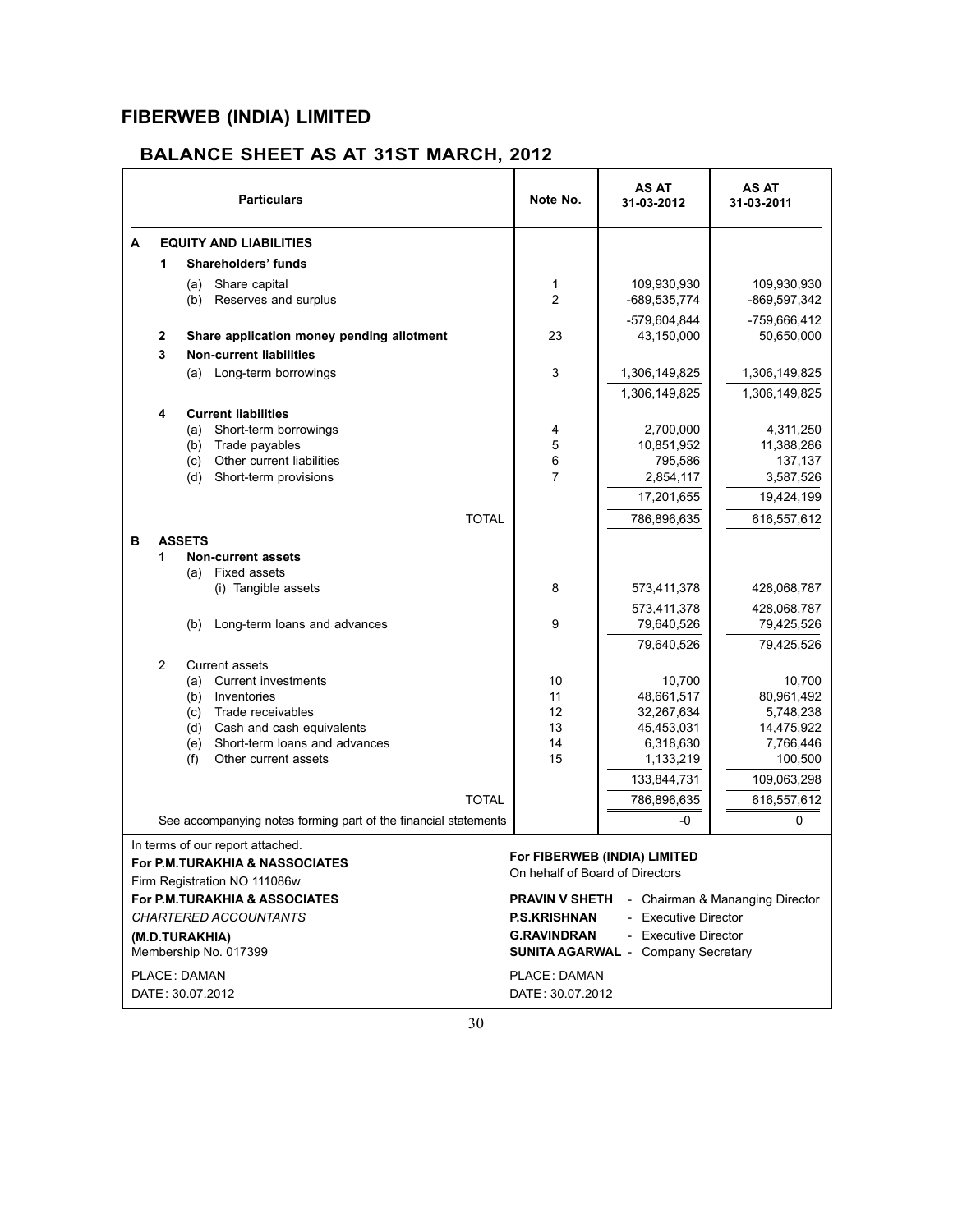## **PROFIT & LOSS ACCOUNT FOR THE YEAR ENDED 31ST MARCH, 2012**

|                                                                                                    |   | <b>Particulars</b>                                            | Note No.                                  | For the year<br>ended<br>31-03-2012                                                       | For the year<br>ended<br>31-03-2011 |
|----------------------------------------------------------------------------------------------------|---|---------------------------------------------------------------|-------------------------------------------|-------------------------------------------------------------------------------------------|-------------------------------------|
| А                                                                                                  |   | <b>CONTINUING OPERATIONS</b>                                  |                                           |                                                                                           |                                     |
|                                                                                                    | 1 | Revenue from operations (gross)                               | 16                                        | 466,530,797                                                                               | 468,247,821                         |
|                                                                                                    |   | Less: Excise duty                                             |                                           | 26,502,335                                                                                | 18,637,128                          |
|                                                                                                    |   | Revenue from operations (net)                                 |                                           | 440,028,462                                                                               | 449,610,693                         |
|                                                                                                    | 2 | Other income                                                  | 17                                        | 7,848,707                                                                                 | 1,666,651                           |
|                                                                                                    | 3 | Total revenue (1+2)                                           |                                           | 447,877,169                                                                               | 451,277,344                         |
|                                                                                                    | 4 | Expenses                                                      |                                           |                                                                                           |                                     |
|                                                                                                    |   | (a) Cost of materials consumed                                | 18.a                                      | 273,953,238                                                                               | 303,849,308                         |
|                                                                                                    |   | Changes in inventories of finished goods,<br>(b)              | 18.b                                      | 12,611,949                                                                                | 6,436,091                           |
|                                                                                                    |   | work-in-progress and stock-in-trade                           |                                           |                                                                                           |                                     |
|                                                                                                    |   | Employee benefits expense<br>(c)                              | 19                                        | 23,210,769                                                                                | 20,596,908                          |
|                                                                                                    |   | Finance costs<br>(d)<br>Depreciation and amortisation expense | 20<br>8                                   | 215,218                                                                                   | 4,539,528                           |
|                                                                                                    |   | (e)<br>(f)<br>Other expenses                                  | 21                                        | 12,308,737<br>100,740,044                                                                 | 13,504,997<br>95,490,678            |
|                                                                                                    |   | Total expenses                                                |                                           | 423,039,955                                                                               | 444,417,510                         |
|                                                                                                    | 5 | Profit / (Loss) before exceptional and                        |                                           | 24,837,215                                                                                | 6,859,834                           |
|                                                                                                    |   | extraordinary items and tax $(3 - 4)$                         |                                           |                                                                                           |                                     |
|                                                                                                    | 6 | Exceptional items (Prior period Items)                        | 22.a                                      | $-2,000,000$                                                                              | -395,222,088                        |
|                                                                                                    | 7 | Profit / (Loss) before extraordinary items and                |                                           | 22,837,215                                                                                | -388,362,254                        |
|                                                                                                    |   | $\text{tax} (5 + 6)$                                          |                                           |                                                                                           |                                     |
|                                                                                                    | 8 | Extraordinary items                                           | 22.b                                      | 2,688,284                                                                                 |                                     |
|                                                                                                    | 9 | Profit / (Loss) before tax $(7 + 8)$                          |                                           | 25,525,499                                                                                | -388,362,254                        |
|                                                                                                    |   | financial statements                                          |                                           |                                                                                           |                                     |
| In terms of our report attached.<br>For P.M.TURAKHIA & NASSOCIATES<br>Firm Registration NO 111086w |   | On hehalf of Board of Directors                               | For FIBERWEB (INDIA) LIMITED              |                                                                                           |                                     |
| <b>For P.M.TURAKHIA &amp; ASSOCIATES</b>                                                           |   |                                                               | <b>PRAVIN V SHETH</b>                     |                                                                                           | - Chairman & Mananging Director     |
| <i>CHARTERED ACCOUNTANTS</i><br>(M.D.TURAKHIA)<br>Membership No. 017399                            |   |                                                               | <b>P.S.KRISHNAN</b><br><b>G.RAVINDRAN</b> | - Executive Director<br>- Executive Director<br><b>SUNITA AGARWAL - Company Secretary</b> |                                     |
|                                                                                                    |   | PLACE: DAMAN<br>DATE: 30.07.2012                              | PLACE: DAMAN<br>DATE: 30.07.2012          |                                                                                           |                                     |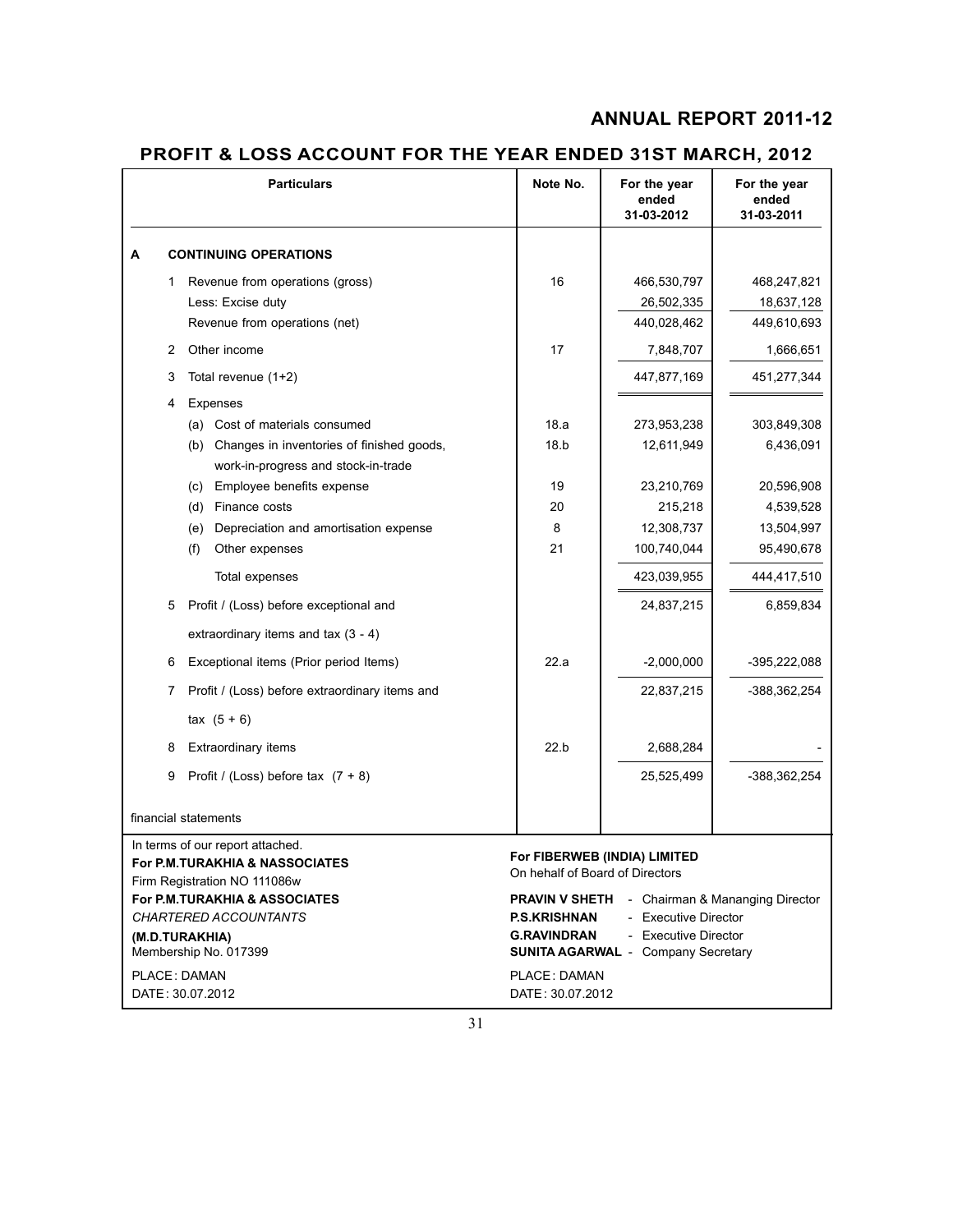| Cash Flow Statement for the year ended 31 March, 2012           |               |                                      |                                      |              |  |
|-----------------------------------------------------------------|---------------|--------------------------------------|--------------------------------------|--------------|--|
| Particulars                                                     |               | For the year ended<br>31 March. 2012 | For the year ended<br>31 March, 2011 |              |  |
| A. Cash flow from operating activities                          |               |                                      |                                      |              |  |
| Net Profit / (Loss) before extraordinary items and tax          |               | 24,837,214                           |                                      | 6,871,969    |  |
| Adjustments for:                                                |               |                                      |                                      |              |  |
| Depreciation and amortisation                                   | 10,505,993    |                                      | 13,504,997                           |              |  |
| Amortisation of share issue expenses and discount on shares     |               |                                      | 2,771,785                            |              |  |
| Interest income                                                 | $-877,984$    | 9,628,009                            | $-177,324$                           | 16,099,458   |  |
| Operating profit / (loss) before working capital changes        |               | 34,465,223                           |                                      | 22,971,427   |  |
| Changes in working capital:                                     |               |                                      |                                      |              |  |
| Adjustments for (increase) / decrease in operating assets:      |               |                                      |                                      |              |  |
| Inventories                                                     | 32,299,975    |                                      | $-13,472,083$                        |              |  |
| Trade receivables                                               | $-26,519,402$ |                                      | 20,079,900                           |              |  |
| Short-term loans and advances                                   | 1,453,816     |                                      |                                      |              |  |
| Long-term loans and advances                                    | $-221,000$    |                                      |                                      |              |  |
| Other current assets                                            | 4,500         | 7,017,889                            |                                      | 6,607,817    |  |
| Adjustments for increase / (decrease) in operating liabilities: |               |                                      |                                      |              |  |
| Trade payables                                                  | $-536,334$    |                                      | $-8,174,792$                         |              |  |
| Other current liabilities                                       | 658,449       |                                      |                                      |              |  |
| Other long-term liabilities                                     | $-2,511,250$  |                                      |                                      |              |  |
| Other short-term liabilities                                    | 900,000       |                                      |                                      |              |  |
| Short-term provisions                                           | $-733,409$    | $-2,222,544$                         |                                      | $-8,174,792$ |  |
| Cash Generated form Operations                                  |               | 39,260,568                           |                                      | 21,404,452   |  |
| <b>Interest Paid</b>                                            |               | 215,218                              |                                      | 4,539,500    |  |
| Cash Before Extraordinary Items                                 |               | 39,475,786                           |                                      | 25,943,952   |  |
| Cash flow from extraordinary items                              |               |                                      |                                      |              |  |
| Cash generated from operations                                  |               | 39,475,786                           |                                      | 25,943,952   |  |
| Net income tax (paid) / refunds                                 |               |                                      |                                      |              |  |
| Net cash flow from / (used in) operating activities (A)         |               | 39,475,786                           |                                      | 25,943,952   |  |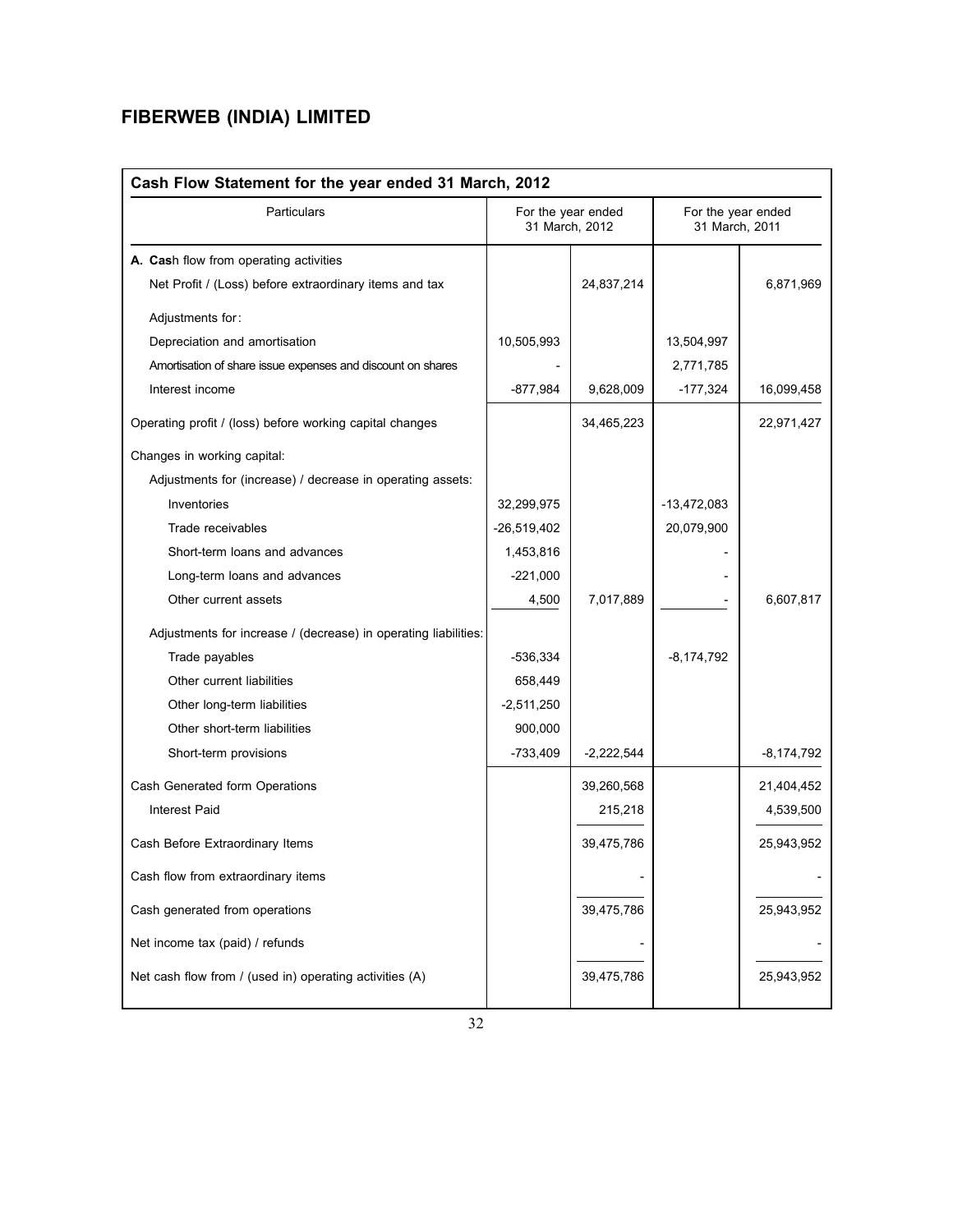| Cash Flow Statement for the year ended 31 March, 2012 (Contd.)                                                                                                                                                            |                                                                                                                                                                                                                                                                       |                                      |  |  |  |
|---------------------------------------------------------------------------------------------------------------------------------------------------------------------------------------------------------------------------|-----------------------------------------------------------------------------------------------------------------------------------------------------------------------------------------------------------------------------------------------------------------------|--------------------------------------|--|--|--|
| Particulars                                                                                                                                                                                                               | For the year ended<br>31 March, 2012                                                                                                                                                                                                                                  | For the year ended<br>31 March, 2011 |  |  |  |
| В.<br>Cash flow from investing activities<br>Capital expenditure on fixed assets, including capital                                                                                                                       |                                                                                                                                                                                                                                                                       |                                      |  |  |  |
| Proceeds from sale of fixed assets                                                                                                                                                                                        | $-3,115,258$                                                                                                                                                                                                                                                          | -6,059,276                           |  |  |  |
| Loans realised                                                                                                                                                                                                            |                                                                                                                                                                                                                                                                       |                                      |  |  |  |
| - Others                                                                                                                                                                                                                  | 1,453,816                                                                                                                                                                                                                                                             | 483,187                              |  |  |  |
| Interest received                                                                                                                                                                                                         |                                                                                                                                                                                                                                                                       |                                      |  |  |  |
| - Others                                                                                                                                                                                                                  | 877,983                                                                                                                                                                                                                                                               | 177,324                              |  |  |  |
| Net cash flow from / (used in) investing activities (B)                                                                                                                                                                   | $-783,459$                                                                                                                                                                                                                                                            | -5,398,765                           |  |  |  |
| C. Cash flow from financing activities                                                                                                                                                                                    |                                                                                                                                                                                                                                                                       |                                      |  |  |  |
| Share application money received / (refunded)                                                                                                                                                                             | (7,500,000)                                                                                                                                                                                                                                                           | 50,650,000                           |  |  |  |
| Proceeds from long-term borrowings                                                                                                                                                                                        |                                                                                                                                                                                                                                                                       | (103, 427, 500)                      |  |  |  |
| Finance cost                                                                                                                                                                                                              | (215, 218)                                                                                                                                                                                                                                                            | (4,539,500)                          |  |  |  |
| Net cash flow from / (used in) financing activities (C)                                                                                                                                                                   | (7,715,218)                                                                                                                                                                                                                                                           | (57, 317, 000)                       |  |  |  |
| Net increase / (decrease) in Cash and cash equivalents (A+B+C)                                                                                                                                                            | 30,977,109                                                                                                                                                                                                                                                            | (36, 771, 813)                       |  |  |  |
| Cash and cash equivalents at the beginning of the year                                                                                                                                                                    | 14,475,922                                                                                                                                                                                                                                                            | 51,247,735                           |  |  |  |
| Effect of exchange differences on restatement of foreign                                                                                                                                                                  | 45,453,031                                                                                                                                                                                                                                                            | 14,475,922                           |  |  |  |
| currency Cash and cash equivalents                                                                                                                                                                                        |                                                                                                                                                                                                                                                                       |                                      |  |  |  |
| Cash and cash equivalents at the end of the year                                                                                                                                                                          | (30, 977, 109)                                                                                                                                                                                                                                                        | 36,771,813                           |  |  |  |
| See accompanying notes forming part of the financial statements                                                                                                                                                           |                                                                                                                                                                                                                                                                       |                                      |  |  |  |
| In terms of our report attached.<br><b>For P.M.TURAKHIA &amp; NASSOCIATES</b><br>Firm Registration NO 111086w<br>For P.M.TURAKHIA & ASSOCIATES<br><b>CHARTERED ACCOUNTANTS</b><br>(M.D.TURAKHIA)<br>Membership No. 017399 | For FIBERWEB (INDIA) LIMITED<br>On hehalf of Board of Directors<br><b>PRAVIN V SHETH</b><br>- Chairman & Mananging Director<br><b>P.S.KRISHNAN</b><br>- Executive Director<br><b>G.RAVINDRAN</b><br>- Executive Director<br><b>SUNITA AGARWAL - Company Secretary</b> |                                      |  |  |  |
| <b>PLACE: DAMAN</b><br>DATE: 30.07.2012                                                                                                                                                                                   | PLACE: DAMAN<br>DATE: 30.07.2012                                                                                                                                                                                                                                      |                                      |  |  |  |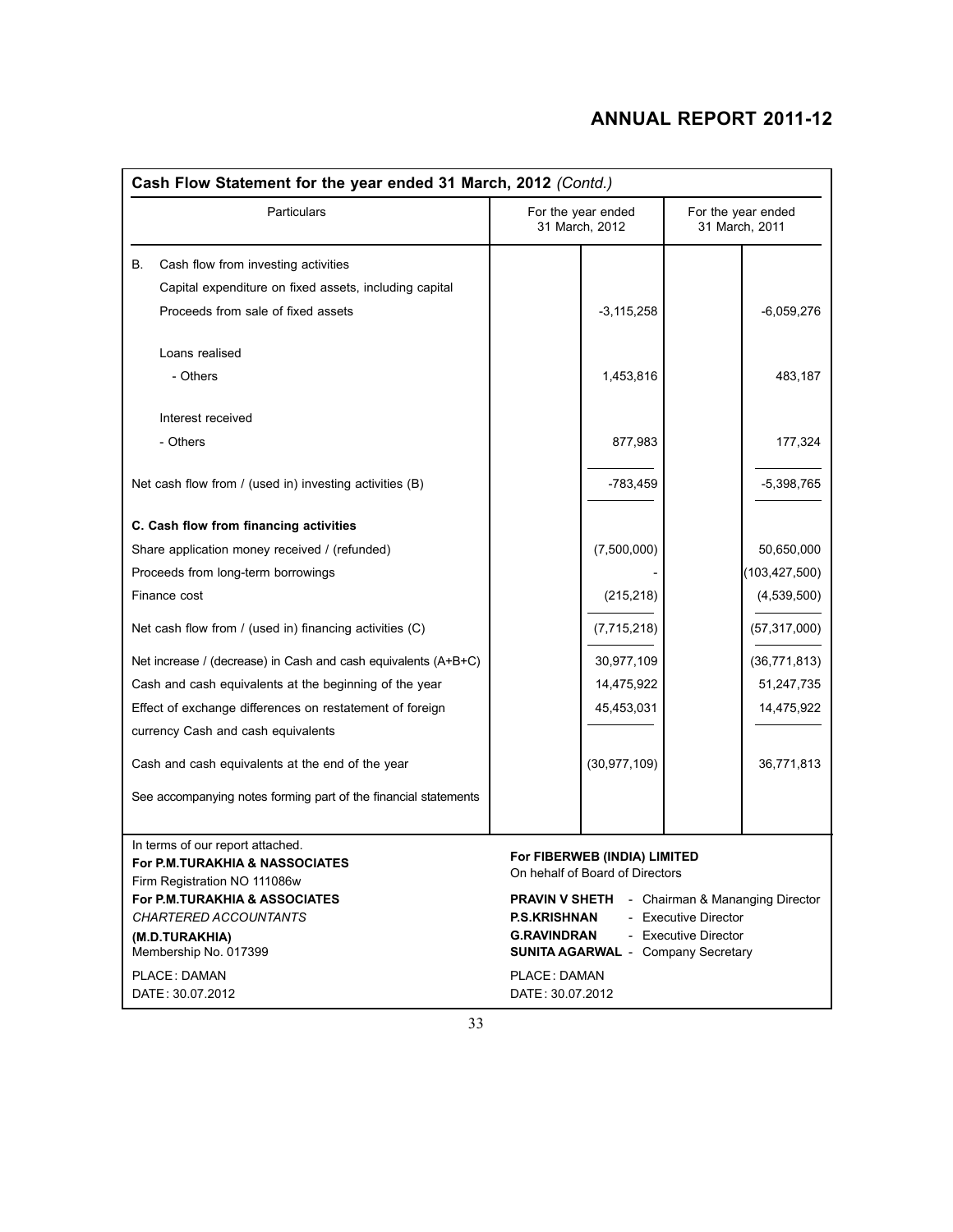| Note 1 Share capital |  |
|----------------------|--|
|----------------------|--|

| Particulars                                   |                     | As at 31 March, 2012 |                     | As at 31 March, 2011 |
|-----------------------------------------------|---------------------|----------------------|---------------------|----------------------|
|                                               | Number of<br>shares |                      | Number of<br>shares |                      |
| (a) Authorised                                |                     |                      |                     |                      |
| Equity shares of 10 each with voting rights   | 15,000,000          | 150,000,000          | 15,000,000          | 150,000,000          |
| Redeemable preference shares of '10 each      | 5,000,000           | 50,000,000           | 5,000,000           | 50,000,000           |
|                                               | 20,000,000          | 200,000,000          | 20,000,000          | 200,000,000          |
| (b) Issued                                    |                     |                      |                     |                      |
| Equity shares of ` 10 each with voting rights | 10,993,093          | 109,930,930          | 10,993,093          | 109,930,930          |
|                                               | 10,993,093          | 109,930,930          | 10,993,093          | 109,930,930          |
| (c) Subscribed and fully paid up              |                     |                      |                     |                      |
| Equity shares of '10 each with voting rights  | 10,993,093          | 109,930,930          | 10,993,093          | 109,930,930          |
|                                               | 10,993,093          | 109,930,930          | 10,993,093          | 109,930,930          |
| Total                                         | 10,993,093          | 109,930,930          | 10,993,093          | 109,930,930          |

#### Notes:

(i) Reconciliation of the number of shares and amount outstanding at the beginning and at the end of the reporting period:

| <b>Particulars</b>                                                 | Opening<br>Balance        | Fresh<br>issue | <b>Bonus</b> | <b>ESOP</b> | Conversion | Buy back | Other<br>changes<br>(give details) | Closing<br>Balance          |
|--------------------------------------------------------------------|---------------------------|----------------|--------------|-------------|------------|----------|------------------------------------|-----------------------------|
| Equity shares with voting rights                                   |                           |                |              |             |            |          |                                    |                             |
| Year ended 31 March, 2012<br>- Number of shares<br>- Amount $($ `) | 10,993,093<br>109,930,930 |                |              |             |            |          |                                    | 10,993,093<br>109,930,930   |
| Year ended 31 March, 2011<br>- Number of shares<br>- Amount $($ `) | 10,993,093<br>109,930,930 | -              |              |             |            |          |                                    | 10,993,093<br>- 109,930,930 |

Particulars

Notes:

(ii) Details of shares held by each shareholder holding more than 5% shares :

| Class of shares / Name of shareholder | As at 31 March, 2012        |                                         | As at 31 March, 2011        |                                         |
|---------------------------------------|-----------------------------|-----------------------------------------|-----------------------------|-----------------------------------------|
|                                       | Number of<br>shares<br>held | % holding in that<br>class of<br>shares | Number of<br>shares<br>held | % holding in<br>that class<br>of shares |
| Equity shares with voting rights      |                             |                                         |                             |                                         |
| Pravin V Sheth                        | 1,913,594                   | 17.41                                   | 1,885,651                   | 17.15                                   |
| Chemical & Alkalie Distributors Ltd.  | 953,899                     | 8.68                                    | 953,899                     | 8.68                                    |
| Bharat Capital & Holding Ltd.         | 1,178,327                   | 10.72                                   | 1,178,327                   | 10.72                                   |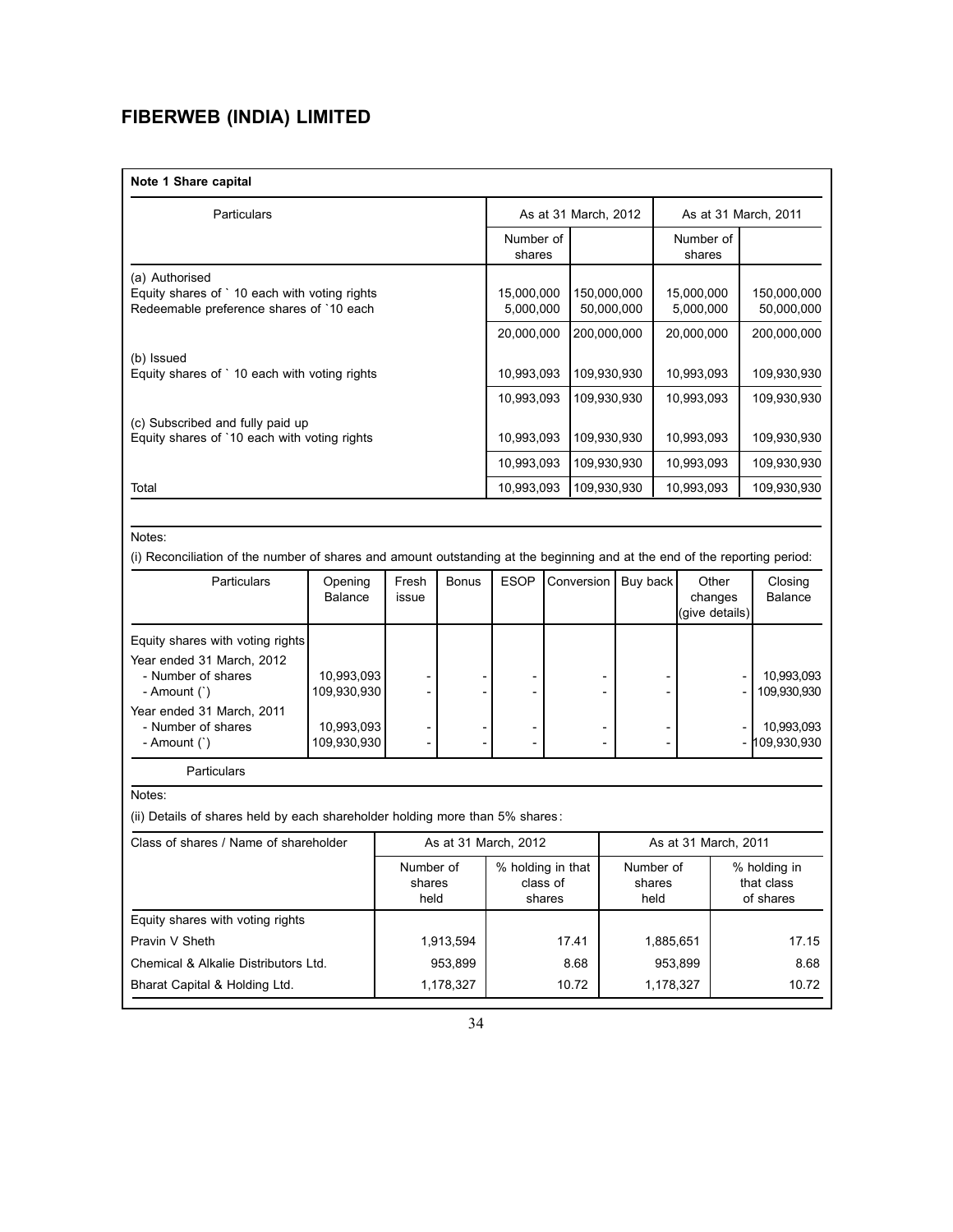|     | Note 2 Reserves and surplus                                                                                 |                               |                                    |
|-----|-------------------------------------------------------------------------------------------------------------|-------------------------------|------------------------------------|
|     | Particulars                                                                                                 | As at 31 March,               | As at 31 March,                    |
|     |                                                                                                             | 2012                          | 2011                               |
| (a) | Securities premium account                                                                                  |                               |                                    |
|     | Opening balance                                                                                             | 132,447,305                   | 132,447,305                        |
|     | Closing balance                                                                                             | 132,447,305                   | 132,447,305                        |
| (b) | Debenture redemption reserve<br>Opening balance<br>Less: Transferred to General Reserve during the year     | 21,000,000<br>(21,000,000)    | 21,000,000                         |
|     | Closing balance                                                                                             |                               | 21,000,000                         |
| (c) | <b>Revaluation reserve</b><br>Opening balance<br>Add: Addition on revaluations during the year              | 276,887,178                   |                                    |
|     | Less: Utilised for set off against depreciation                                                             | 122,351,108                   |                                    |
|     | Closing balance                                                                                             | 154,536,070                   |                                    |
| (d) | General reserve<br>Opening balance                                                                          |                               |                                    |
|     | Add: Transferred from Debenture Redemption Reserve<br>Closing balance                                       | 21,000,000<br>21,000,000      |                                    |
| (e) | Other reserves - Forfeiture of Shares                                                                       |                               |                                    |
|     | Opening balance                                                                                             | 63,440                        | 63,440                             |
|     | Closing balance                                                                                             | 63,440                        | 63,440                             |
| (f) | Surplus / (Deficit) in Statement of Profit and Loss<br>Opening balance<br>Add: Profit / (Loss) for the year | (1,023,108,088)<br>25,525,499 | (634, 745, 833)<br>(388, 362, 254) |
|     | Closing balance                                                                                             | (997, 582, 589)               | (1,023,108,087)                    |
|     | Total                                                                                                       | (689, 535, 774)               | (869, 597, 342)                    |
|     | Note 3: Long-term borrowings                                                                                |                               |                                    |
|     | <b>Particulars</b>                                                                                          | As at 31 March,<br>2012       | As at 31 March,<br>2011            |
| (a) | Term loans                                                                                                  |                               |                                    |
|     | From banks<br>Secured (Refer Note (i) below & Note 26)                                                      | 5,000,000                     | 5,000,000                          |
|     |                                                                                                             | 5,000,000                     | 5,000,000                          |
|     | From other parties                                                                                          |                               |                                    |
|     | Secured (Refer Note (i) below)                                                                              | 1,138,776,000                 | 1,138,776,000                      |
|     |                                                                                                             | 1,138,776,000                 | 1,138,776,000                      |
|     | (b) Deposits (Distributors)<br>Unsecured                                                                    | 1,700,000                     | 1,700,000                          |
|     |                                                                                                             | 1,700,000                     | 1,700,000                          |
| (c) | Other loans and advances                                                                                    |                               |                                    |
|     | From other parties                                                                                          |                               |                                    |
|     | Unsecured                                                                                                   | 160,673,825<br>160,673,825    | 160,673,825<br>160,673,825         |
|     |                                                                                                             |                               |                                    |
|     | Total                                                                                                       | 1,306,149,825                 | 1,306,149,825                      |

## **Notes forming part of the financial statements**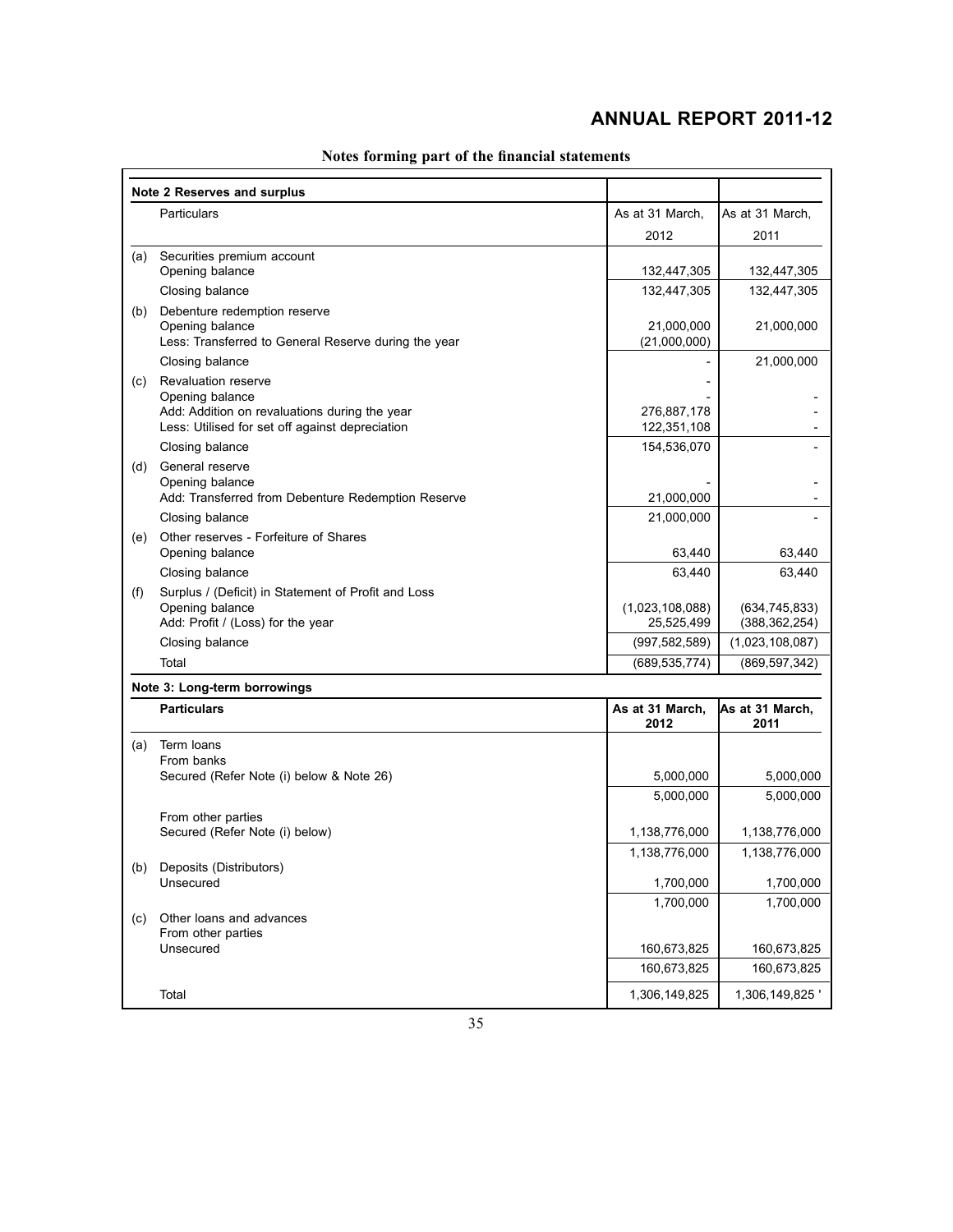Notes:

(iii) Details of terms of repayment for the other long-term borrowings and security provided in respect of the secured other long-term borrowings:

|                    | Particulars                                                          | Terms of                                                                 | As at 31 March, 2012 |       |                          |                         |                         | As at 31 March, 2011    |
|--------------------|----------------------------------------------------------------------|--------------------------------------------------------------------------|----------------------|-------|--------------------------|-------------------------|-------------------------|-------------------------|
|                    |                                                                      | repayment and<br>security*                                               | Secured              |       | Unsecured                | Secured                 |                         | Unsecured               |
|                    | Term loans from banks<br>Canara Bank                                 | Against the security of<br>Uninterrupted Power<br>System                 | 5,000,000            |       |                          |                         | 5,000,000               |                         |
|                    | Total - Term Ioans from banks                                        |                                                                          | 5,000,000            |       |                          |                         | 5,000,000               |                         |
|                    | Term loans from other parties:                                       |                                                                          |                      |       |                          |                         |                         |                         |
| Pvt Ltd.           | Gayatri Pipes & Fittings                                             | Deed of Assisgnment<br>between UTI & Gayatri<br>Pipes & Fittings Pvt Ltd | 1,138,776,000        |       |                          | 1,138,776,000           |                         |                         |
|                    | Total - Term loans from other parties                                |                                                                          | 1,138,776,000        |       | $\overline{\phantom{a}}$ | 1,138,776,000           |                         |                         |
|                    | Note 4 Short-term borrowings                                         |                                                                          |                      |       |                          |                         |                         |                         |
| <b>Particulars</b> |                                                                      |                                                                          |                      |       |                          | As at 31 March,<br>2012 | As at 31 March,<br>2011 |                         |
| (a)                | Loans repayable on demand<br>From other parties<br>Unsecured         |                                                                          |                      |       |                          |                         |                         | 4,311,250<br>4,311,250  |
| (b)                | Loans and advances from related parties (Refer Note 25)<br>Unsecured |                                                                          |                      |       |                          | 2,700,000<br>2,700,000  |                         |                         |
|                    | Total                                                                |                                                                          |                      |       |                          | 2,700,000               |                         | 4,311,250               |
|                    | Note 5 Trade payables                                                |                                                                          |                      |       |                          |                         |                         |                         |
|                    |                                                                      | <b>Particulars</b>                                                       |                      |       | As at 31 March,<br>2012  |                         |                         | As at 31 March,<br>2011 |
|                    | Trade payables:<br>Acceptances                                       |                                                                          |                      |       |                          | 10,851,952              |                         | 11,388,286              |
|                    |                                                                      |                                                                          |                      | Total |                          | 10,851,952              |                         | 11,388,286              |
|                    |                                                                      |                                                                          |                      |       |                          |                         |                         |                         |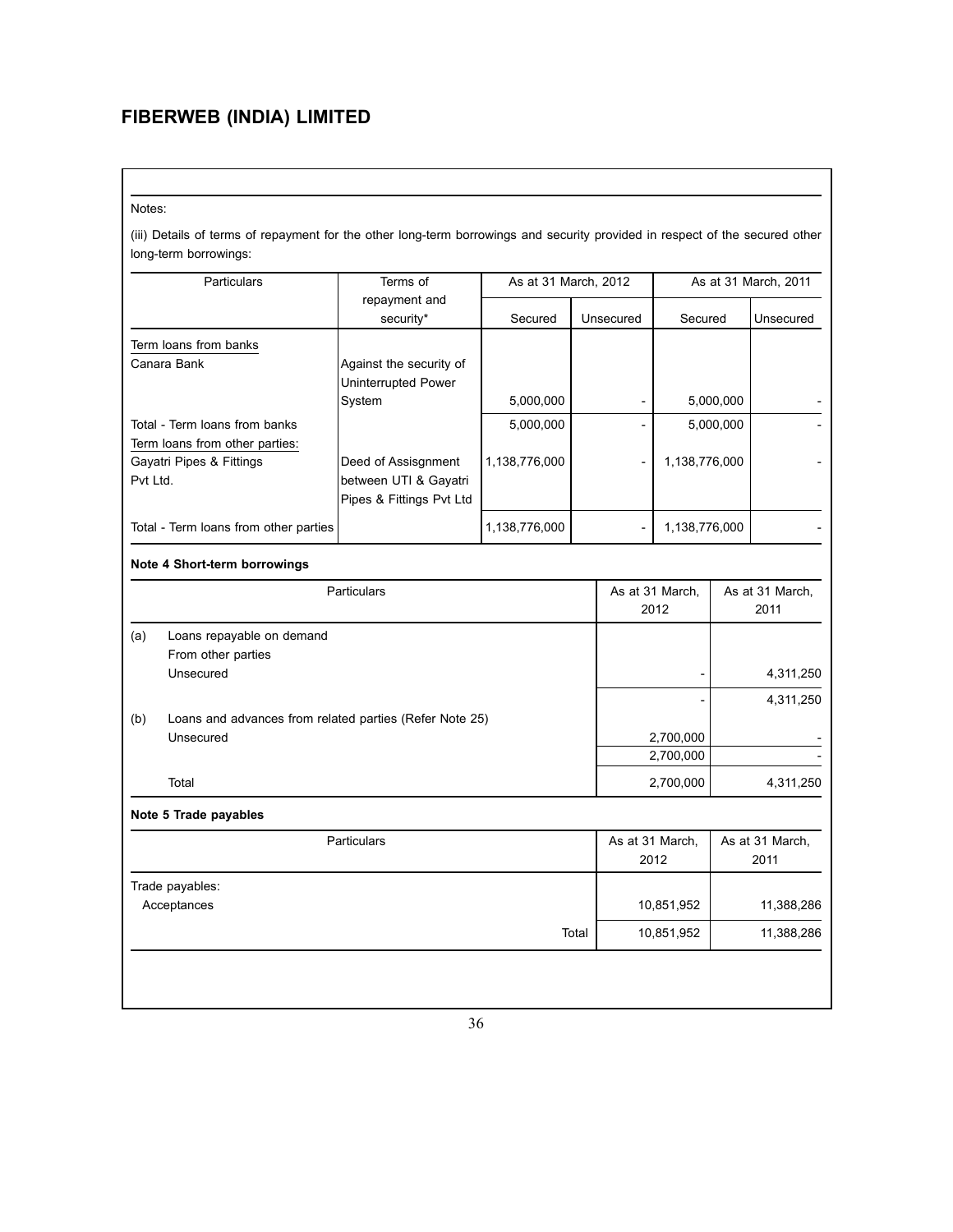| Note 6 Other current liabilities                                                                                                                                                 |                               |                             |
|----------------------------------------------------------------------------------------------------------------------------------------------------------------------------------|-------------------------------|-----------------------------|
| Particulars                                                                                                                                                                      | As at 31 March,<br>2012       | As at 31 March,<br>2011     |
| (i)<br>Other payables<br>Statutory remittances (Contributions to PF and<br>(i)<br>ESIC, Withholding Taxes, Excise Duty, VAT, Service Tax, etc.)<br>Others (TDS)<br>(ii)<br>Total | 692,563<br>103,023<br>795,586 | 4,788<br>132,349<br>137,137 |
| Note 7: Short-term provisions                                                                                                                                                    |                               |                             |
| Particulars                                                                                                                                                                      | As at 31 March,<br>2012       | As at 31 March,<br>2011     |
| Provision for employee benefits:<br>(a)<br>Provision for other employee benefits - Medical Benefits<br>(i)                                                                       | 139,863.00                    | 120,700.00                  |
| Provision - Others:<br>(b)<br>Provision - others (outstandings at the year end)<br>(i)<br>Total                                                                                  | 2,714,254<br>2,854,117        | 3,466,826<br>3,587,526      |
|                                                                                                                                                                                  |                               |                             |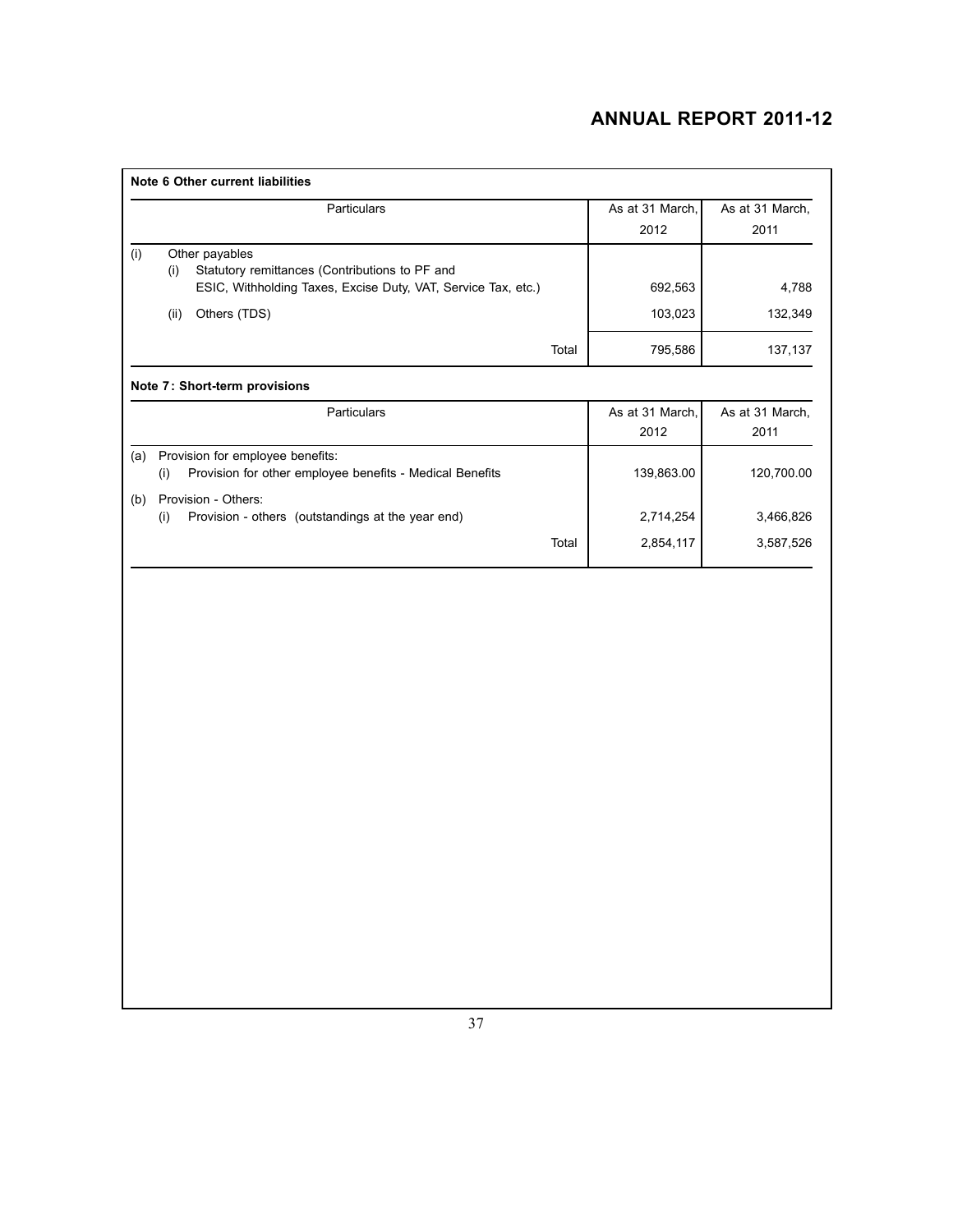#### 23,772 416,587 87,376,318 5,155,985 30,102,904 88,556,953 275,803,689 899,530,090 3,872,749 12,619,533 1,505,200 2,056,986  $1,101,114,173$ Total 1,076,019,504 3,115,258 - - - 276,887,178 - - -254,907,767 1,101,114,173 Previous year 453,158,868 6,058,583 - - - - - - - 459,217,451 Owned 927,925,049 2,339,523 - - - 245,069,207 - - -275,803,689 899,530,090 Freehold 62,955,250 - - - - 27,675,568 - - -3,254,500 87,376,318 Leashold 2,561,511 - - - - - - 2,594,474 5,155,985 Factory Building - Own use 54,311,646 - - - - 4,142,403 - - 30,102,904 88,556,953 Office Building - Own use 25,000 - - - - - - - -1,228 23,772 Owned 7,620,260 30,000 - - - - - - -3,777,511 3,872,749 Owned 14,150,963 600,000 - - - - - - -2,131,430 12,619,533 Owned 3,118,935 40,000 - - - - - - -1,653,735 1,505,200 Other Electrical Items - Owned 1,178,787 - - - - - - - -762,200 416,587 Computer - Owned 2,172,103 105,735 - - - - - - -220,852 2,056,986 459,217,451 Balance<br>as at<br>31 March, 1 April, content currency capitalised currency capitalises of sales (revaluation 31 March, content of the content of the content of the content of the content of the content of the content of the content of the content of Balance | Additions | Disposals Acquisitions | Reclassified | Reclassified | Effect of Borrowing | Other | Balance 2012 to as at through as a held increase foreign cost as a service for a service for a service for a service for a<br>Through a service for a service for a service for a service for a service for a service for a service for a se 2010 combinations in the prior exchange of prior and prior exchange of prior and prior exchange of prior 2012 combinations of prior exchange of prior exchange of prior exchange of prior exchange of prior exchange of prior  $-762,200$  $-1,228$ Other<br>adjustments<br>(revaluation  $-3,254,500$ 2,594,474  $-3,777,511$  $-2,131,430$  $-1,653,735$  $-220,852$  $-254,907,767$ of prior period) differences | period) Borrowing<br>cost<br>capitalised т т т Τ Effect of<br>foreign<br>currency<br>exchange<br>differences GROSS BLOCK A. Tangible assets  $\blacksquare$ 4, 142, 403 276,887,178 Revaluation<br>
increase 27,675,568 245,069,207 Reclassified<br>as held<br>for sale Acquisitions<br>through<br>business<br>combinations  $\mathbf{I}$  $\mathbf{I}$  $\mathbf{I}$  $\mathbf{r}$  $\mathbf{r}$  $\mathbf{I}$ **Disposals**  $105,735$ 30,000 600,000 40,000 2,339,523  $3,115,258$ 6,058,583 Additions 927,925,049 25,000 2,172,103 62,955,250 54,311,646 7,620,260 14,150,963 3,118,935 1,178,787 1,076,019,504 453,158,868 2,561,511 Balance<br>as at<br>1 April,<br>2011 Other Electrical Items - Owned Factory Building - Own use Office Building - Own use (d)Furniture and Fixtures (d)Furniture and Fixtures (c) Plant and Equipment (c)Plant and Equipment Computer - Owned Note 8 Fixed assets (f) Office equipment **Note 8 Fixed assets** (f) Office equipment A. Tangible assets Previous year (b)Buildings Leashold Freehold (b)Buildings e)Vehicles Owned Owned (e)Vehicles Owned Owned (g)Others Total (a)Land

### **Fiberweb ( India) Limited**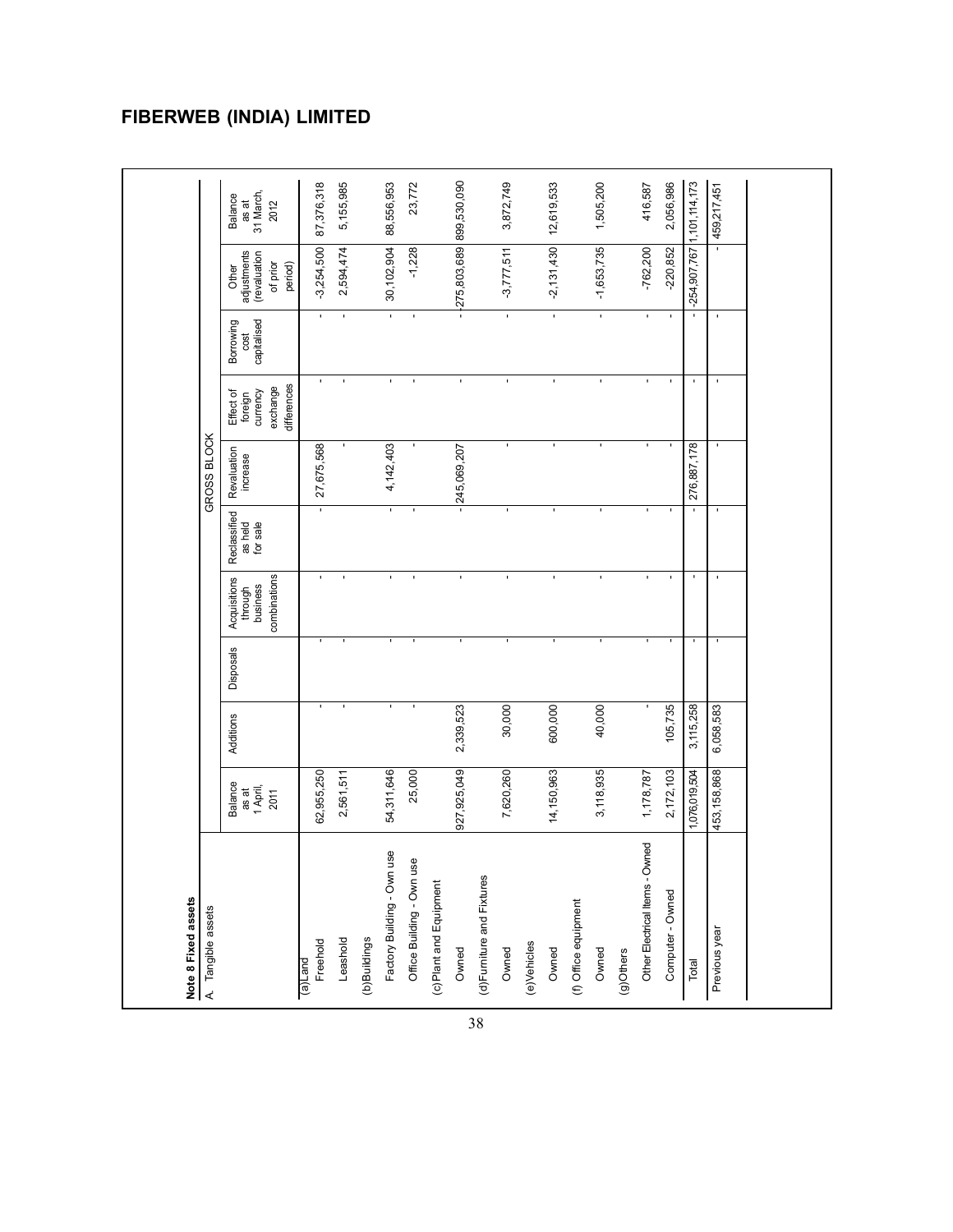| Depreciation<br>amortisation<br>expense for<br>Balance<br>1 April,<br>as at                                  |                                        |                              |                                                               | Accumulated depreciation and impairment                                     |                                                                                            |                            |                                       | Net block                             |                                       |
|--------------------------------------------------------------------------------------------------------------|----------------------------------------|------------------------------|---------------------------------------------------------------|-----------------------------------------------------------------------------|--------------------------------------------------------------------------------------------|----------------------------|---------------------------------------|---------------------------------------|---------------------------------------|
| the year<br>2011                                                                                             | on disposal<br>Eliminated<br>of assets |                              | as held for<br>Eliminated<br>on reclas-<br>sification<br>sale | in statement<br>Impairment<br>recognised<br>and loss<br>of profit<br>losses | in Statement<br>Reversal of<br>impairment<br>recognised<br>and Loss<br>of Profit<br>losses | adjustments<br>Other       | 31 March,<br>Balance<br>as at<br>2012 | 31 March,<br>Balance<br>as at<br>2012 | 31 March,<br>Balance<br>as at<br>2011 |
| 57,080<br>Leasehold<br>Freehold<br>(a) Land                                                                  | $\blacksquare$<br>$\blacksquare$       | $\mathbf{I}$<br>$\mathbf{I}$ | ٠<br>J.                                                       | $\mathbf{r} = -\mathbf{r}$                                                  | $\mathbf{I}$<br>$\mathbf{r}$                                                               | Ţ                          | 57,080                                | 87,376,318<br>5,098,905               | 59,700,750<br>5,098,905               |
| 1,380,799<br>23,593,128<br>4,823<br>Factory Building - Own use<br>Office Building - Own use<br>(b) Buildings | 323                                    | $\mathbf{I}$<br>T.           | $\blacksquare$<br>1                                           | $\mathbf{u}$<br>$\mathbf{I}$                                                | $\,$<br>$\mathbf{I}$                                                                       | $-2,058,169$<br>$-190,217$ | 22,915,758<br>$-185,071$              | 65,641,195<br>208,843                 | 18,949<br>60,821,422                  |
| 10,540,887<br>353,280,598<br>Plant and Equipment<br>Owned<br>$\odot$                                         |                                        | $\blacksquare$               | ٠                                                             | $\blacksquare$                                                              | $\mathbf{r}$                                                                               | 120,622,488                | 484,443,973 415,086,117 298,840,762   |                                       |                                       |
| 3,432,613<br>(d) Furniture and Fixtures<br>Owned                                                             | 29,537                                 | $\blacksquare$               | ٠                                                             | $\mathbf{r}$                                                                | $\mathbf{r}$                                                                               | 359,278                    | 3,821,428                             | 51,321                                | 410,136                               |
| 9,756,449<br>(e) Vehicles<br>Owned                                                                           | 254,297                                | $\mathbf{I}$                 | ٠                                                             | $\mathbf{r}$                                                                | $\mathbf{r}$                                                                               | 2,608,787                  | 12,619,533                            |                                       | 2,263,084                             |
| 1,026,366<br>(f) Office equipment<br>Owned                                                                   | 22,986                                 |                              | f,                                                            | $\mathbf{r}$                                                                | $\mathbf{r}$                                                                               | 572,221                    | 1,621,573                             | $-116,373$                            | 438,834                               |
| 251,818<br>1,640,075<br>Other Electrical Items - Owned<br>Computer - Owned<br>(g) Others                     | 8,379<br>71,529                        | $\blacksquare$               | J.                                                            | $\blacksquare$<br>$\mathbf{I}$                                              | $\blacksquare$<br>$\mathbf{I}$                                                             | 229,009<br>207,711         | 467,908<br>1,940,613                  | 116,373<br>$-51,321$                  | 164,769<br>311,176                    |
| 12,308,737<br>393,042,950<br>Total                                                                           |                                        |                              | ٠                                                             | $\blacksquare$                                                              |                                                                                            | 122,351,108                | 527,702,795                           | 573,411,378                           | 428,068,787                           |
| 13,504,997<br>17,643,661<br>Previous year                                                                    |                                        |                              |                                                               | ı                                                                           |                                                                                            |                            | 31,148,658                            | 428,068,793                           | 435,515,210                           |

## **Notes forming part of the financial statements**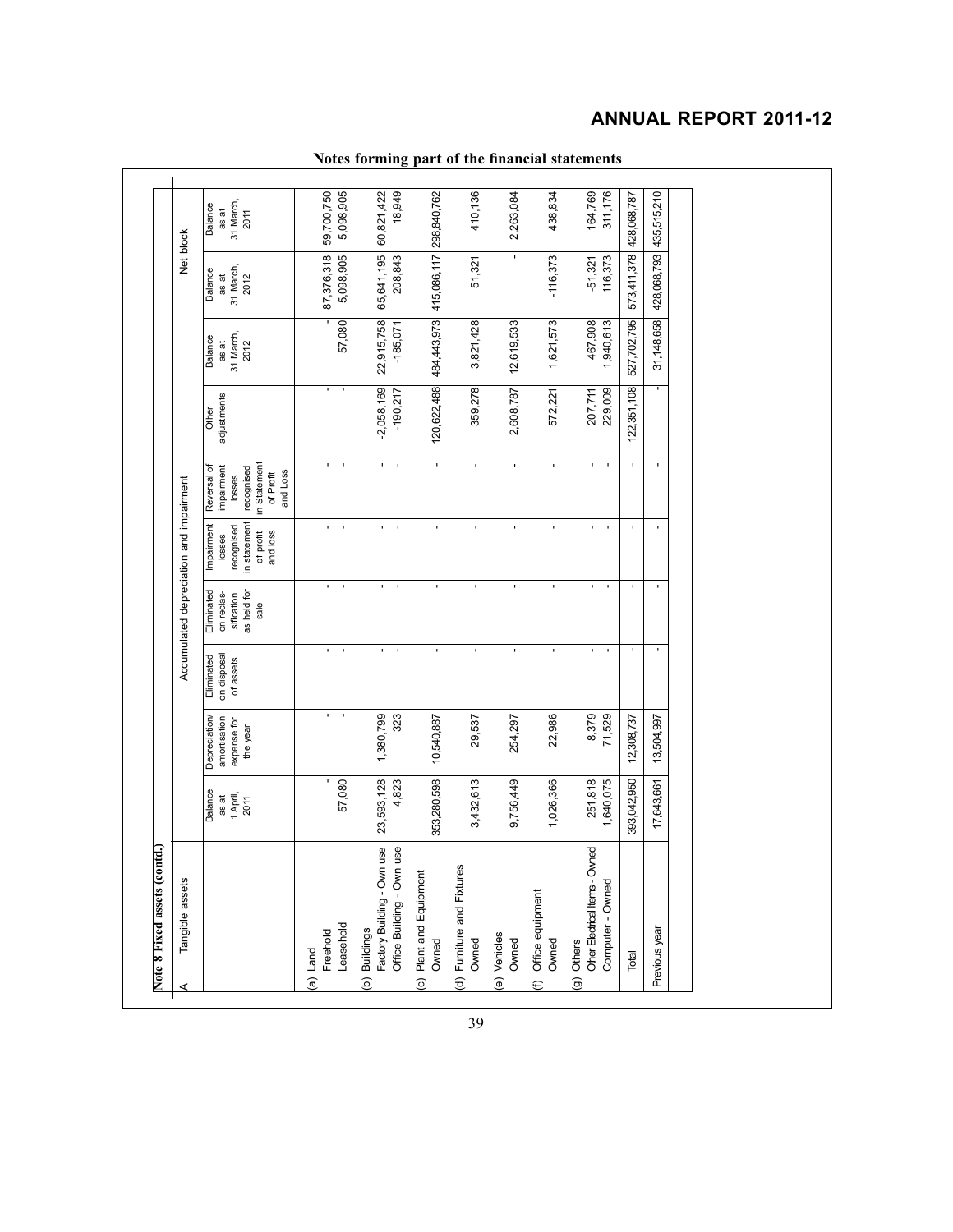## **Notes forming part of the financial statements Note 8 Fixed assets** *(Contd.)*

| С. | <b>Particulars</b><br>Depreciation and amortisation relating to continuing operations: |                                      |                                      |
|----|----------------------------------------------------------------------------------------|--------------------------------------|--------------------------------------|
|    | <b>Particulars</b>                                                                     | For the year ended<br>31 March, 2012 | For the year ended<br>31 March, 2011 |
|    | Depreciation and amortisation for the year on tangible assets<br>as per Note 12 A      | 12,308,737                           | 13,504,997                           |
|    | Depreciation and amortisation relating to continuing operations                        | 12,308,737                           | 13,504,997                           |

Notes:

| <b>Particulars</b>                                                                                                                               | Year              |                   |                   |                        |                         |  |  |  |
|--------------------------------------------------------------------------------------------------------------------------------------------------|-------------------|-------------------|-------------------|------------------------|-------------------------|--|--|--|
|                                                                                                                                                  | 31 March,<br>2012 | 31 March,<br>2011 | 31 March,<br>2010 | 31 March,<br>2009-15 m | 31 December,<br>2007    |  |  |  |
| <b>LEASE HOLD LAND</b>                                                                                                                           |                   |                   |                   |                        |                         |  |  |  |
| Opening balance<br>Written off on reduction of capital<br>Date<br>Amount<br>Written off on revaluation<br>Date<br>Amount<br>Added on revaluation | 5,155,985         | 5,155,985         | 5,155,985         | 5,155,985              | 2,561,511               |  |  |  |
| Date<br>Amount                                                                                                                                   |                   |                   |                   |                        | 31.12.2007<br>2,594,474 |  |  |  |
| Balance as at 31 March                                                                                                                           | 5,155,985         | 5,155,985         | 5,155,985         | 5,155,985              | 5,155,985               |  |  |  |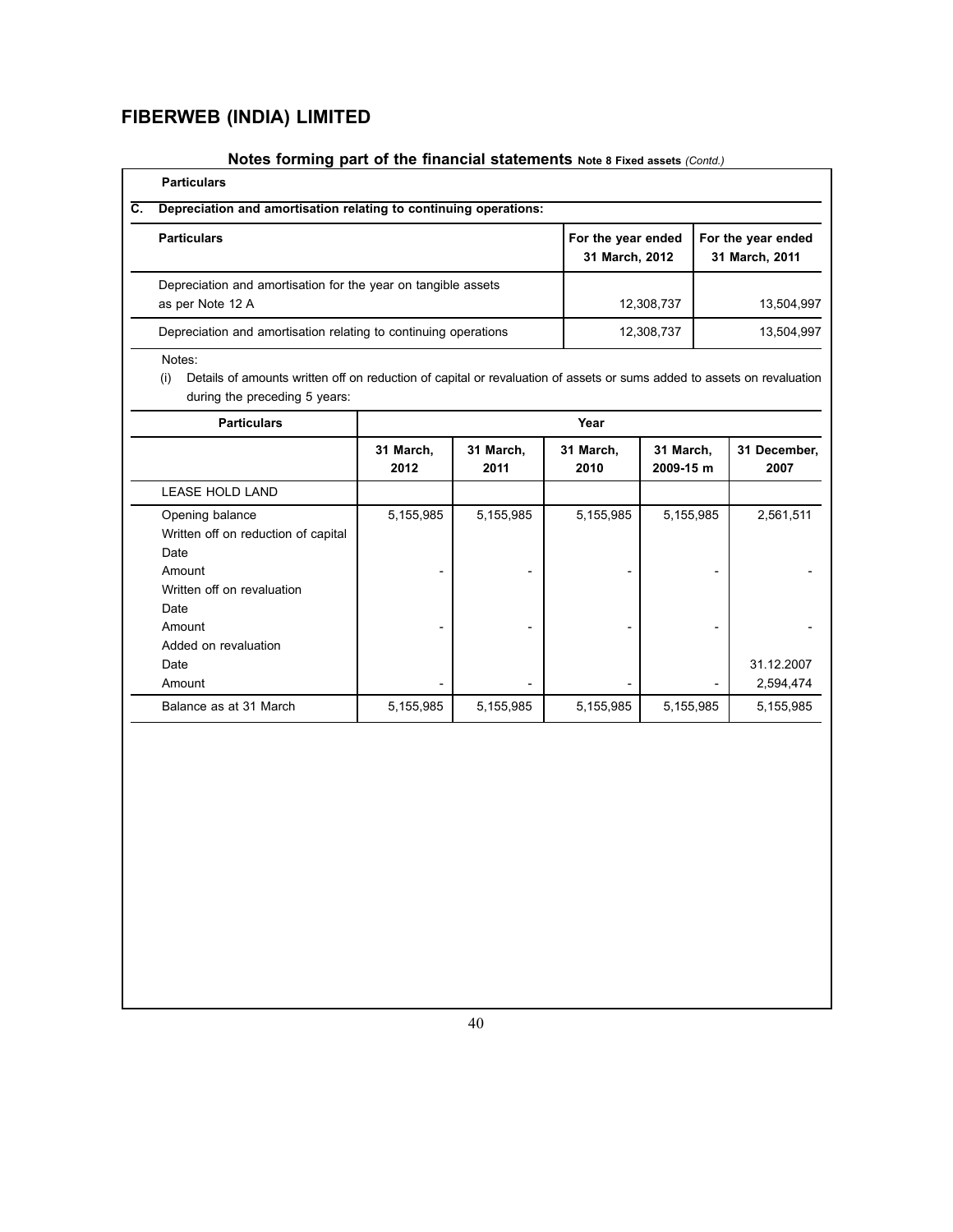#### Notes:

(i) Details of amounts written off on reduction of capital or revaluation of assets or sums added to assets on revaluation during the preceding 5 years:

| <b>Particulars</b>                                                                                                                                                 |                                       |                   | Year              |                                      |                      |
|--------------------------------------------------------------------------------------------------------------------------------------------------------------------|---------------------------------------|-------------------|-------------------|--------------------------------------|----------------------|
|                                                                                                                                                                    | 31 March,<br>2012                     | 31 March,<br>2011 | 31 March,<br>2010 | 31 March,<br>2009-15 m               | 31 December,<br>2007 |
| FREE HOLD LAND-DAMAN                                                                                                                                               |                                       |                   |                   |                                      |                      |
| Opening balance<br>Written off on reduction of capital<br>Date<br>Amount<br>Written off on revaluation<br>Date<br>Amount<br>Added on revaluation<br>Date<br>Amount | 59,700,750<br>31.3.2012<br>27,675,568 | 59,700,750        | 59,700,750        | 62,955,250<br>31.3.2009<br>3,254,500 | 62,955,250           |
| Balance as at 31 March                                                                                                                                             | 87,376,318                            | 59,700,750        | 59,700,750        | 59,700,750                           | 62,955,250           |

#### Notes:

| <b>Particulars</b>                                                                                                                                                 | Year                                 |                              |                   |                                       |                                       |  |  |
|--------------------------------------------------------------------------------------------------------------------------------------------------------------------|--------------------------------------|------------------------------|-------------------|---------------------------------------|---------------------------------------|--|--|
|                                                                                                                                                                    | 31 March,<br>2012                    | 31 March,<br>2011            | 31 March,<br>2010 | 31 March,<br>2009-15                  | 31 December,<br>2007                  |  |  |
| <b>FACTORY BUILDINGS</b>                                                                                                                                           |                                      |                              |                   |                                       |                                       |  |  |
| Opening balance<br>Written off on reduction of capital<br>Date<br>Amount<br>Written off on revaluation<br>Date<br>Amount<br>Added on revaluation<br>Date<br>Amount | 81,755,354<br>31.3.2012<br>4,142,403 | 81,755,354<br>$\overline{a}$ | 81,755,354        | 61,482,347<br>31.3.2009<br>20,273,007 | 51,652,646<br>31.12.2007<br>9,829,701 |  |  |
| Balance as at 31 March                                                                                                                                             | 85,897,757                           | 81,755,354                   | 81,755,354        | 81,755,354                            | 61,482,347                            |  |  |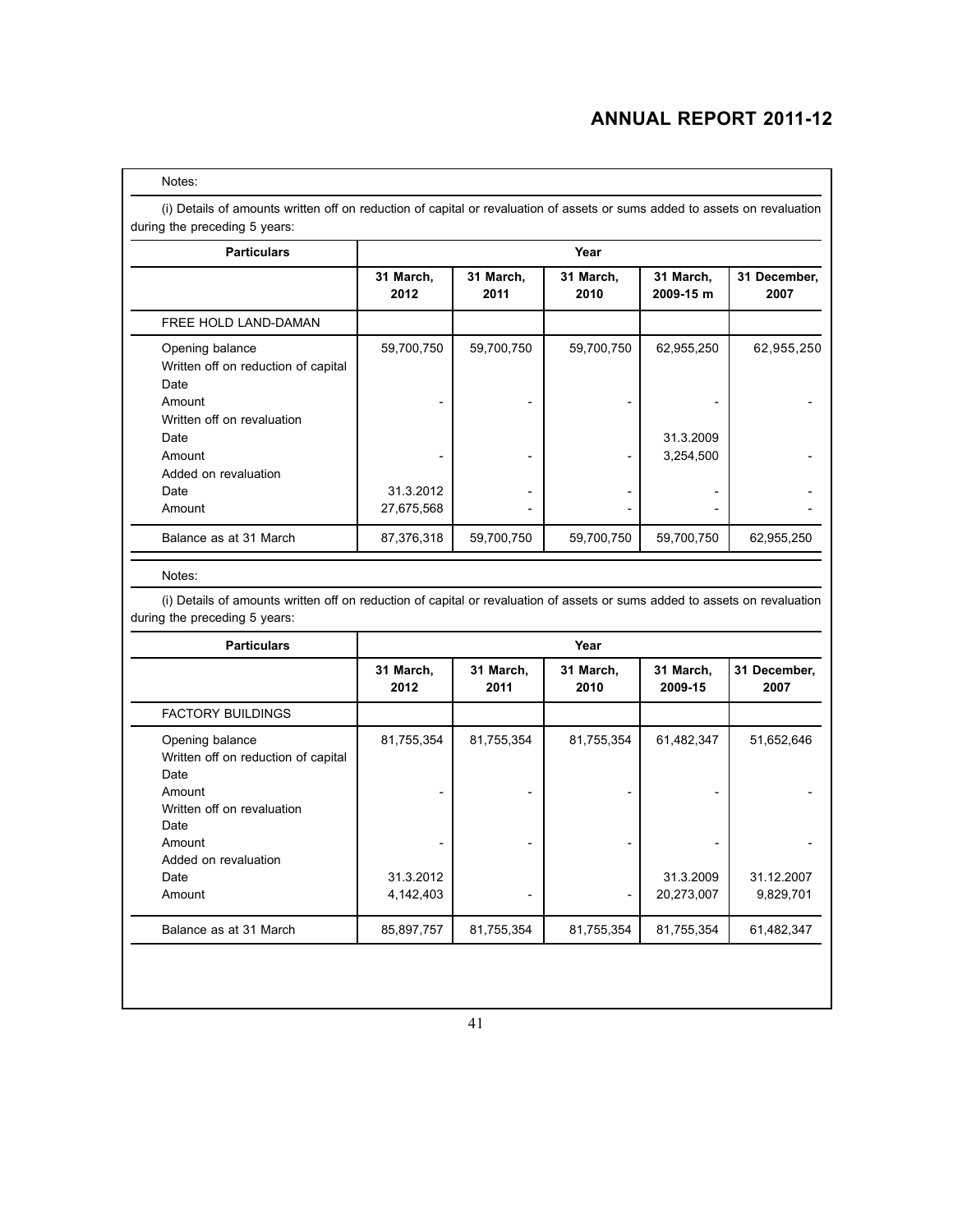#### Notes:

1

(i) Details of amounts written off on reduction of capital or revaluation of assets or sums added to assets on revaluation during the preceding 5 years:

| <b>Particulars</b>                                                                                                                                                 | Year                                    |                   |                   |                                         |                                          |  |  |
|--------------------------------------------------------------------------------------------------------------------------------------------------------------------|-----------------------------------------|-------------------|-------------------|-----------------------------------------|------------------------------------------|--|--|
|                                                                                                                                                                    | 31 March,<br>2012                       | 31 March,<br>2011 | 31 March,<br>2010 |                                         | 31 December,<br>2007                     |  |  |
| <b>PLANT AND MACHINERIES</b>                                                                                                                                       |                                         |                   |                   |                                         |                                          |  |  |
| Opening balance<br>Written off on reduction of capital<br>Date<br>Amount<br>Written off on revaluation<br>Date<br>Amount<br>Added on revaluation<br>Date<br>Amount | 634,813,943<br>31.3.2012<br>245,069,207 | 634,813,943       | 634,813,943       | 429,430,949<br>31.3.2009<br>205,382,994 | 910,617,632<br>31.12.2007<br>481,186,683 |  |  |
| Balance as at 31 March                                                                                                                                             | 879,883,150                             | 634,813,943       | 634,813,943       | 634,813,943                             | 429,430,949                              |  |  |

#### Notes:

| <b>Particulars</b>                                             | Year                     |                   |                   |                        |                      |  |  |
|----------------------------------------------------------------|--------------------------|-------------------|-------------------|------------------------|----------------------|--|--|
|                                                                | 31 March,<br>2012        | 31 March,<br>2011 | 31 March,<br>2010 | 31 March,<br>2009-15 m | 31 December,<br>2007 |  |  |
| <b>OFFICE PREMISES-VAPI</b>                                    |                          |                   |                   |                        |                      |  |  |
| Opening balance<br>Written off on reduction of capital<br>Date | 23,772                   | 23,772            | 23,772            | 24,672                 | 25,000               |  |  |
| Amount<br>Written off on revaluation<br>Date                   |                          |                   |                   | 31.3.2009              | 31.12.2007           |  |  |
| Amount<br>Added on revaluation                                 | $\overline{\phantom{0}}$ |                   |                   | 900                    | 328                  |  |  |
| Date<br>Amount                                                 |                          |                   | -                 |                        |                      |  |  |
| Balance as at 31 March                                         | 23,772                   | 23,772            | 23,772            | 23,772                 | 24,672               |  |  |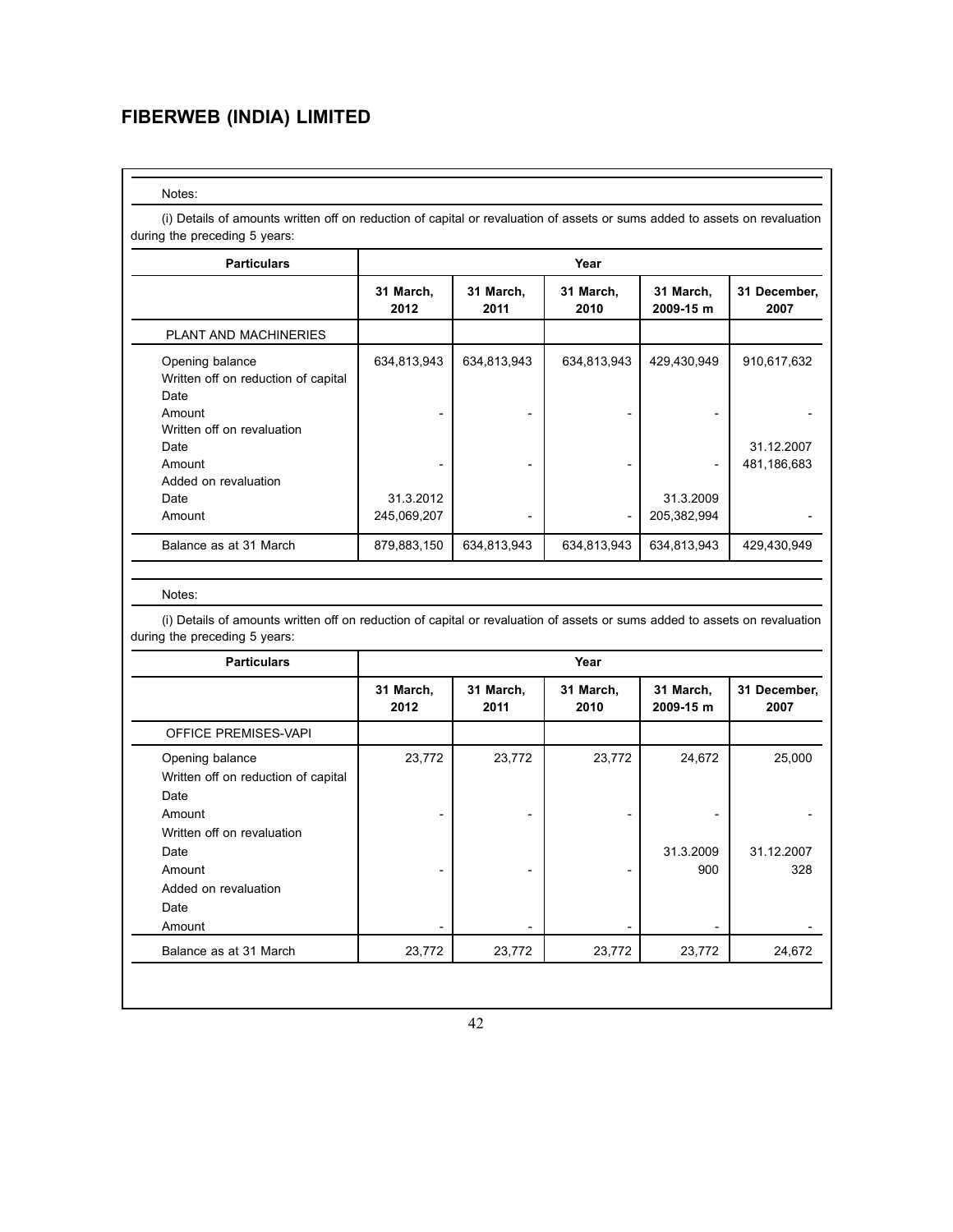| Notes: |
|--------|
|--------|

(i) Details of amounts written off on reduction of capital or revaluation of assets or sums added to assets on revaluation during the preceding 5 years:

| <b>Particulars</b>                                                       | Year              |                   |                   |                        |                         |  |  |
|--------------------------------------------------------------------------|-------------------|-------------------|-------------------|------------------------|-------------------------|--|--|
|                                                                          | 31 March,<br>2012 | 31 March,<br>2011 | 31 March,<br>2010 | 31 March,<br>2009-15 m | 31 December,<br>2007    |  |  |
| <b>OFFICE &amp; LABORATORIES</b><br><b>EQUIPMENTS</b>                    |                   |                   |                   |                        |                         |  |  |
| Opening balance<br>Written off on reduction of capital<br>Date<br>Amount | 925,655           | 925,655           | 925,655           | 948,721                | 2,578,493               |  |  |
| Written off on revaluation<br>Date<br>Amount                             |                   |                   |                   | 31.3.2009<br>23,066    | 31.12.2007<br>1,629,772 |  |  |
| Added on revaluation<br>Date<br>Amount                                   |                   |                   |                   |                        |                         |  |  |
| Balance as at 31 March                                                   | 925,655           | 925,655           | 925,655           | 925,655                | 948,721                 |  |  |

Notes:

| <b>Particulars</b>                                                                                                                               | Year              |                          |                   |                        |                                      |  |  |  |
|--------------------------------------------------------------------------------------------------------------------------------------------------|-------------------|--------------------------|-------------------|------------------------|--------------------------------------|--|--|--|
|                                                                                                                                                  | 31 March,<br>2012 | 31 March,<br>2011        | 31 March,<br>2010 | 31 March,<br>2009-15 m | 31 December,<br>2007                 |  |  |  |
| <b>FURNITURE &amp; FIXTURES</b>                                                                                                                  |                   |                          |                   |                        |                                      |  |  |  |
| Opening balance<br>Written off on reduction of capital<br>Date<br>Amount<br>Written off on revaluation<br>Date<br>Amount<br>Added on revaluation | 3,410,361         | 3,410,361                | 3,410,361         | 3,162,186              | 7,188,566<br>31.12.2007<br>4,026,380 |  |  |  |
| Date                                                                                                                                             |                   |                          |                   | 31.3.2009              |                                      |  |  |  |
| Amount                                                                                                                                           |                   | $\overline{\phantom{0}}$ |                   | 248,175                |                                      |  |  |  |
| Balance as at 31 March                                                                                                                           | 3,410,361         | 3,410,361                | 3,410,361         | 3,410,361              | 3,162,186                            |  |  |  |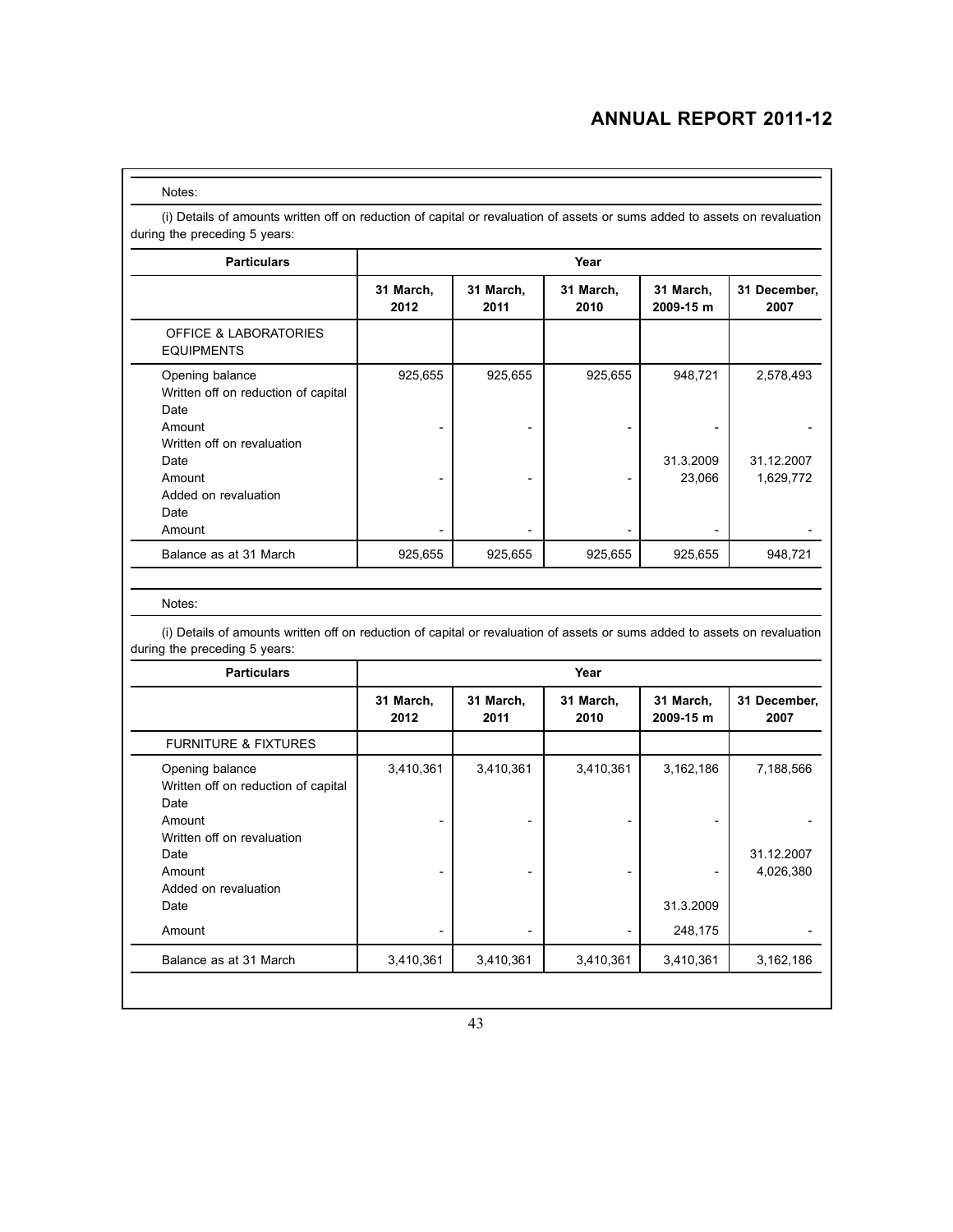#### Notes:

(i) Details of amounts written off on reduction of capital or revaluation of assets or sums added to assets on revaluation during the preceding 5 years:

| <b>Particulars</b>                                                                                                                                       | Year              |                   |                   |                                  |                                       |  |  |  |
|----------------------------------------------------------------------------------------------------------------------------------------------------------|-------------------|-------------------|-------------------|----------------------------------|---------------------------------------|--|--|--|
|                                                                                                                                                          | 31 March,<br>2012 | 31 March,<br>2011 | 31 March,<br>2010 | 31 March,<br>2009-15 m           | 31 December,<br>2007                  |  |  |  |
| <b>VEHICLES</b>                                                                                                                                          |                   |                   |                   |                                  |                                       |  |  |  |
| Opening balance<br>Written off on reduction of capital<br>Date<br>Amount<br>Written off on revaluation<br>Date<br>Amount<br>Added on revaluation<br>Date | 8,675,426         | 8,675,426         | 8,675,426         | 8,868,654<br>31.3.2009<br>96,614 | 12,938,286<br>31.12.2007<br>2,034,816 |  |  |  |
| Amount                                                                                                                                                   |                   |                   |                   | $-96,614$                        | $-2,034,816$                          |  |  |  |
| Balance as at 31 March                                                                                                                                   | 8,675,426         | 8,675,426         | 8,675,426         | 8,675,426                        | 8,868,654                             |  |  |  |

#### Notes:

| <b>Particulars</b>                                                       | Year                                   |           |                   |                        |                       |  |  |
|--------------------------------------------------------------------------|----------------------------------------|-----------|-------------------|------------------------|-----------------------|--|--|
|                                                                          | 31 March,<br>31 March,<br>2012<br>2011 |           | 31 March,<br>2010 | 31 March,<br>2009-15 m | 31 December,<br>2007  |  |  |
| <b>COMPUTERS</b>                                                         |                                        |           |                   |                        |                       |  |  |
| Opening balance<br>Written off on reduction of capital<br>Date<br>Amount | 1,533,157                              | 1,533,157 | 1,533,157         | 1,419,722              | 1,754,009             |  |  |
| Written off on revaluation<br>Date<br>Amount                             |                                        |           |                   |                        | 31.12.2007<br>334,287 |  |  |
| Added on revaluation<br>Date<br>Amount                                   |                                        |           |                   | 31.3.2009<br>113,435   |                       |  |  |
| Balance as at 31 March                                                   | 1,533,157                              | 1,533,157 | 1,533,157         | 1,533,157              | 1,419,722             |  |  |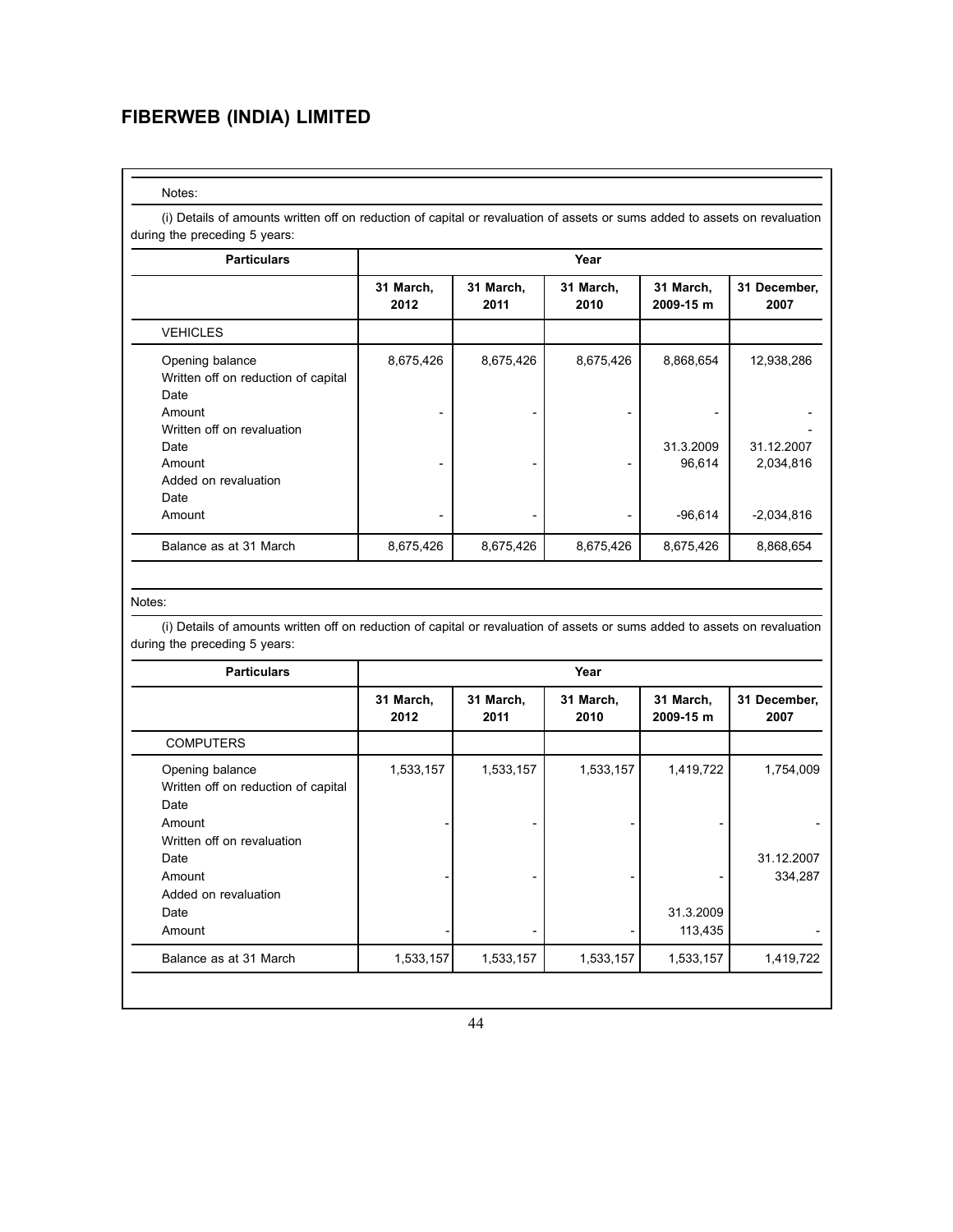#### Notes:

| <b>Particulars</b>                                                           | Year              |                   |                   |                        |                       |  |  |  |
|------------------------------------------------------------------------------|-------------------|-------------------|-------------------|------------------------|-----------------------|--|--|--|
|                                                                              | 31 March,<br>2012 | 31 March,<br>2011 | 31 March,<br>2010 | 31 March,<br>2009-15 m | 31 December,<br>2007  |  |  |  |
| OTHER ELECTRICAL ITEMS                                                       |                   |                   |                   |                        |                       |  |  |  |
| Opening balance<br>Written off on reduction of capital<br>Date<br>Amount     | 108,636           | 108,636           | 108,636           | 200,555                | 870,836               |  |  |  |
| Written off on revaluation<br>Date<br>Amount<br>Added on revaluation<br>Date |                   |                   |                   | 31.3.2009<br>91,919    | 31.12.2007<br>670,281 |  |  |  |
| Amount                                                                       |                   |                   |                   |                        |                       |  |  |  |
| Balance as at 31 March                                                       | 108,636           | 108,636           | 108,636           | 108,636                | 200,555               |  |  |  |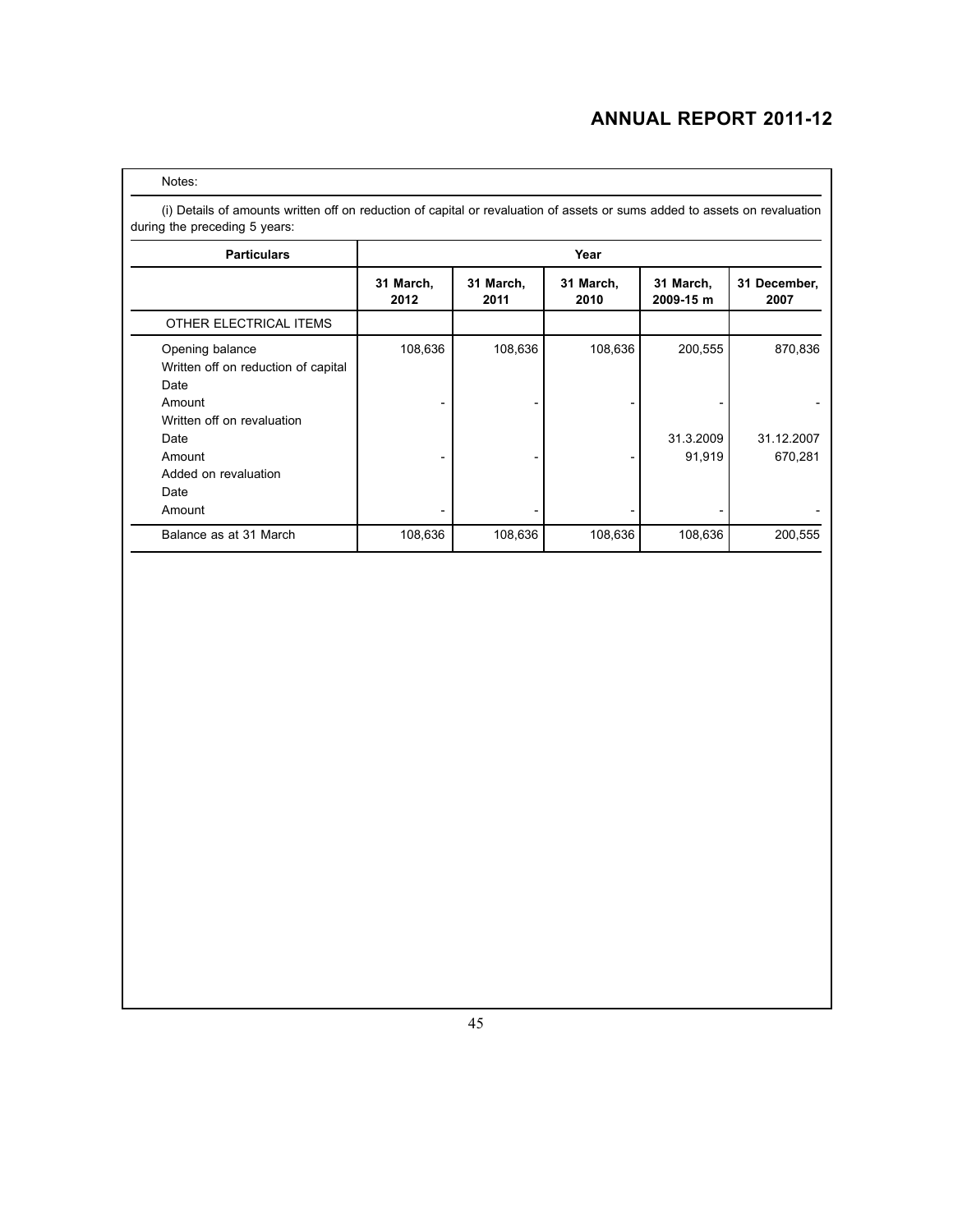| Note 9: Long-term loans and advances                                                                                                                                     |          |                      |        |            |                         |                      |                         |  |
|--------------------------------------------------------------------------------------------------------------------------------------------------------------------------|----------|----------------------|--------|------------|-------------------------|----------------------|-------------------------|--|
| <b>Particulars</b>                                                                                                                                                       |          |                      |        |            | As at 31 March,<br>2012 |                      | As at 31 March,<br>2011 |  |
| Security deposits<br>(a)                                                                                                                                                 |          |                      |        |            |                         |                      |                         |  |
| Unsecured, considered good                                                                                                                                               |          |                      |        |            | 1,120,526               |                      | 1,120,526               |  |
| Other loans and advances<br>(b)<br>From other parties                                                                                                                    |          |                      |        |            | 1,120,526               |                      | 1,120,526               |  |
| Unsecured, considered good                                                                                                                                               |          |                      |        |            | 78,520,000              |                      | 78,305,000              |  |
|                                                                                                                                                                          |          |                      |        |            | 78,520,000              |                      | 78,305,000              |  |
|                                                                                                                                                                          |          |                      | Total  |            | 79,640,526              |                      | 79,425,526              |  |
| Notes forming part of the financial statements<br>Note 10: Current investments                                                                                           |          |                      |        |            |                         |                      |                         |  |
| <b>Particulars</b>                                                                                                                                                       |          | As at 31 March, 2012 |        |            |                         | As at 31 March, 2012 |                         |  |
|                                                                                                                                                                          | Quoted # | Unquoted #           | Total  |            | Quoted                  | Unquoted             | Total                   |  |
| Other current investments (At lower of cost<br>and fair value, unless otherwise stated)<br>(a) Investment in equity instruments<br>of other entities - GOA BANK -<br>(i) |          |                      |        |            |                         |                      |                         |  |
| Fully paid up @ 100/- each                                                                                                                                               | 107      | $\overline{a}$       | 10,700 |            | 107                     | $\overline{a}$       | 10,700                  |  |
| Note 11: Inventories<br>(At lower of cost and net realisable value)                                                                                                      |          |                      |        |            |                         |                      |                         |  |
| <b>Particulars</b>                                                                                                                                                       |          |                      |        |            | As at 31 March,<br>2012 |                      | As at 31 March,<br>2011 |  |
| Raw materials<br>(a)                                                                                                                                                     |          |                      |        |            | 13,861,948              |                      | 32,516,252              |  |
| Finished goods (other than those acquired for trading)<br>(b)                                                                                                            |          |                      |        | 17,974,076 |                         |                      | 30,586,025              |  |
| Stores and spares<br>(c)                                                                                                                                                 |          |                      |        |            | 16,571,197              |                      | 17,490,788              |  |
| (d)<br>Others (PACKING MATERIALS)                                                                                                                                        |          |                      |        |            | 254,296                 |                      | 368,427                 |  |
|                                                                                                                                                                          |          |                      | Total  |            | 48,661,517              |                      | 80,961,492              |  |
| Note 12: Trade receivables                                                                                                                                               |          |                      |        |            |                         |                      |                         |  |
| <b>Particulars</b>                                                                                                                                                       |          |                      |        |            | As at 31 March,<br>2012 |                      | As at 31 March,<br>2011 |  |
| Trade receivables outstanding for a period exceeding six months from the<br>date they were due for payment                                                               |          |                      |        |            |                         |                      |                         |  |
| Less: Provision for doubtful trade receivables                                                                                                                           |          |                      |        |            | 4,040,181               |                      | 4,040,181               |  |
| Other Trade receivables                                                                                                                                                  |          |                      |        |            | $-4,040,181$            |                      | $-4,040,181$            |  |
| Unsecured, considered good                                                                                                                                               |          |                      |        |            | 36,307,815              |                      | 9,788,419               |  |
|                                                                                                                                                                          |          |                      |        |            | 36,307,815              |                      | 9,788,419               |  |
|                                                                                                                                                                          |          |                      | Total  |            | 32,267,634              |                      | 5,748,238               |  |

## **Notes forming part of the financial statements**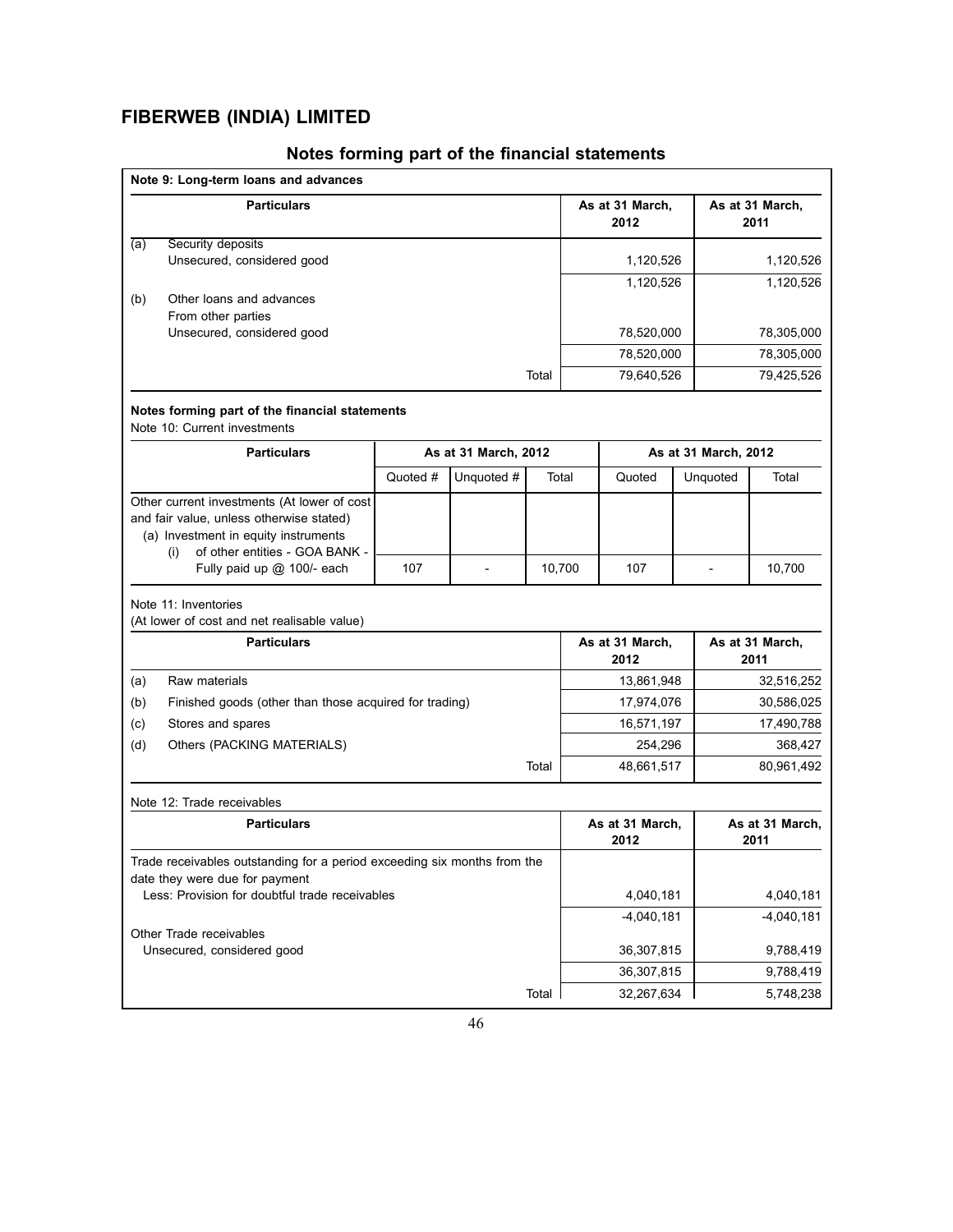| Note 13: Cash and cash equivalents |                                                                                                                                                                                                                                               |                                       |                                     |  |
|------------------------------------|-----------------------------------------------------------------------------------------------------------------------------------------------------------------------------------------------------------------------------------------------|---------------------------------------|-------------------------------------|--|
|                                    | <b>Particulars</b>                                                                                                                                                                                                                            | As at 31 March.<br>2012               | As at 31 March,<br>2011             |  |
| (a)                                | Cash on hand                                                                                                                                                                                                                                  | 714.086                               | 635,033                             |  |
| (b)                                | Balances with banks<br>In current accounts<br>(i)<br>(ii)<br>In EEFC accounts<br>(iii)<br>In earmarked accounts<br>- Balances held as margin money or security against borrowings,<br>quarantees and other commitments (Refer Note (i) below) | 24,022,612<br>18.149.303<br>2,567,030 | 3.877.110<br>8.394.942<br>1,568,837 |  |
|                                    | Total                                                                                                                                                                                                                                         | 45,453,031                            | 14.475.922                          |  |

#### **Notes:**

(i) Balances with banks include deposits amounting to ` NIL (As at 31 March, 2011 ` NIL) and margin monies amounting to ` 25,67,030/- (As at 31 March, 2011 ` 15,68,837/-) which have an original maturity of more than 12 months.

|     | <b>Particulars</b>                                                                                                 | As at 31 March,<br>2012 | As at 31 March,<br>2011 |
|-----|--------------------------------------------------------------------------------------------------------------------|-------------------------|-------------------------|
| (a) | Loans and advances to employees                                                                                    |                         |                         |
|     | Unsecured, considered good                                                                                         | 245,769                 | 181,469                 |
|     |                                                                                                                    | 245,769                 | 181,469                 |
| (b) | Prepaid expenses - Unsecured, considered good                                                                      |                         |                         |
|     | (For e.g. Insurance premium, Annual maintenance contracts, etc.)                                                   | 357,368                 | 260,439                 |
| (c) | Balances with government authorities<br>Unsecured, considered good                                                 |                         |                         |
|     | VAT credit receivable<br>(i)                                                                                       |                         | 133,502                 |
|     | (ii) Service Tax credit receivable                                                                                 | 259,245                 | 284,705                 |
|     | (iii) TDS<br>(iv) Excise                                                                                           | 157,287                 | 69,425<br>2,420         |
|     | Electricity<br>(V)                                                                                                 | 160,323                 | 599,486                 |
|     |                                                                                                                    | 576,855                 | 1,089,538               |
| (d) | Others<br>Unsecured, considered good                                                                               | 5,138,638               | 6,235,000               |
|     |                                                                                                                    | 5,138,638               | 6,235,000               |
|     | Total                                                                                                              | 6,318,630               | 7,766,446               |
|     | Note 15: Other current assets                                                                                      |                         |                         |
|     | <b>Particulars</b>                                                                                                 | As at 31 March,<br>2012 | As at 31 March,<br>2011 |
| (a) | <b>Others</b>                                                                                                      |                         |                         |
|     | Contractually reimbursable expenses -Security Charges<br>(i)<br>Others (Exhibition Expenses not yet w/off)<br>(ii) | 96,000<br>1,037,219     | 100,500                 |
|     | Total                                                                                                              | 1,133,219               | 100,500                 |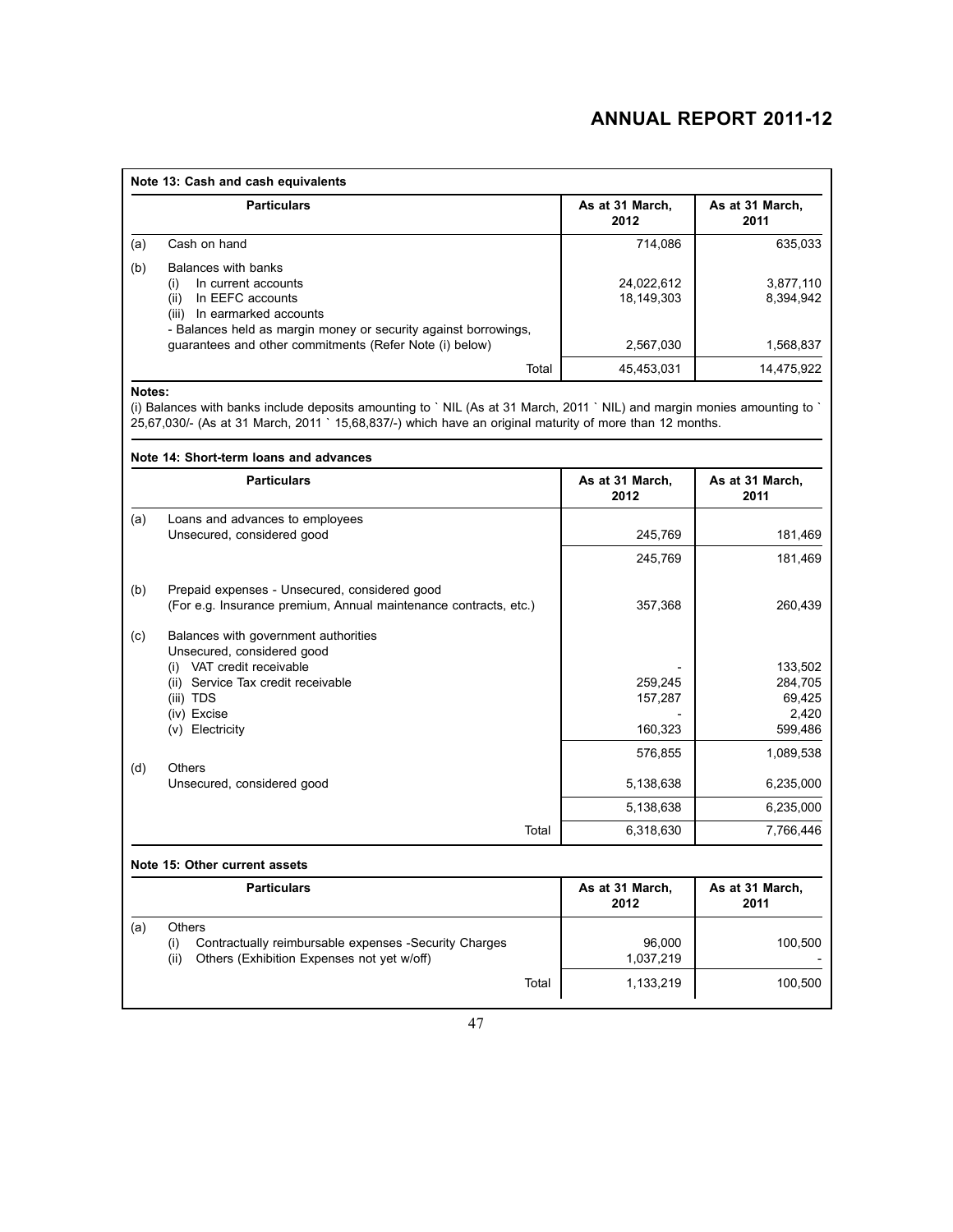|            | Note 16: Revenue from operations                                                                             |                          |                           |
|------------|--------------------------------------------------------------------------------------------------------------|--------------------------|---------------------------|
|            | <b>Particulars</b>                                                                                           | As at 31 March,<br>2012  | As at 31 March,<br>2011   |
| (a)<br>(b) | Sale of products Net of CST & VAT (Refer Note (i) below)<br>Other operating revenues (Refer Note (ii) below) | 465,253,399<br>1,277,398 | 466,614,454<br>1,633,367  |
|            |                                                                                                              | 466,530,797              | 468,247,821               |
| (c)        | Less:<br>Excise duty                                                                                         | 26,502,335               | 18,637,128                |
|            | Total                                                                                                        | 440,028,462              | 449,610,693               |
| Note       | <b>Particulars</b>                                                                                           | As at 31 March,<br>2012  | As at 31 March,<br>2011   |
| (i)        | Sale of products comprises :                                                                                 |                          |                           |
|            | Manufactured goods                                                                                           |                          |                           |
|            | Deemed Export Sales                                                                                          | 7,888,798                | 1,128,800                 |
|            | <b>Fabric Sales</b>                                                                                          | 260,062,212              | 300,056,724               |
|            | <b>High Seas Sale</b><br><b>Local Fabric Sales</b>                                                           | 19,102,500               | 37,645,000<br>130,598,878 |
|            | Less: VAT & CST                                                                                              | 181,974,419<br>3,774,530 | 2,814,948                 |
|            | Total - Sale of products                                                                                     | 465,253,399              | 466,614,454               |
|            |                                                                                                              |                          |                           |
| (ii)       | Other operating revenues<br>Sale of scrap                                                                    | 1,277,398                | 1,633,367                 |
|            | Total - Other operating revenues                                                                             | 1,277,398                | 1,633,367                 |
|            | Note 17: Other income                                                                                        |                          |                           |
|            | <b>Particulars</b>                                                                                           | As at 31 March,<br>2012  | As at 31 March,<br>2011   |
| (a)        | Interest income (Refer Note (i) below)                                                                       | 877,984                  | 177,324                   |
| (b)        | Net gain on foreign currency transactions and translation<br>(other than considered as finance cost)         | 6,970,723                | 1,489,327                 |
|            | Total                                                                                                        | 7,848,707                | 1,666,651                 |
| Note       | <b>Particulars</b>                                                                                           | As at 31 March,          | As at 31 March,           |
|            |                                                                                                              | 2012                     | 2011                      |
| (i)        | Interest income comprises:<br>Interest from banks on:                                                        |                          |                           |
|            | deposits                                                                                                     | 877,324                  |                           |
|            | other balances                                                                                               |                          | 113,450                   |
|            | Interest on income tax refund                                                                                |                          | 63,874                    |
|            | Other interest                                                                                               | 660                      |                           |
|            | Total - Interest income                                                                                      | 877,984                  | 177,324                   |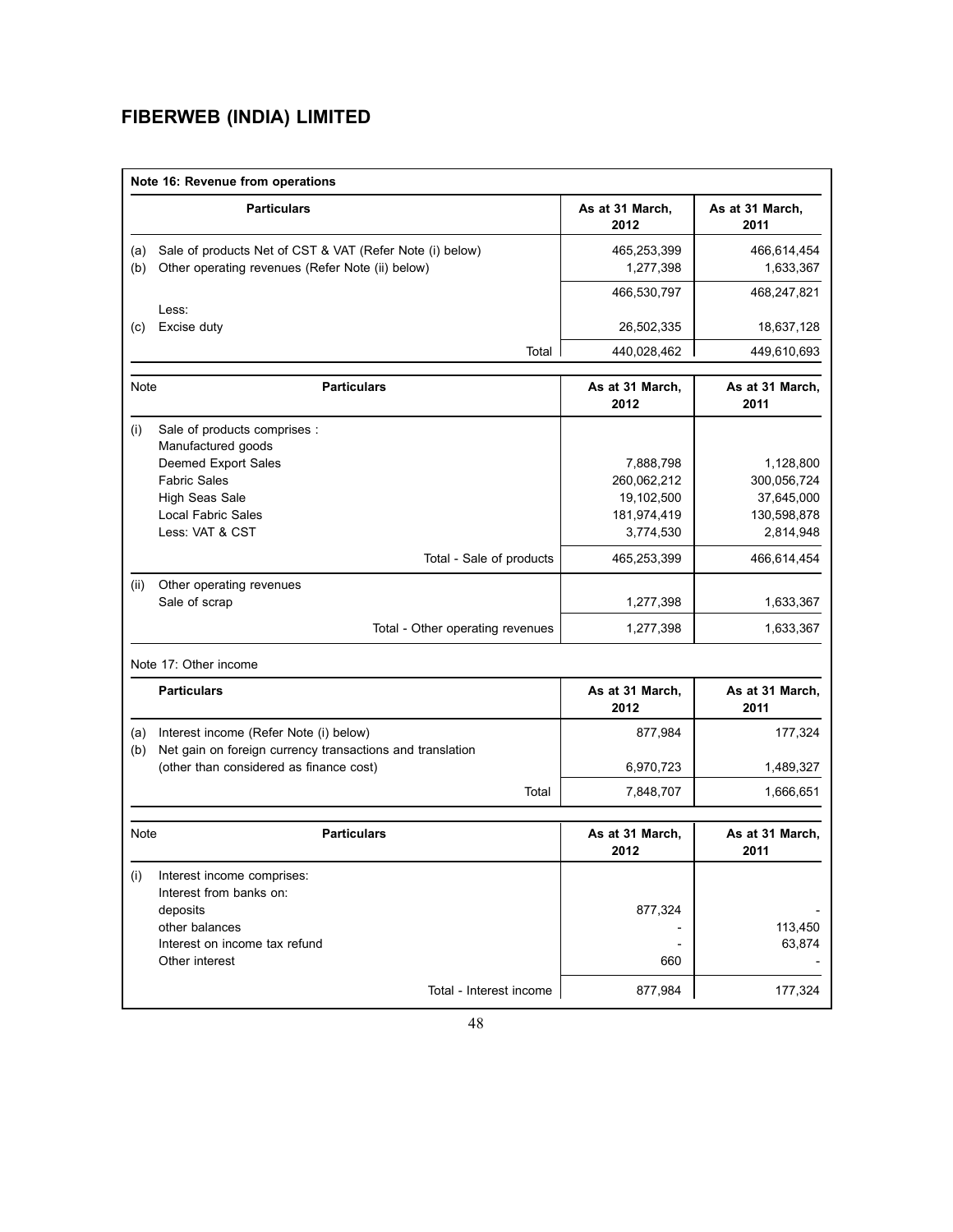| Note 18.a: Cost of materials consumed                                                    |                         |                         |
|------------------------------------------------------------------------------------------|-------------------------|-------------------------|
| <b>Particulars</b>                                                                       | As at 31 March,<br>2012 | As at 31 March,<br>2011 |
| Opening stock                                                                            | 32,516,252              | 13,204,329              |
| Add: Purchases                                                                           | 255,298,934             | 323, 161, 231           |
| Less: Closing stock                                                                      | 13,861,948              | 32,516,252              |
| Cost of material consumed                                                                | 273,953,238             | 303,849,308             |
| Note 18.b: Changes in inventories of finished goods, work-in-progress and stock-in-trade |                         |                         |
| <b>Particulars</b>                                                                       | As at 31 March,         | As at 31 March,         |
|                                                                                          | 2012                    | 2011                    |
| Inventories at the end of the year                                                       |                         |                         |
| Finished goods                                                                           | 17,974,076              | 30586025                |
| Inventories at the beginning of the year:                                                |                         |                         |
| Finished goods                                                                           | 30,586,025              | 37,022,116              |
| Net (increase) / decrease                                                                | 12,611,949              | 6,436,091               |
| Note 19: Employee benefits expense                                                       |                         |                         |
| <b>Particulars</b>                                                                       | As at 31 March,         | As at 31 March,         |
|                                                                                          | 2012                    | 2011                    |
| Salaries and wages                                                                       | 19,789,450              | 17,748,901              |
| Contributions to provident and other funds (Refer Note 30.4)                             | 1,724,108               | 1,459,090               |
| Staff welfare expenses                                                                   | 1,697,211               | 1,388,917               |
| Total                                                                                    | 23,210,769              | 20,596,908              |
| Note 20: Finance costs                                                                   |                         |                         |
| <b>Particulars</b>                                                                       | As at 31 March,<br>2012 | As at 31 March,<br>2011 |
| Interest expense on:<br>(a)                                                              |                         |                         |
| Borrowings<br>(i)                                                                        | 214,841                 | 4,539,500               |
| Others<br>(ii)                                                                           |                         |                         |
| - Interest on delayed / deferred payment of income tax                                   | 377                     | 28                      |
| Total                                                                                    | 215,218                 | 4,539,528               |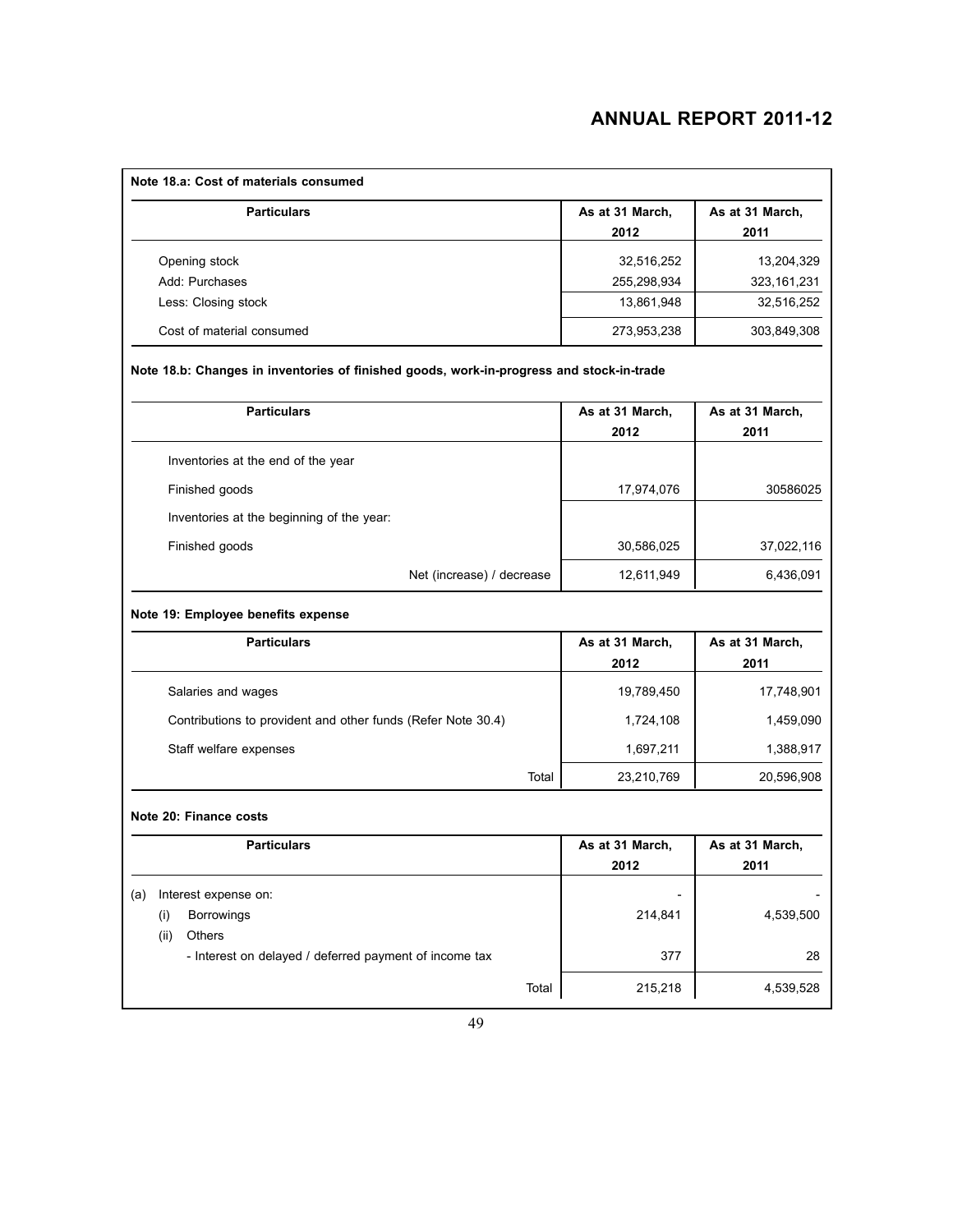## **Note 21: Other expenses**

| <b>Particulars</b>                               |       | As at 31 March,<br>2012 | As at 31 March,<br>2011 |
|--------------------------------------------------|-------|-------------------------|-------------------------|
|                                                  |       |                         |                         |
| Consumption of stores and spare parts            |       | 6,131,532               | 2,810,110               |
| Consumption of packing materials                 |       | 10,407,411              | 9,114,939               |
| <b>Security Charges</b>                          |       | 1,140,419               | 751,478                 |
| Power and fuel                                   |       | 22,351,805              | 17,859,379              |
| Rent including lease rentals                     |       | 156,000                 | 373,244                 |
| Repairs and maintenance - Buildings              |       | 2,818,812               | 1,296,543               |
| Repairs and maintenance - Machinery              |       | 270,436                 | 1,490,543               |
| Repairs and maintenance - Others                 |       | 260,814                 | 201,609                 |
| Insurance                                        |       | 478,105                 | 502,777                 |
| Rates and taxes                                  |       | 255,004                 | 434,233                 |
| Communication                                    |       | 668,718                 | 717,769                 |
| Travelling and conveyance                        |       | 3,850,167               | 3,879,421               |
| Printing and stationery                          |       | 286,412                 | 345,452                 |
| Freight and forwarding                           |       | 31,798,585              | 32,961,017              |
| Sales commission                                 |       | 9,624,205               | 9,923,269               |
| <b>Business promotion</b>                        |       | 1,056,232               | 1,038,657               |
| Donations and contributions                      |       | 2,266,500               |                         |
| Legal and professional                           |       | 1,027,621               | $-152,769$              |
| Payments to auditors (Refer Note (i) below)      |       | 180,000                 | 180,000                 |
| <b>Advertisement &amp; Publicity</b>             |       | 192,911                 | 261,435                 |
| Coolie & Cartage                                 |       | 669,275                 | 694,187                 |
| <b>DATA Processing Charges</b>                   |       | 109,097                 | 104,687                 |
| <b>Gardening Charges</b>                         |       | 148,040                 | 149,200                 |
| Labour Charges                                   |       | 1,324,465               | 2,242,432               |
| Misc. Expenses written off                       |       | 518,600                 | 3,491,555               |
| <b>Office Expenses</b>                           |       | 319,641                 | 533,640                 |
| Postage Charges                                  |       | 128,038                 | 221,029                 |
| Bank Charges (incl. Bill Discounting Charges)    |       | 1,874,454               | 1,775,926               |
| <b>Bad Debts</b>                                 |       |                         | 1,646,448               |
| Unrealised Loans & Advances W/off                |       |                         | 528,700                 |
| Miscellaneous expenses                           |       | 426,745                 | 101,632                 |
| Prior period items (net) (Refer Note (ii) below) |       |                         | 12,136                  |
|                                                  | Total | 100,740,044             | 95,490,678              |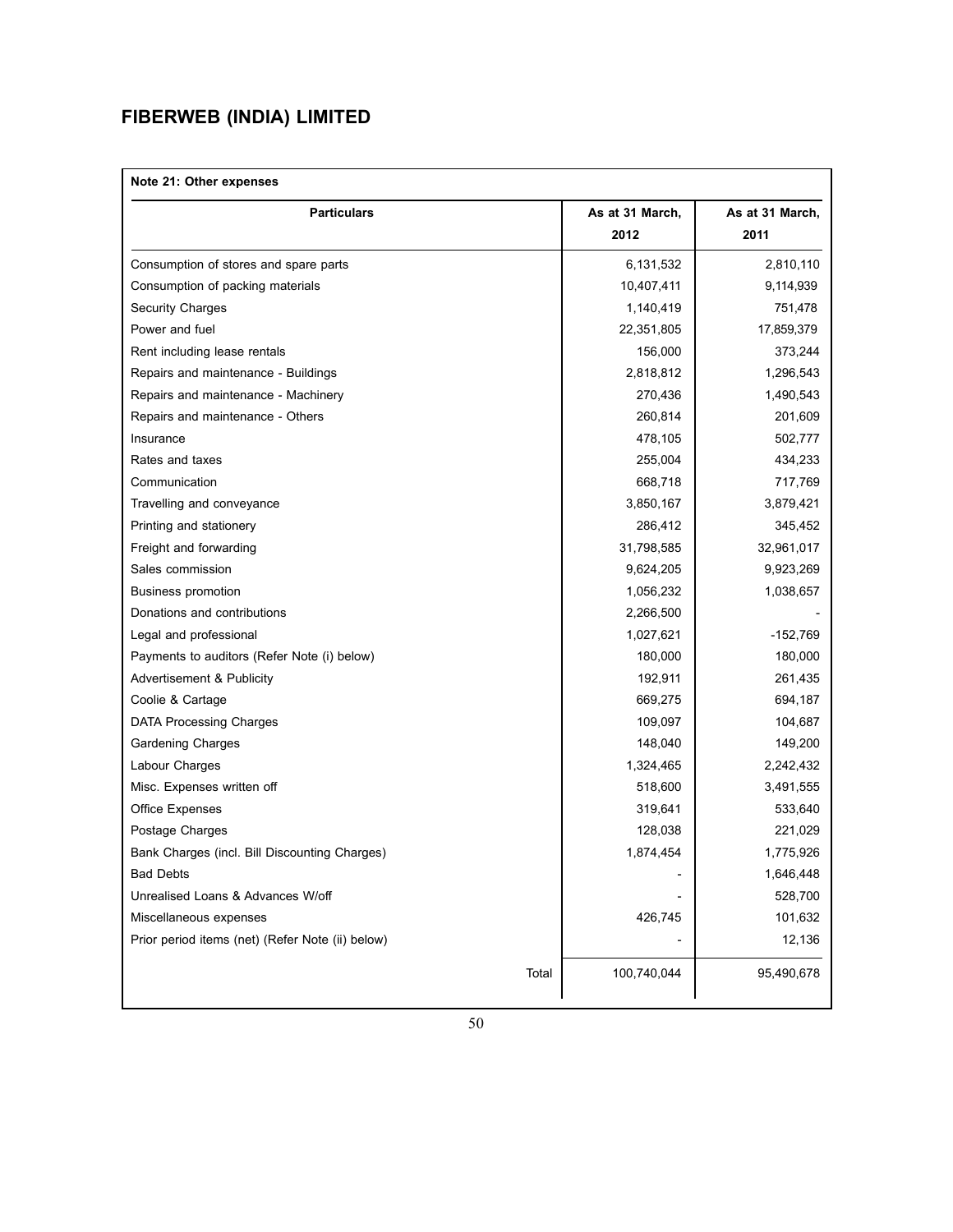| Notes:                                                                                         |       |                            |                               |
|------------------------------------------------------------------------------------------------|-------|----------------------------|-------------------------------|
| <b>Particulars</b>                                                                             |       | As at 31 March,<br>2012    | As at 31 March,<br>2011       |
| (i) Payments to the auditors comprises (net of service tax input<br>credit, where applicable): |       |                            |                               |
| As auditors - statutory audit<br>For taxation matters                                          |       | 120,000<br>60,000          | 120,000<br>60,000             |
|                                                                                                | Total | 180,000                    | 180,000                       |
| (ii) Details of Prior period items (net)<br>Prior period expenses (TDS -A.Y.2007-08 w/off)     |       | $\overline{\phantom{0}}$   | 12,136                        |
|                                                                                                | Total | $\overline{a}$             | 12,136                        |
| Note 22.a: Exceptional items                                                                   |       |                            |                               |
| <b>Particulars</b>                                                                             |       | As at 31 March,<br>2012    | As at 31 March,<br>2011       |
| Liabilities accepted for ICICI BANK                                                            |       | 2,000,000                  |                               |
| Deed of assignment UTI & Gayatri PFPL<br>Liabilities reduced w.r.t BHF Bank & Canara Bank      |       |                            | 1,036,182,880<br>-640,960,792 |
|                                                                                                | Total | 2,000,000                  | 395,222,088                   |
| Note 22.b: Extraordinary items                                                                 |       |                            |                               |
| <b>Particulars</b>                                                                             |       | As at 31 March,<br>2012    | As at 31 March,<br>2011       |
| Sundry Creditors Written Off<br><b>Bad Debts recovred</b>                                      |       | $-188,284$<br>$-2,500,000$ |                               |
|                                                                                                | Total | $-2,688,284$               |                               |
|                                                                                                |       |                            |                               |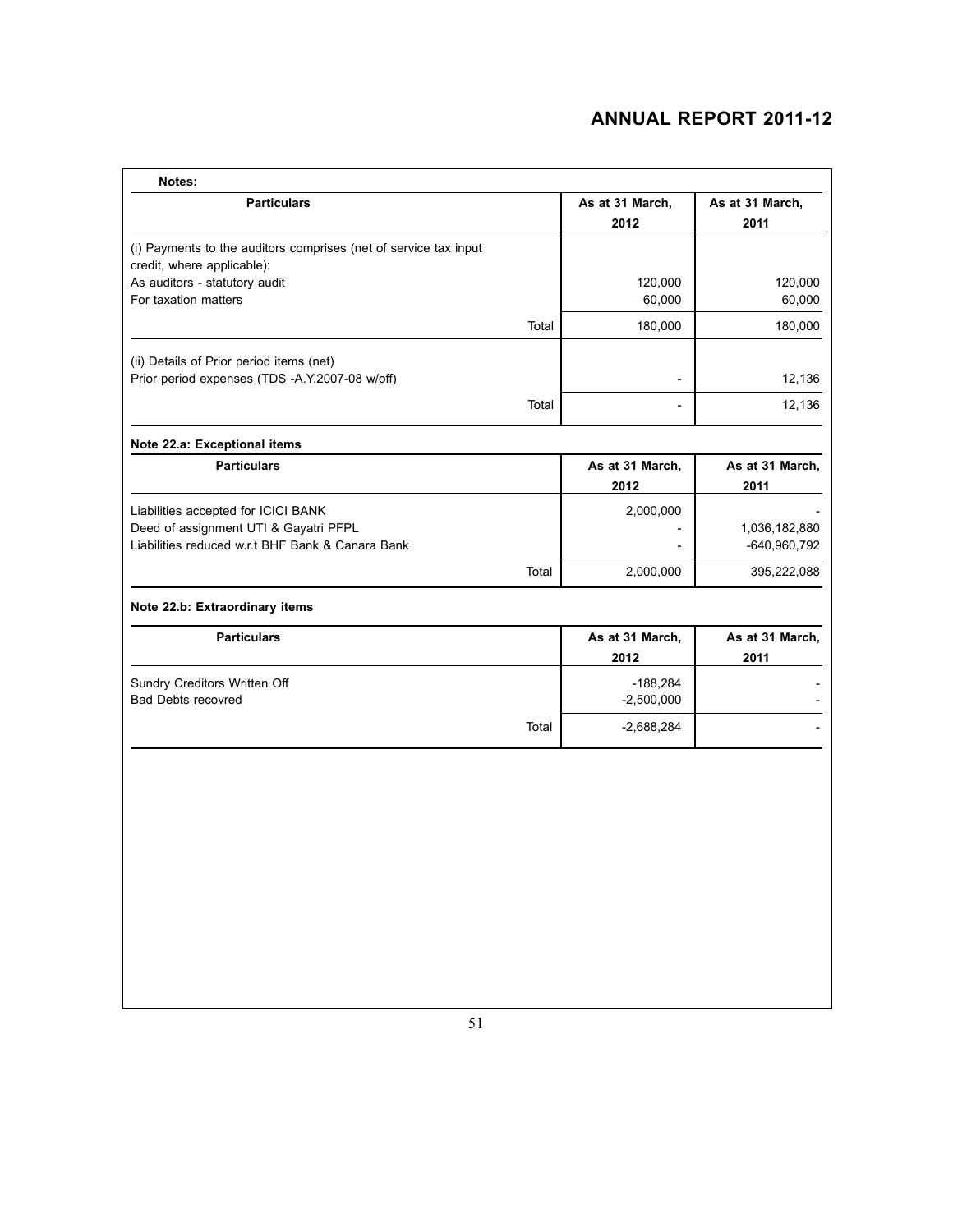ı

|             | Note 23: Additional information to the financial statements                                                                                                                                                                                                                                                                                                                                                                                                                                                                                                                                         |                          |  |  |  |
|-------------|-----------------------------------------------------------------------------------------------------------------------------------------------------------------------------------------------------------------------------------------------------------------------------------------------------------------------------------------------------------------------------------------------------------------------------------------------------------------------------------------------------------------------------------------------------------------------------------------------------|--------------------------|--|--|--|
| <b>Note</b> | <b>Particulars</b>                                                                                                                                                                                                                                                                                                                                                                                                                                                                                                                                                                                  |                          |  |  |  |
| 23          | Share application money pending allotment                                                                                                                                                                                                                                                                                                                                                                                                                                                                                                                                                           |                          |  |  |  |
|             | As at 31 March 2012, the Company has received an amount of '4,31,50,000/- towards share application money towards<br>43,15,000 equity / of the Company (As at 31 March, 2011 `5,06,50,000/- towards 50,65,000 equity) at a premium of `<br>NIL (As at 31 March, 2011 ` NIL). The share application money was received from promotors directors and freinds act-<br>ing in concent, pursuant to an BIFR Order dated 27/07/2009. The allotment of shares can only be made after schemes<br>is approved by BIFR. The Company has sufficient authorised capital to cover the allotment of these shares. |                          |  |  |  |
|             | Note 24: Disclosures under Accounting Standards (contd.)                                                                                                                                                                                                                                                                                                                                                                                                                                                                                                                                            |                          |  |  |  |
| Note        |                                                                                                                                                                                                                                                                                                                                                                                                                                                                                                                                                                                                     | Particulars              |  |  |  |
| 24          | <b>Employee benefit plans</b>                                                                                                                                                                                                                                                                                                                                                                                                                                                                                                                                                                       |                          |  |  |  |
|             | Defined contribution plans                                                                                                                                                                                                                                                                                                                                                                                                                                                                                                                                                                          |                          |  |  |  |
|             | The Company makes Provident Fund and Superannuation Fund contributions to defined contribution plans for qualifying<br>employees. Under the Schemes, the Company is required to contribute a specified percentage of the payroll costs to<br>fund the benefits. The Company recognised ` 14,17,648/- (Year ended 31 March, 2011 ` 10,04,748/- ) for Provident<br>Fund contributions in the Statement of Profit and Loss. The contributions payable to these plans by the Company are<br>at rates specified in the rules of the schemes.                                                             |                          |  |  |  |
|             | Note 25: Disclosures under Accounting Standards (contd.)                                                                                                                                                                                                                                                                                                                                                                                                                                                                                                                                            |                          |  |  |  |
|             | Note Particulars                                                                                                                                                                                                                                                                                                                                                                                                                                                                                                                                                                                    |                          |  |  |  |
| 25          | Related party transactions                                                                                                                                                                                                                                                                                                                                                                                                                                                                                                                                                                          |                          |  |  |  |
| 25.a        | Details of related parties:<br>Description of relationship                                                                                                                                                                                                                                                                                                                                                                                                                                                                                                                                          | Names of related parties |  |  |  |
|             | Key Management Personnel (KMP)<br>Relatives of KMP                                                                                                                                                                                                                                                                                                                                                                                                                                                                                                                                                  | Mr. Pravin Sheth         |  |  |  |
|             | Daughter                                                                                                                                                                                                                                                                                                                                                                                                                                                                                                                                                                                            | Dhwani Sheth             |  |  |  |
|             | Brother-in-law                                                                                                                                                                                                                                                                                                                                                                                                                                                                                                                                                                                      | Jatin Shah               |  |  |  |
|             | Note: Related parties have been identified by the Management.                                                                                                                                                                                                                                                                                                                                                                                                                                                                                                                                       |                          |  |  |  |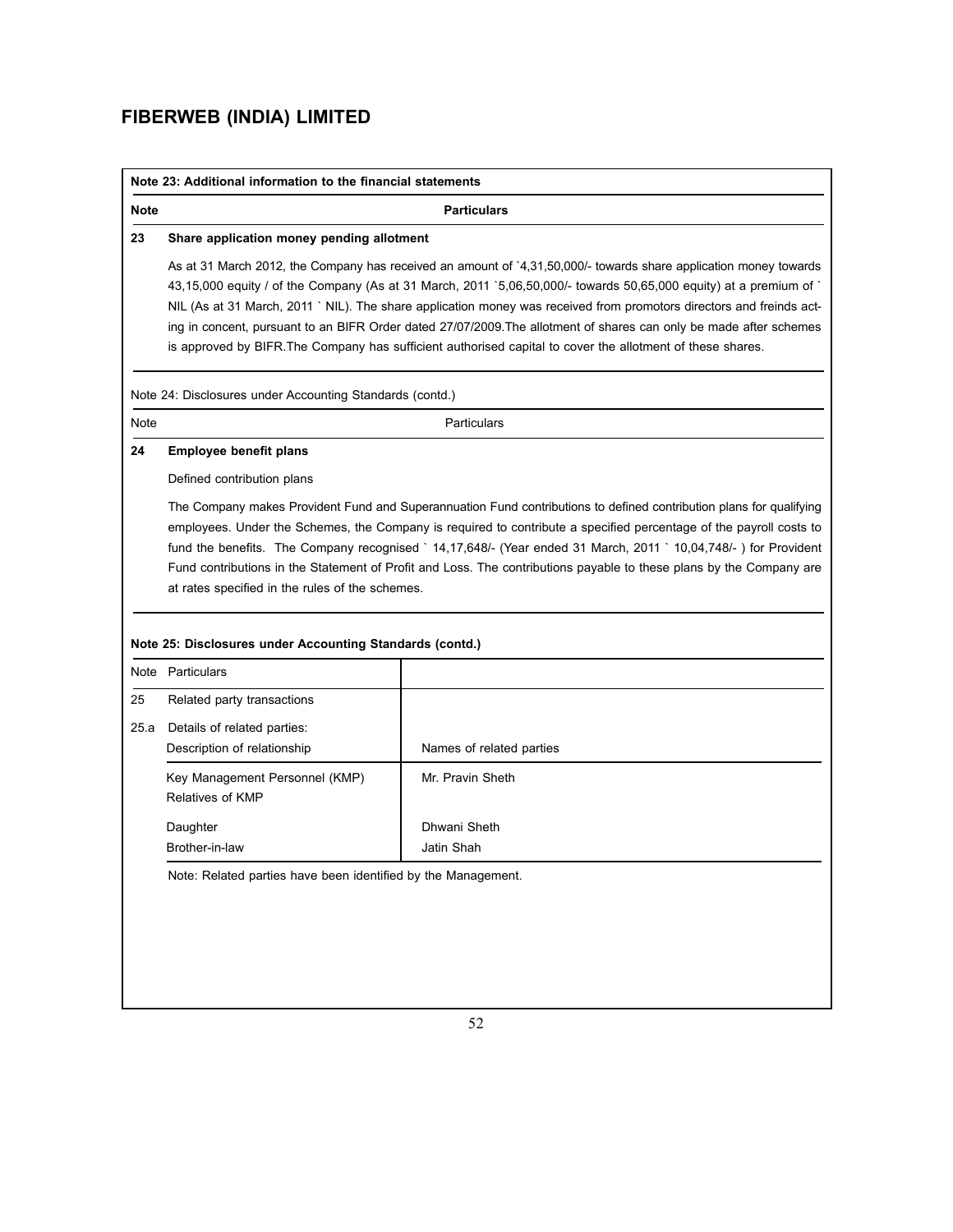|    |                                                                                                                       |  | <b>Relatives of KMP</b> | Total     |
|----|-----------------------------------------------------------------------------------------------------------------------|--|-------------------------|-----------|
|    | Finance - Short Term Loan                                                                                             |  |                         |           |
|    | Dhwani Sheth                                                                                                          |  | 700,000                 |           |
|    | Jatin Shah                                                                                                            |  | 500,000                 |           |
|    | Jatin Shah HUF                                                                                                        |  | 1,500,000               | 2,700,000 |
|    | Balances outstanding at the end of the year                                                                           |  |                         |           |
|    | Loans and advances                                                                                                    |  |                         |           |
|    | Dhwani Sheth                                                                                                          |  | 700,000                 |           |
|    | Jatin Shah                                                                                                            |  | 500,000                 |           |
|    | Jatin Shah HUF                                                                                                        |  | 1,500,000               | 2,700,000 |
| 26 | Details of leasing arrangements                                                                                       |  |                         |           |
|    |                                                                                                                       |  |                         |           |
|    | As Lessee                                                                                                             |  |                         |           |
|    | The Company has entered into finance lease arrangements for                                                           |  |                         |           |
|    | certain equipments and vehicles, which provide the Company an                                                         |  |                         |           |
|    | option to purchase the assets at the end of the lease period.                                                         |  |                         |           |
|    | The Company has taken lease of Uninterrupted Power System from                                                        |  |                         |           |
|    | Canara Bank. Canara Bank has filed a suit against the company &                                                       |  |                         |           |
|    | is pending before the Karnataka High Court. However, the company                                                      |  |                         |           |
|    | has offer one time settlement to the bank, which is pending.                                                          |  | 5,000,000               | 5,000,000 |
|    |                                                                                                                       |  | 5,000,000               | 5,000,000 |
|    | Note 27: Previous year's figures                                                                                      |  |                         |           |
|    |                                                                                                                       |  |                         |           |
|    | <b>Note Particulars</b>                                                                                               |  |                         |           |
| 27 | The Revised Schedule VI has become effective from 1 April, 2011 for the preparation of financial statements. This has |  |                         |           |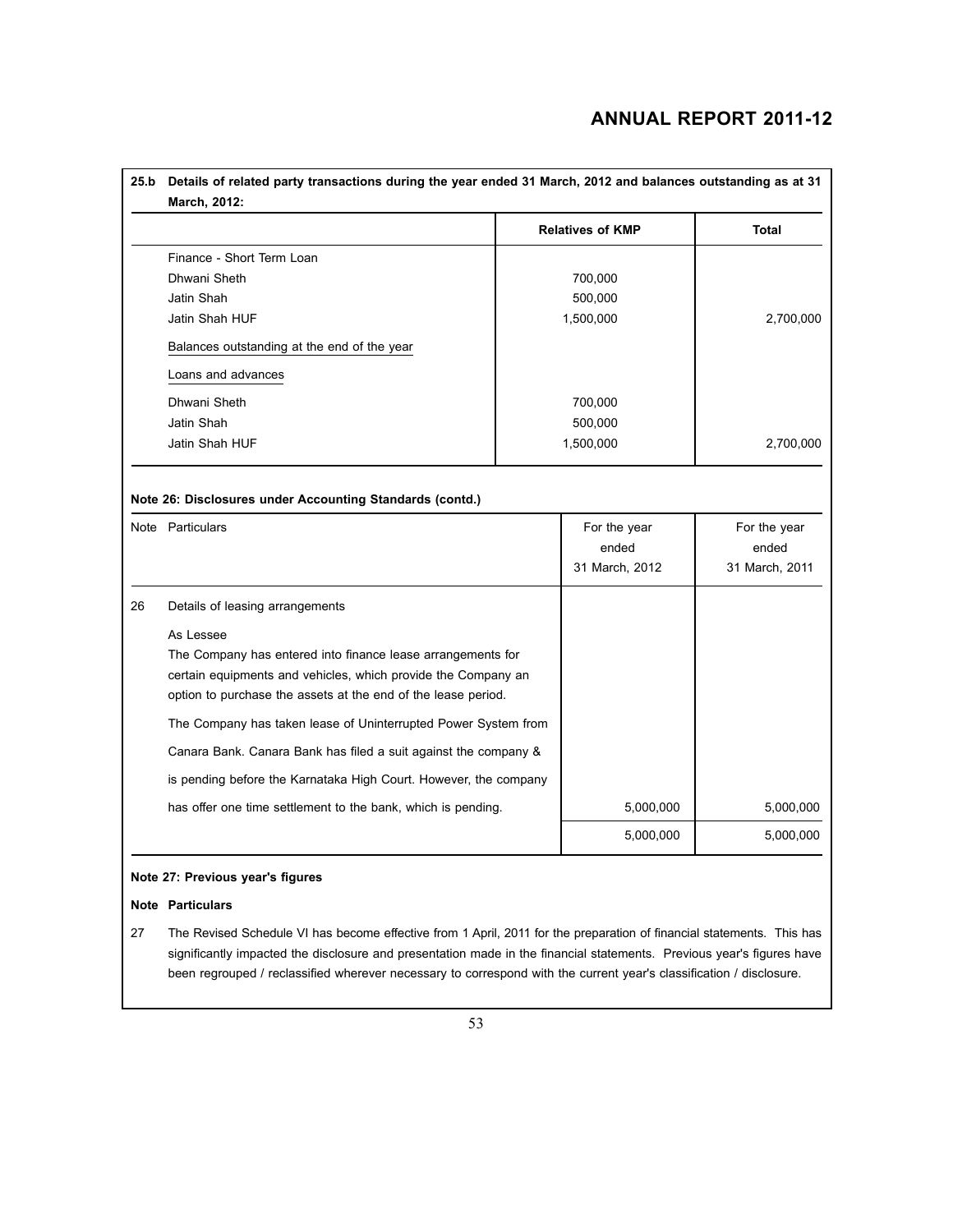## **NOTES FORMING PARTS OF THE ACCOUNTS FOR THE YEAR ENDED 31ST MARCH 2012 NOTE NO. 1**

#### **A. SIGNIFICANT ACCOUNTING POLICIES**

#### **1. GENERAL :**

- (a) The Accounts are prepared under the historical cost convention, in accordance with the generally accepted accounting principles and the provision of the Companies Act, 1956 as adopted consistently by the company.
- (b) Accounting policies not specifically referred to otherwise are consistent with generally accepted accounting principles.

#### **2. FIXED ASSETS :**

Fixed Assets are shown at Original cost of acquisition less accumulated depreciation.

 Fixed Assets are revalued as on 31.03.2012. The surplus arising from the revaluation has been transferred to "Revaluation Reserve" and shown under the head "Reserves & Surplus". As the Fixed Assets were revalued on the last day of the Balance sheet, no depreciation has been provided on Revalued Figures.

#### **3. DEPRECIATION :**

Depreciation is provided on straight line basis applying the rates specified in Schedule XIV of the Companies Act 1956 under straight line method:

- (i) In respect of assets acquired on 01.01.1994 and thereafter at revised rates specified in the said Schedule vide Notification No 756 E dated 16.12.93 and as clarified in Circular No. 14 dated 20.12.1993 issued by the Department of the Company Affairs.
- (ii) In respect of assets on hand as on 31.12.93 at the rates in force prior to the abovementioned notification.

#### **4. INVENTORIES :**

Raw materials and consumable Stores are valued at cost. Finished and Semi Finished goods are valued at lower of cost or market value.

#### **5. REVENUE RECOGNITION :**

In case of Sales of Goods – When the property and all significant risk and rewards of ownership are transferred to the buyer or no significant uncertainty exists regarding the amount of consideration that is derived from the sale of goods. It excludes amounts recovered towards Sales Tax and includes amount received towards processing activities done for other, if any.

#### **6. TREATMENT OF EXPENDITURE DURING CONSTRUCTION PERIOD:**

All normal pre-production revenue expenditure including interest on borrowed funds till the commencement of commercial production are capitalized.

\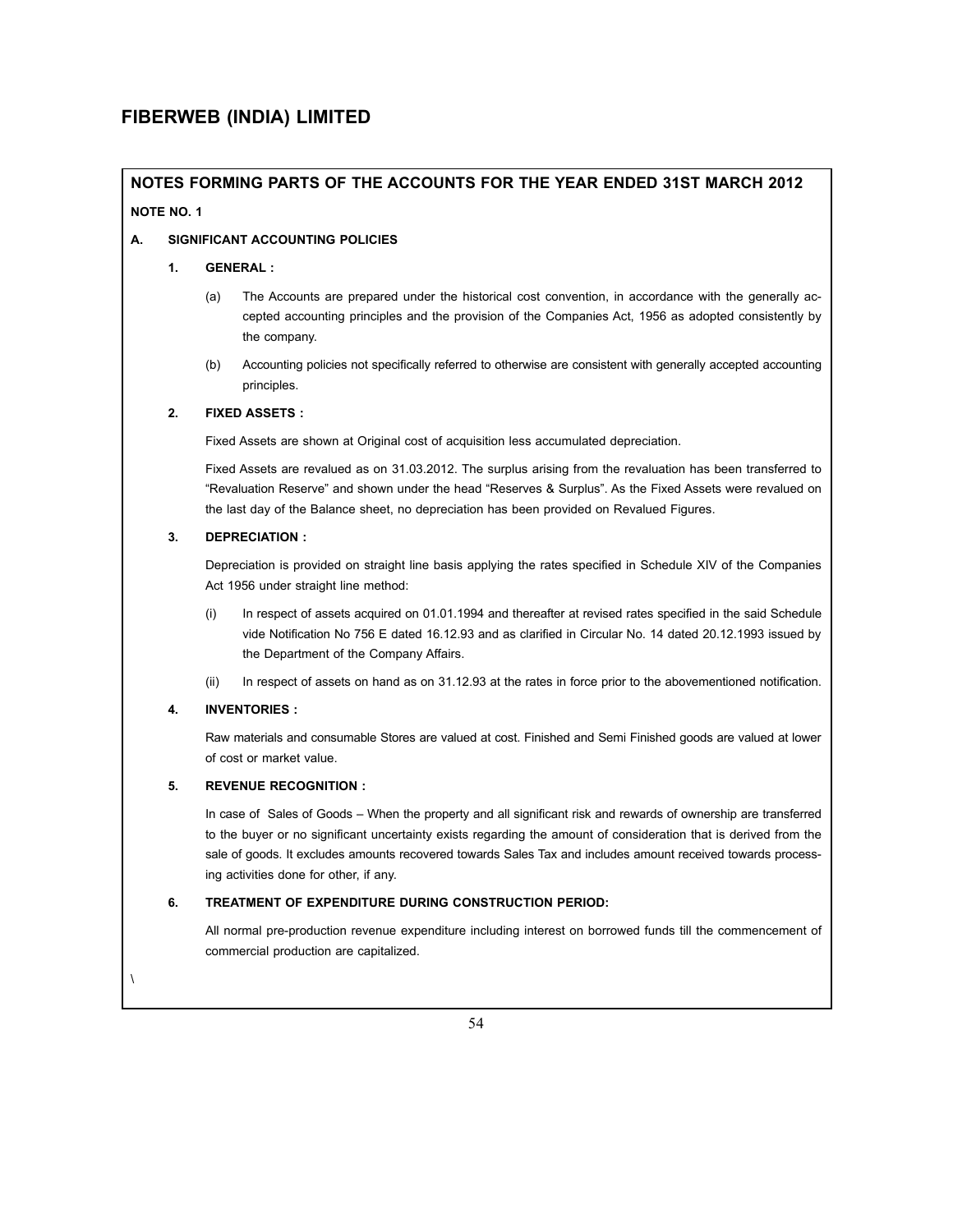#### **7. TREATMENT OF EMPLOYEES BENEFITS :**

Benefits payable to employees during their tenure of employment viz. Bonus, Leave Encashment etc are accounted on cash basis. Retirement benefits are accounted as and when the same become due for payment.

#### **8. CURRENCY TRANSACTION :**

- (i) Import and Export of goods in foreign currency are accounted at exchange rates prevailing on the date of payment, whenever made.
- (ii) Term loans in foreign currency for financing capital expenditure were accounted at rupee equivalent values on the date of loans disbursement. Till 31.12.2001 year-end outstanding loans were reconverted at the rate prevailing on Balance Sheet Date.

#### **9. MISCELLANEOUS EXPENDITURE:**

The balance amount of Expenses on Exhibition Index-II would have been amortised in the two financial years

#### **10. TREATMENT OF CONTINGENT LIABILITIES/GAINS**

The amount of contingent losses are charged to the Profit & Loss Account on a reasonable estimated basis that probable future event confirm that an asset has been impaired or a liability has been incurred as at the Balance Sheet Date and contingent gains are not recognized in the accounts.

#### **B. OTHER NOTES ON ACCOUNTS:**

- Pursuant to a reference mace by the C.ompany, the Hon'ble Bench of the BIFR, New Delhi, has by their Order dated 18th January 2007, declared the Company as a "SICK INDUSTRY".Rehabilitation Scheme (DRS) is under final stage of acceptance as all other creditors are settled except Canara Bank Lease rent dues.
- 2 The Company has revalued Fixed Assets, Investments and Loans & Advances for the year ended 31.12.2007; Fixed Assets & Investments for the year ended 31.03.2009 and Fixed Assets for the year ended 31.03.2012. The Revaluation of the year ended 31.012.2007 has resulted into a Loss of Rs.47,74,58,372/- and the same has been debited to Profit & Loss Account and shown below the line as "Extra Ordinary Items". Similarly, the Revaluation of the year ended 31.03.2009 has resulted into a Profit of Rs.22,25,50,613/- and the same has been credited to Profit & Loss Account as "Profit on Revaluation of Assets" and shown below the line. So also, the Revaluation of the year ended 31.03.2012 has resulted into a Profit of Rs.27,68,87,178/- and the same has been credited to the Revaluation Reserve Account and shown in the Balance Sheet as at 31.03.2012 under the head, Reserves & Surplus. At the time of earlier revaluations carried out as on 31.12.2007 & 31.03.2009, the Gross Block was shown at Revalued Figures instead of Cost. Hence the same has been rectified in the year under consideration i.e. as at 31.03.2012 by replacing the Gross Cost of the Assets deducting the loss on revaluation and adding the profit on revaluation carried out as at 31.12.2007 & 31.03.2009 respectively. The difference of Rs.12,23,51,108/- between the under depreciation provided on reduced value of the said assets for the year commencing from 01.01.2008 to 31.03.2009 (i.e. for a period of 15 months) and the over depreciation provided on the increased value of the said assets has been debited to the Revaluation Reserve Account of the year under consideration viz. 31.03.2012.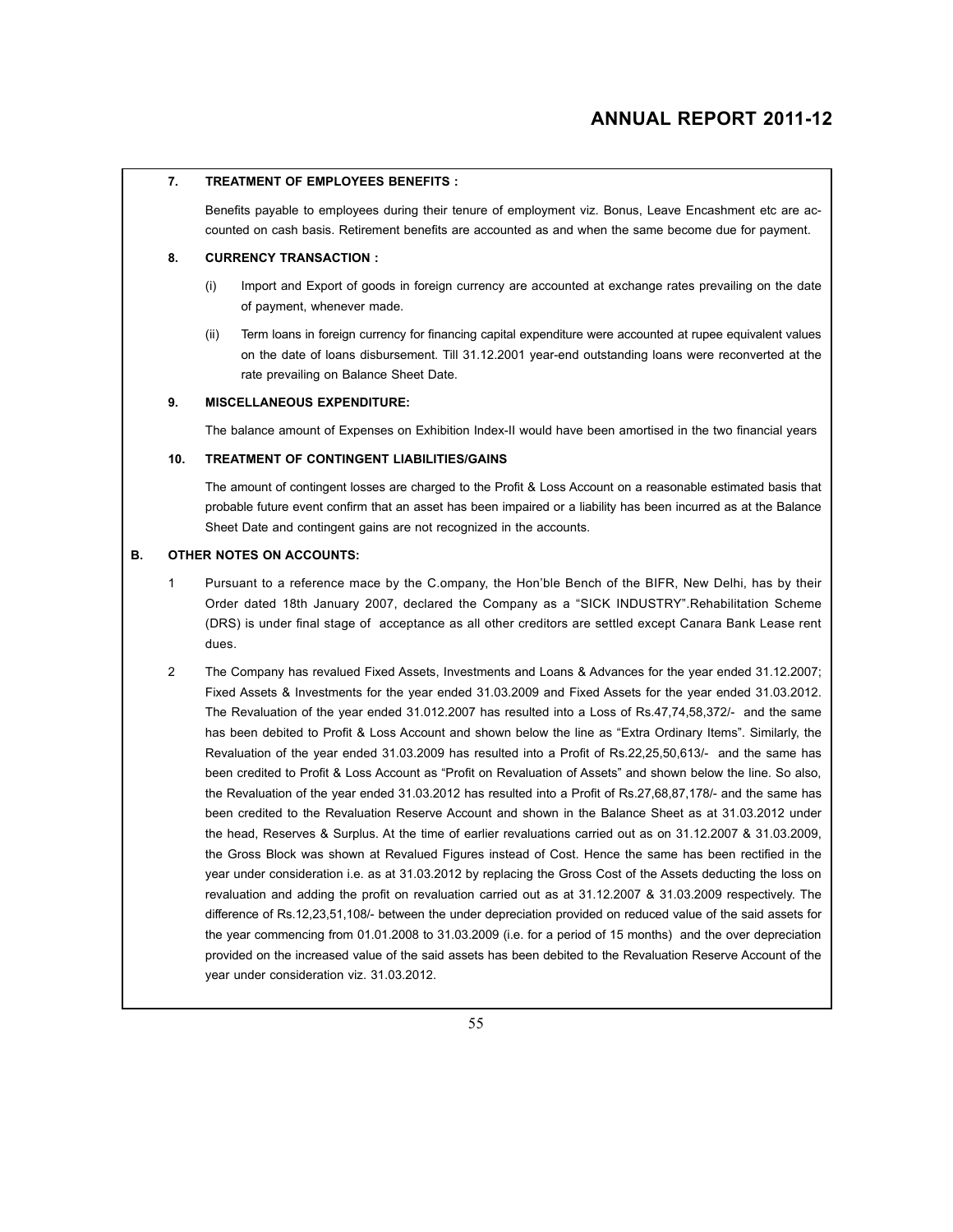- 3 The Company has availed non funding facilities from its bankers. In this connection Rs.25,67,030/- (previous year Rs. 15,68,837/-) are kept with Banks as lien / margin money against guarantees opened by the bankers and guarantees issued by them. Contingent liability for bills discounted with Dena Bank is NIL.
- 4 Regarding leased assets taken from Canara Bank, Bangalore, the matter is pending before the Karnataka High Court against the Arbitrator's Award. Also this matter is before BIFR .In view of this no provision is made for lease rent in the accounts.
- 5 Debtors and Creditors balances are subject to confirmations from the parties
- 6 The company has not ascertained liability towards payment of gratuity and hence no provision has been made in accounts. It is accounted for on the basis of payment.
- 7 In the opinion of the Board of Directors the Current Assets, Loans & Advances except those shown as doubtful have a value on realization in the ordinary course of business at least equal to the amount at which items are stated in the Balance Sheet.
- 8 The company operates in a single segment namely "Polymer Processing". Hence segment wise reporting as defined in AS 17 of ICAI is not applicable.
- 9 Modvat credit of Excise duty taken on purchase of Raw Materials is not included in the value of inventory of Raw Material. Also value of inventory of finished goods does not include excise duty payable on manufacture. This has no effect on the profit of the Company.
- 10 Figures of the previous year have been re-grouped / rearranged /reclassified wherever necessary. P.S.KRISHNAN - Executive Director

In terms of our report attached. **For P.M.TURAKHIA & NASSOCIATES**<br> **For P.M.TURAKHIA & NASSOCIATES**<br>
For P.M.TURAKHIA & NASSOCIATES<br>
Firm Pogistration NO. 111086w Firm Registration NO 111086w

DATE: 30.07.2012 DATE: 30.07.2012

**For P.M.TURAKHIA & ASSOCIATES PRAVIN V SHETH** - Chairman & Mananging Director *CHARTERED ACCOUNTANTS* **P.S.KRISHNAN** - Executive Director **(M.D.TURAKHIA) G.RAVINDRAN** - Executive Director Membership No. 017399 **SUNITA AGARWAL** - Company Secretary

PLACE: DAMAN PLACE: DAMAN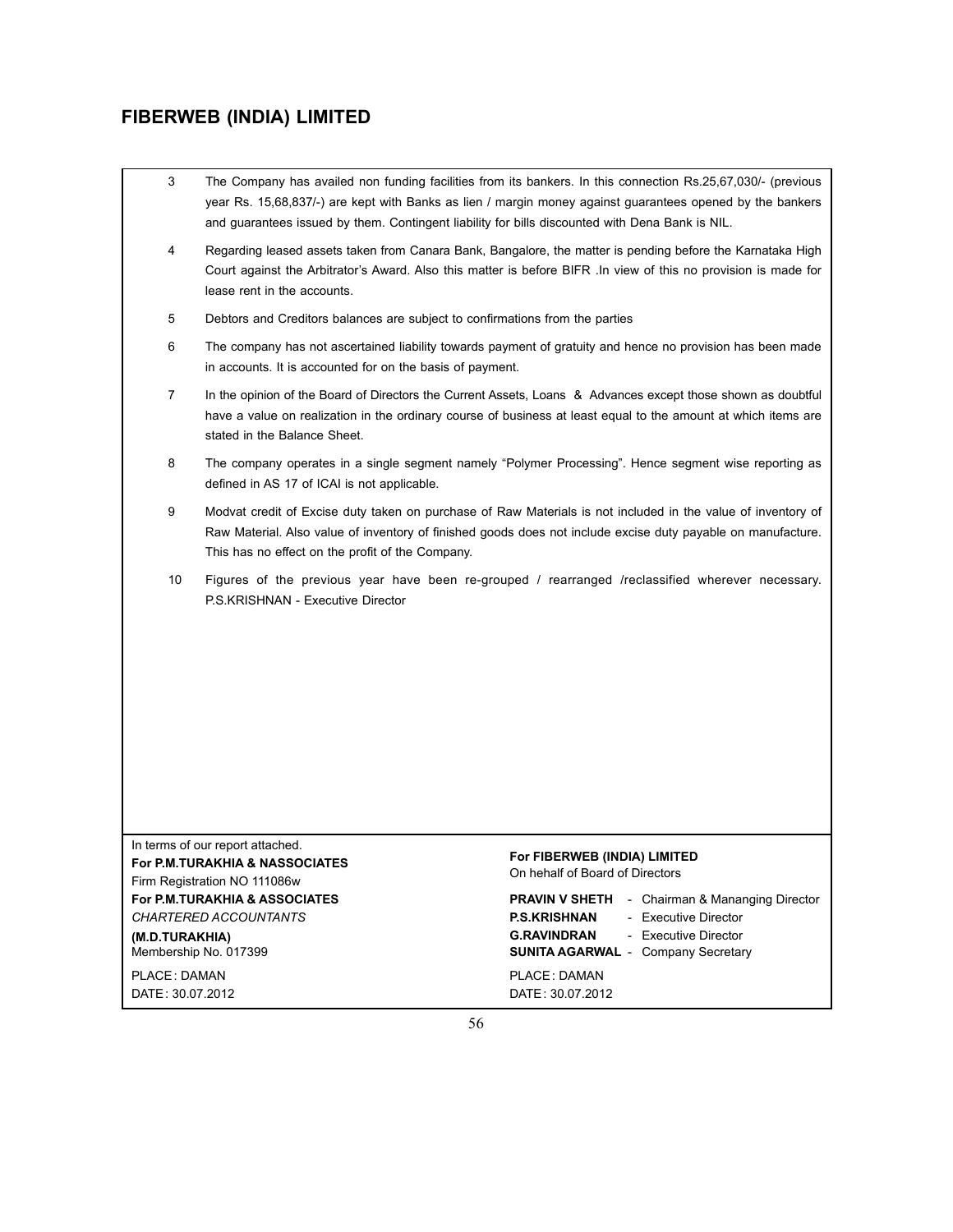## **AUDITORS' REPORT**

We have examined the above Cash Flow Statement of FIBERWEB (INDIA) LIMITED for the period ended 31st March, 2012. The Statement has been prepared by the Company in accordance with the requirements of listing agreement Clause 32 with Stock Exchanges and is based on and in agreement with corresponding Profit and Loss Account and Balance Sheet of the Company covered by our report of 30th July, 2012 to the members of the Company and reallocation required for the purpose are as made by the Company.

## For **P. M. TURAKHIA & ASSOCIATES**

*(Chartered Accountants)*

## **M. D. TURAKHIA**

*(PARTNER)*

Place : Daman Date : 30th July, 2012